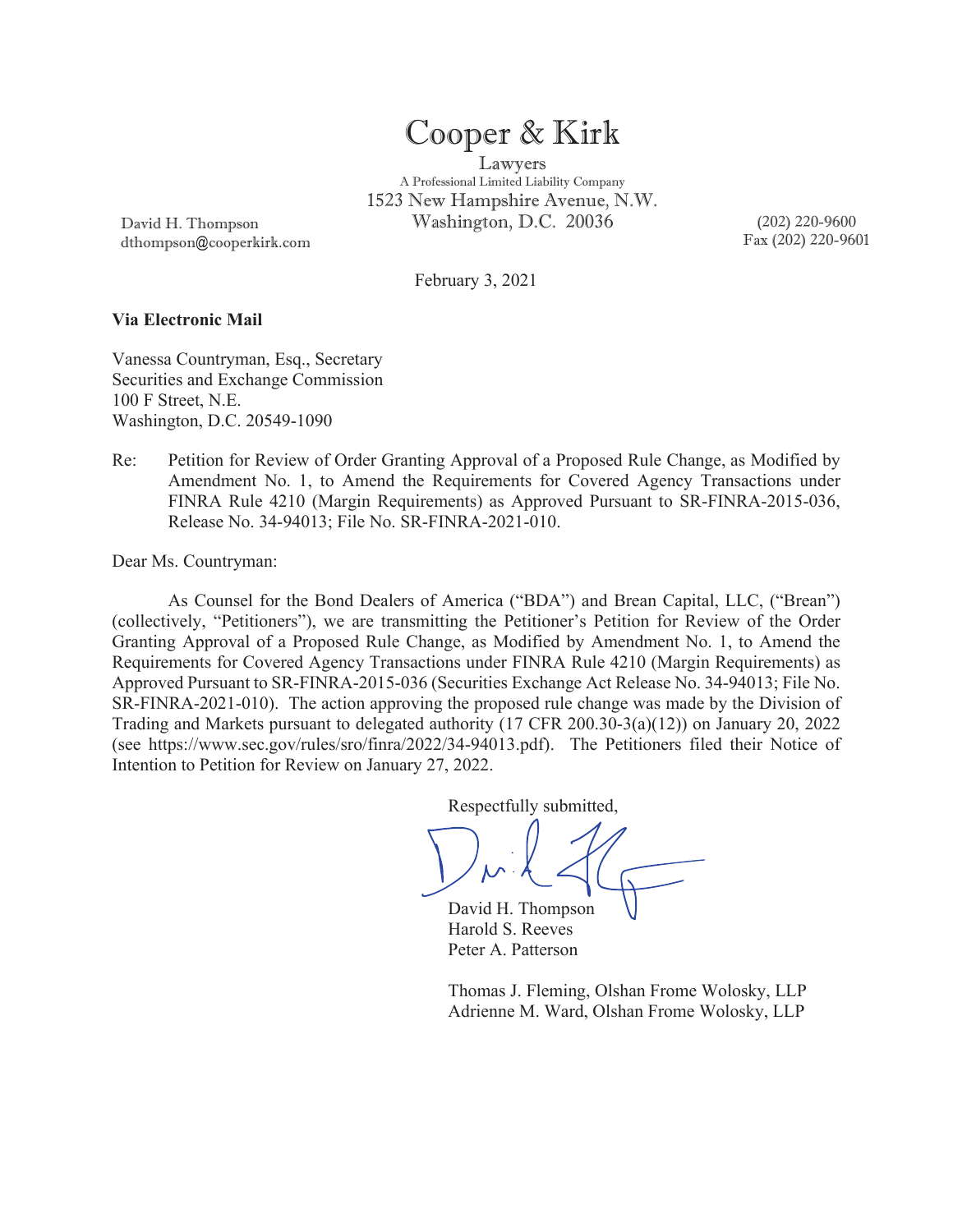## **Before the SECURITIES AND EXCHANGE COMMISSION**

) ) ) ) )

 $\lambda$ ) )

In the Matter of:

Proposed Rule Change, as Modified by Amendment No. 1, to Amend the Requirements for Covered Agency Transactions under FINRA Rule 4210 (Margin Requirements) as Approved Pursuant to SR-FINRA-2015-036

) File No. SR-FINRA-2021-010

## **PETITION FOR REVIEW**

ADRIENNE M. WARD THOMAS J. FLEMING OLSHAN FROME WOLOSKY LLP 1325 Avenue of the Americas New York, NY 10019 (212) 451-2300

DAVID H. THOMPSON PETER A. PATTERSON HAROLD S. REEVES COOPER & KIRK, PLLC 1523 New Hampshire Ave., N.W. Washington, D.C. 20036 (202) 220-9600

*Counsel for Petitioners*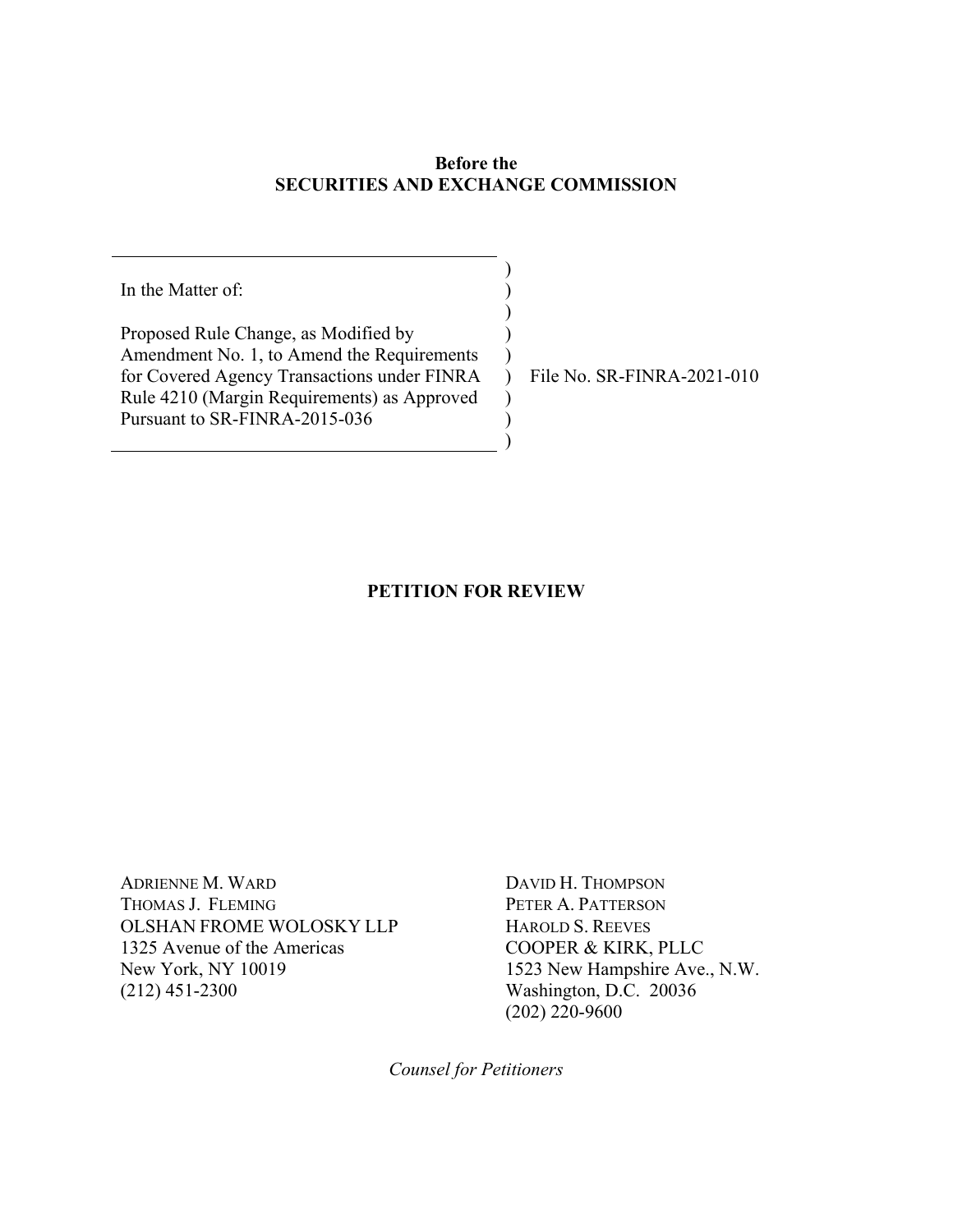# **TABLE OF CONTENTS**

| I.             |           |                                                                                                                           |  |
|----------------|-----------|---------------------------------------------------------------------------------------------------------------------------|--|
|                |           |                                                                                                                           |  |
|                |           |                                                                                                                           |  |
|                |           | C. FINRA's Protracted And Flawed Effort To Extend Rule 4210 To CATs12                                                     |  |
|                |           | Petitioners Have Satisfied The Procedural Requirements Of Rules 430 And 431  18                                           |  |
|                |           |                                                                                                                           |  |
| $\mathbf{I}$ . |           | FINRA And The Commission Lack The Statutory Authority To Impose Margin                                                    |  |
|                | A.        | Congress Vested The Authority To Set Margin Requirements In The Board20                                                   |  |
|                | <b>B.</b> | The General Grant Of Authority To FINRA In Section 15A(b)(6)<br>Must Yield To The Specific And Limited Grant Of Authority |  |
|                | C.        | Congress Has Not Authorized The Imposition Of Margin                                                                      |  |
| II.            |           | The Proposed Rule Change Imposes Burdens On Competition That Are Neither                                                  |  |
| III.           |           | FINRA's Margin Regime Will Increase Systemic Risk And Reduce Market Liquidity                                             |  |
|                | A.        | The CAT Rule Will Deplete Regional Broker-Dealers' Capital Frequently                                                     |  |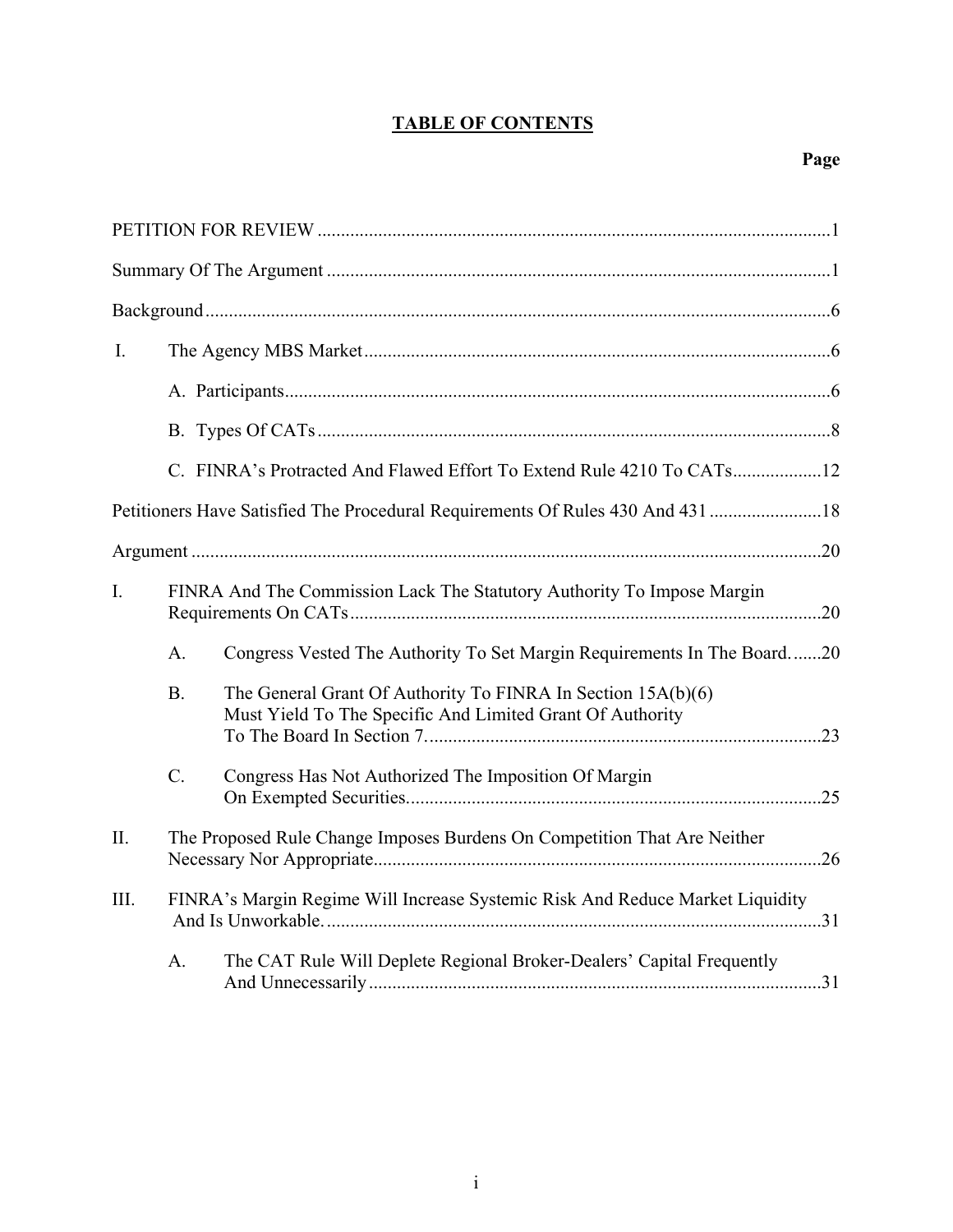| В.             | FINRA's Margin Regime Will Disrupt The Chain Trades That                                                      |  |
|----------------|---------------------------------------------------------------------------------------------------------------|--|
| $\mathbf{C}$ . | By Reducing The Number Of Market Participants, The CAT Rule (Inclusive                                        |  |
| D.             | The Proposed Rule Change Will Harm Women And Minority Owned<br>Businesses And Will Have A Disparate Impact On |  |
| Ε.             | The Division Failed To Engage In Reasoned Decision-making43                                                   |  |
|                |                                                                                                               |  |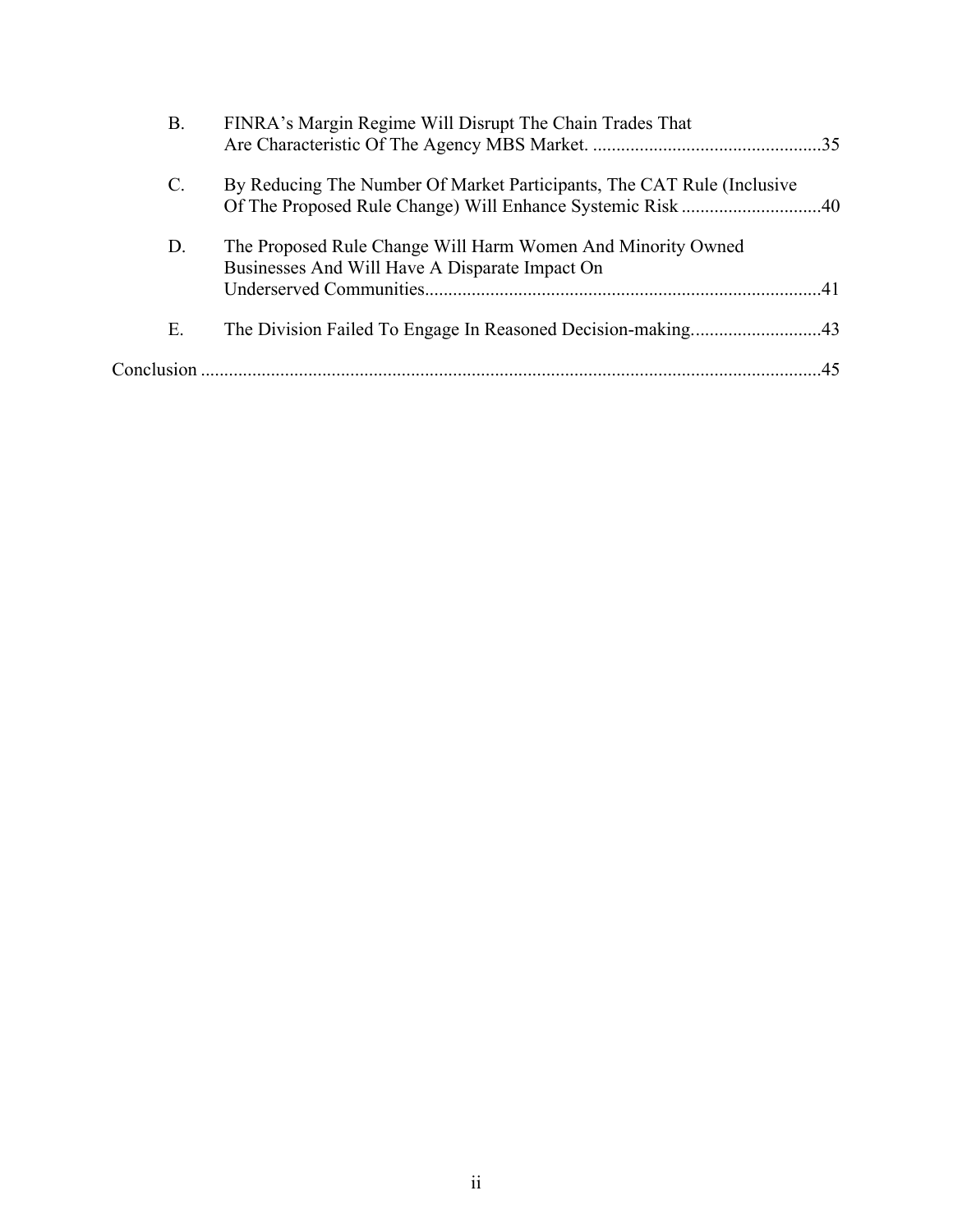# **TABLE OF AUTHORITIES**

| Cases                                                                | Page |
|----------------------------------------------------------------------|------|
|                                                                      |      |
|                                                                      |      |
|                                                                      |      |
|                                                                      |      |
|                                                                      |      |
|                                                                      |      |
|                                                                      |      |
|                                                                      |      |
| RadLAX Gateway Hotel, LLC v. Amalgamated Bank, 566 U.S. 639 (2012)24 |      |
| Susquehanna Int'l Grp., LLP v. Securities and Exchange Comm'n,       |      |

## **Statutes**

| 12 U.S.C.                                                                                                                                              |  |
|--------------------------------------------------------------------------------------------------------------------------------------------------------|--|
|                                                                                                                                                        |  |
|                                                                                                                                                        |  |
| 15 U.S.C.                                                                                                                                              |  |
|                                                                                                                                                        |  |
|                                                                                                                                                        |  |
|                                                                                                                                                        |  |
| H.R.5660, Commodity Futures Modernization Act of 2000, incorporated in<br>Consolidated Appropriations Act of 2001, Pub. Law 106-554 (Dec. 21, 2000) 22 |  |
| <b>Rules &amp; Regulations</b>                                                                                                                         |  |
|                                                                                                                                                        |  |

| Securities & Exchange Commission and Commodity Futures Trading                |  |
|-------------------------------------------------------------------------------|--|
| Commission, Customer Margin Rules Relating to Security Futures,               |  |
|                                                                               |  |
| Self-Regulatory Organizations; Financial Industry Regulatory Authority, Inc.; |  |
| Notice of Filing of a Proposed Rule Change to Amend FINRA Rule 4210           |  |
| (Margin Requirements) to Establish Margin Requirements for the                |  |
| TBA Market, Exchange Act Release 34-76148 (Oct. 14, 2015),                    |  |
|                                                                               |  |
|                                                                               |  |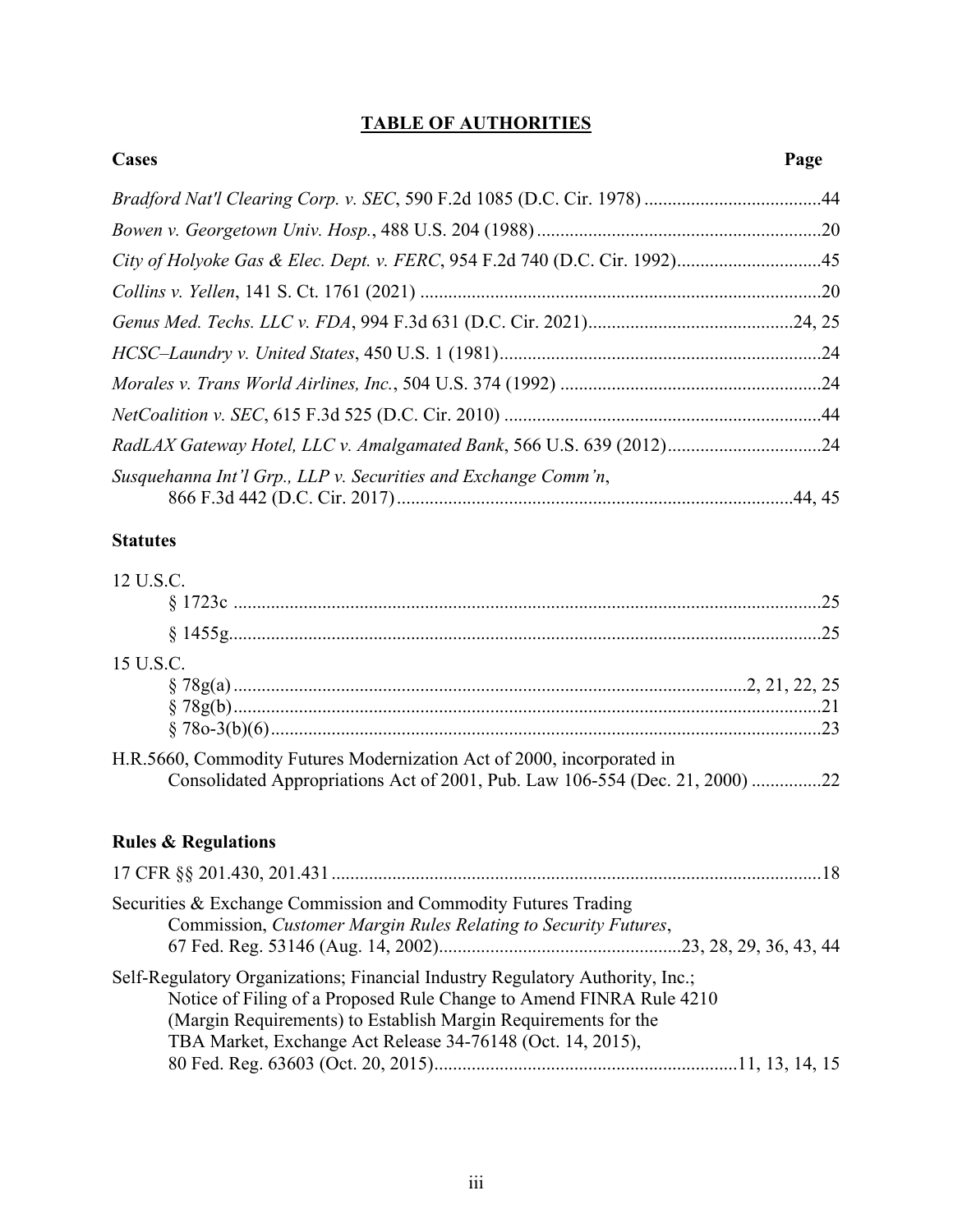| Self-Regulatory Organizations; Financial Industry Regulatory Authority, Inc.;<br>Notice of Filing of Amendment No. 3 and Order Granting Accelerated<br>Approval to a Proposed Rule Change To Amend FINRA Rule 4210<br>(Margin Requirements) To Establish Margin Requirements for the<br>TBA Market, as Modified by Amendment Nos. 1, 2, and 3,<br>Exchange Act Release 34-78081 (Jun. 15, 2016), |
|--------------------------------------------------------------------------------------------------------------------------------------------------------------------------------------------------------------------------------------------------------------------------------------------------------------------------------------------------------------------------------------------------|
| Notice of Filing and Immediate Effectiveness of a Proposed Rule Change to<br>Extend the Implementation Date of Certain Amendments to FINRA Rule 4210<br>Approved Pursuant to SR-FINRA-2015-036, Exchange Act Release                                                                                                                                                                             |
| Self-Regulatory Organizations; Financial Industry Regulatory Authority,<br>Inc., Notice of Filing of a Proposed Rule Change to Amend the<br>Requirements for Covered Agency Transactions under FINRA<br>Rule 4210 (Margin Requirements) as Approved Pursuant to                                                                                                                                  |
| <b>Other Authorities</b>                                                                                                                                                                                                                                                                                                                                                                         |
| Jiakai Chen et al., DEALERS AND THE DEALER OF LAST RESORT: EVIDENCE FROM<br>MBS MARKETS IN THE COVID-19 CRISIS, Federal Reserve Board of New York,                                                                                                                                                                                                                                               |
| James Collin Harkrader & Michael Puglia, FIXED INCOME MARKET STRUCTURE:<br>TREASURIES VS. AGENCY MBS, FEDS Notes (Aug. 25, 2020),                                                                                                                                                                                                                                                                |
|                                                                                                                                                                                                                                                                                                                                                                                                  |
| Letter from Senator John Boozman, Senator Thom Tillis, and Senator Cynthia M. Lummis,<br>to Gary Gensler, Chairman, Commission (Jan. 10, 2022) (https://bit.ly/3gmpogR) 28                                                                                                                                                                                                                       |
| Letter from Michael Decker, Senior Vice President, Public Policy, Bond Dealers of America,<br>to Vanessa Countryman, Secretary, Commission (June 15, 2021)                                                                                                                                                                                                                                       |
| Letter from Thomas J. Fleming & Adrienne M. Ward, Olshan,<br>on behalf of Brean Capital, LLC, to Vanessa Countryman, Secretary,                                                                                                                                                                                                                                                                  |
| Letter from Thomas J. Fleming & Adrienne M. Ward, Olshan, on behalf of Petitioners,<br>to Vanessa Countryman, Secretary, Commission                                                                                                                                                                                                                                                              |
| Letter from Jennifer J. Johnson, Secretary of the Board, Federal Reserve Board,<br>to James E. Newsome, Acting Chairman, CFTC, and Laura S. Unger,<br>Acting Chairman, SEC (Mar. 6, 2001), reprinted as Appendix B to<br>Customer Margin Rules Relating to Security Futures,                                                                                                                     |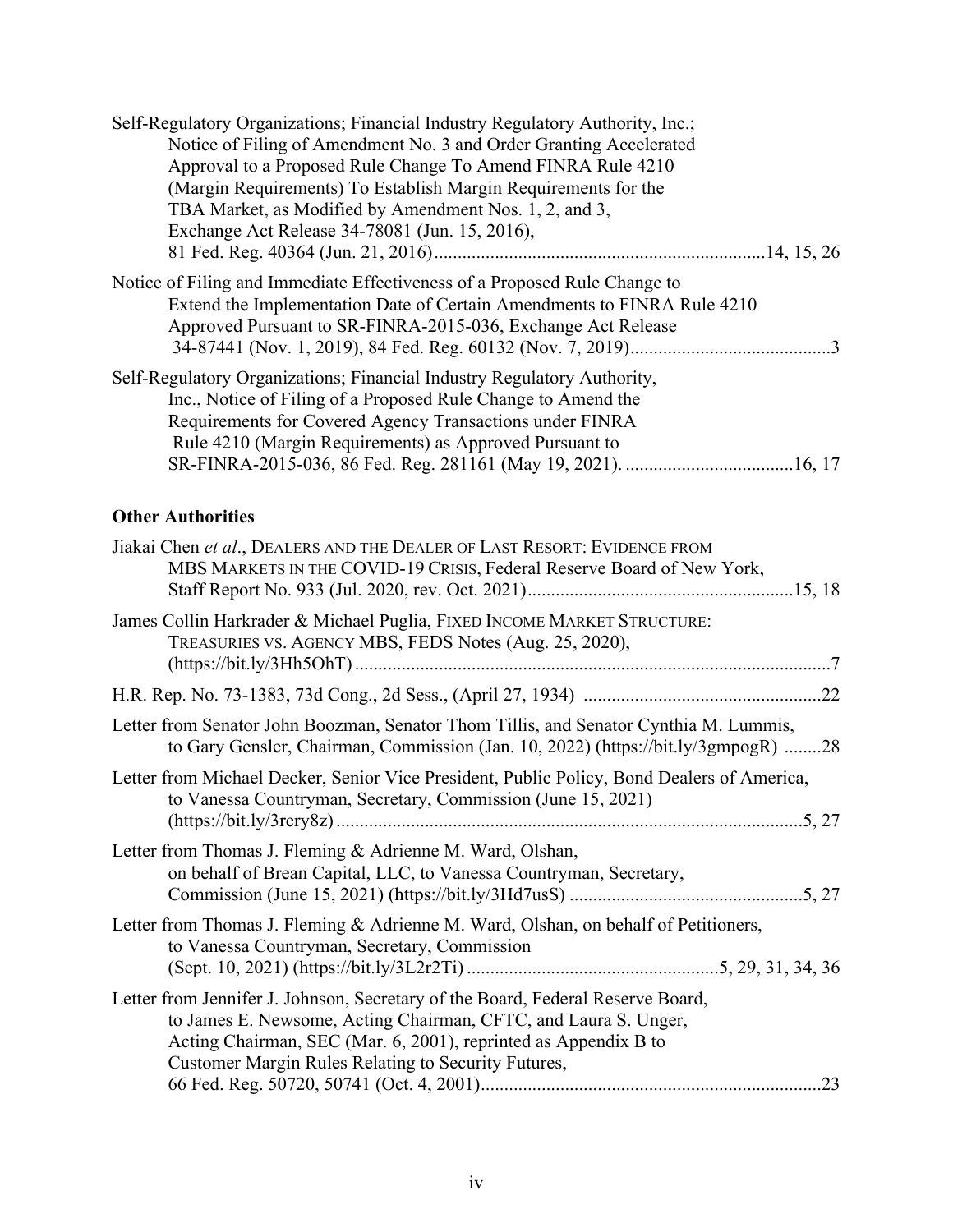| Letter from Chris Killian, SIFMA, to Secretary, Securities and Exchange Commission                                                                       |
|----------------------------------------------------------------------------------------------------------------------------------------------------------|
| Letter from Kirk R. Malmberg, President and CEO,<br>Federal Home Loan Bank of Atlanta to Vanessa Countryman, Secretary,                                  |
| Letter from Alanna McCargo, President, Government National Mortgage Association<br>to Vanessa Countryman, Secretary, Securities and Exchange Commission, |
| Margin Requirements: FINRA Requests Comment on Proposed Amendments to<br>FINRA Rule 4210 for Transactions in the TBA Market, Regulatory Notice 14-02     |
| S. Rep. 98-293, "Secondary Mortgage Market Enhancement Act of 1984,"                                                                                     |
|                                                                                                                                                          |
| James Vickery & Joshua Wright, TBA TRADING AND LIQUIDITY IN THE AGENCY<br>MBS MARKET, Federal Reserve Board of New York, Policy Review                   |
| James Vickery & Joshua Wright, TBA TRADING AND LIQUIDITY IN THE AGENCY<br>MBS MARKET, Federal Reserve Board of New York, Staff Report No. 468            |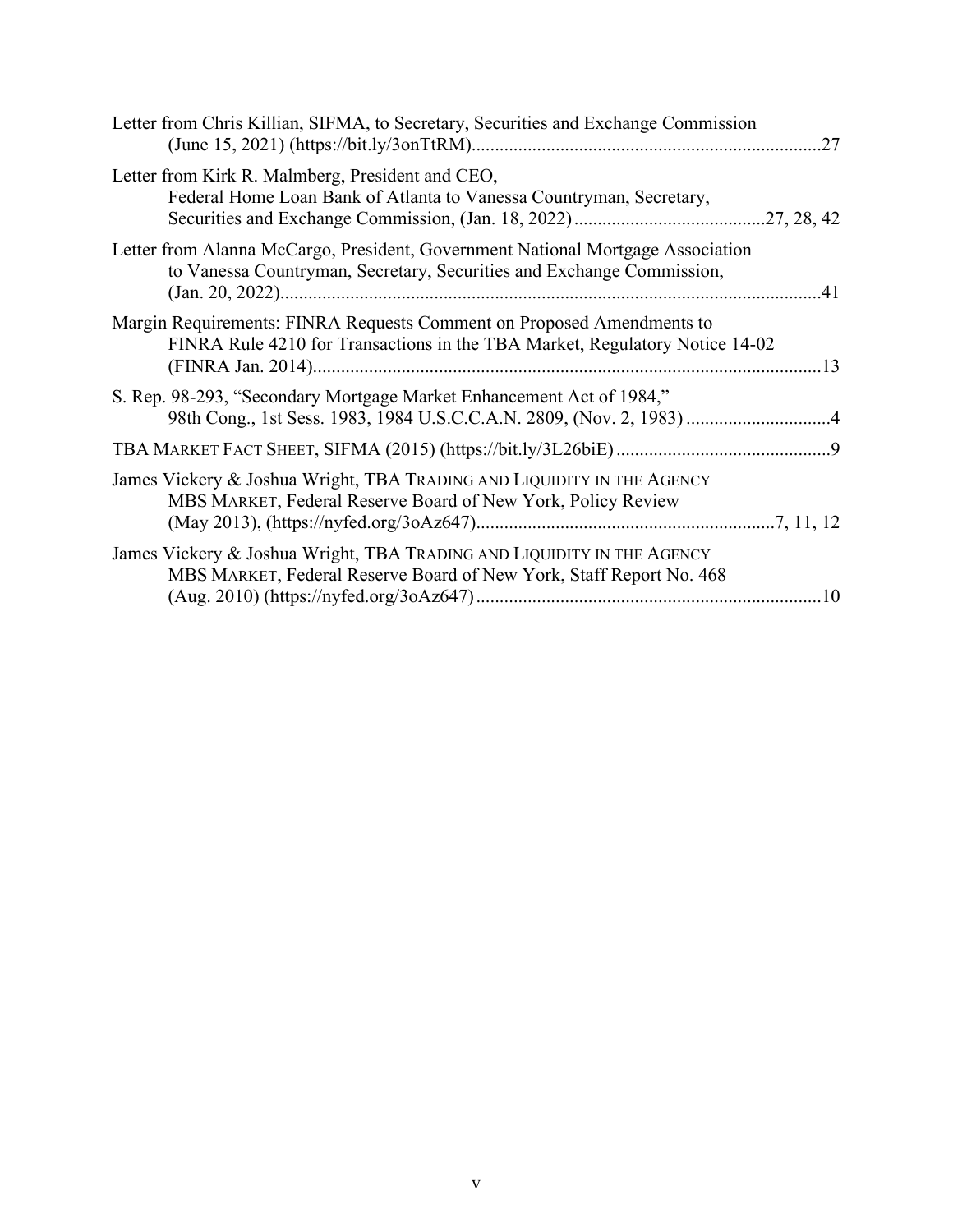#### **PETITION FOR REVIEW**

The Bond Dealers of America ("BDA") and Brean Capital, LLC ("Brean") hereby petition the Commission for review pursuant to Rule 430 of the Securities and Exchange Commission's (the "Commission" or "SEC") Rules of Practice, 17 CFR 201.430, of the January 20, 2022, Order ("the Approval Order")<sup>[1](#page-7-0)</sup> in File No. SR-FINRA-2021-010 issued by the Division of Trading and Markets ("Division" or "Staff") pursuant to delegated authority Granting Approval of a Proposed Rule Change, as Modified by Amendment No. 1, to Amend the Requirements for Covered Agency Transactions under FINRA Rule 4210 as Approved Pursuant to SR-FINRA-2015-036 ("the Proposed Rule Change").

#### **Summary Of The Argument**

Since 2014, when FINRA first contemplated taking the unprecedented decision to subject forward-settling transactions in federal government mortgage backed securities ("MBS" and, when government backed, "Agency MBS") to margin requirements, Petitioners have alerted FINRA and the Division that FINRA lacks the statutory authority to enact this proposed rule, and catalogued the harms that imposing margin requirements on such Covered Agency Transactions ("CATs") will have on broker operations, market liquidity, competition, the securities markets, the housing market, and the American consumer. Due to our continuing serious concerns and the many questions that remain unanswered in this rulemaking, Petitioners request that the Commission grant their petition for review, deny the Proposed Rule Change, and reject FINRA's proposal to establish an effective date on which its margin regime would take effect.

The most serious problem with FINRA's nearly-decade-long drive to impose margin requirements on CATs is that it lacks the statutory authority to do so. The Exchange Act vests

<span id="page-7-0"></span><sup>&</sup>lt;sup>1</sup> The "Approval Order" can be found at https://bit.ly/3GtJvEy.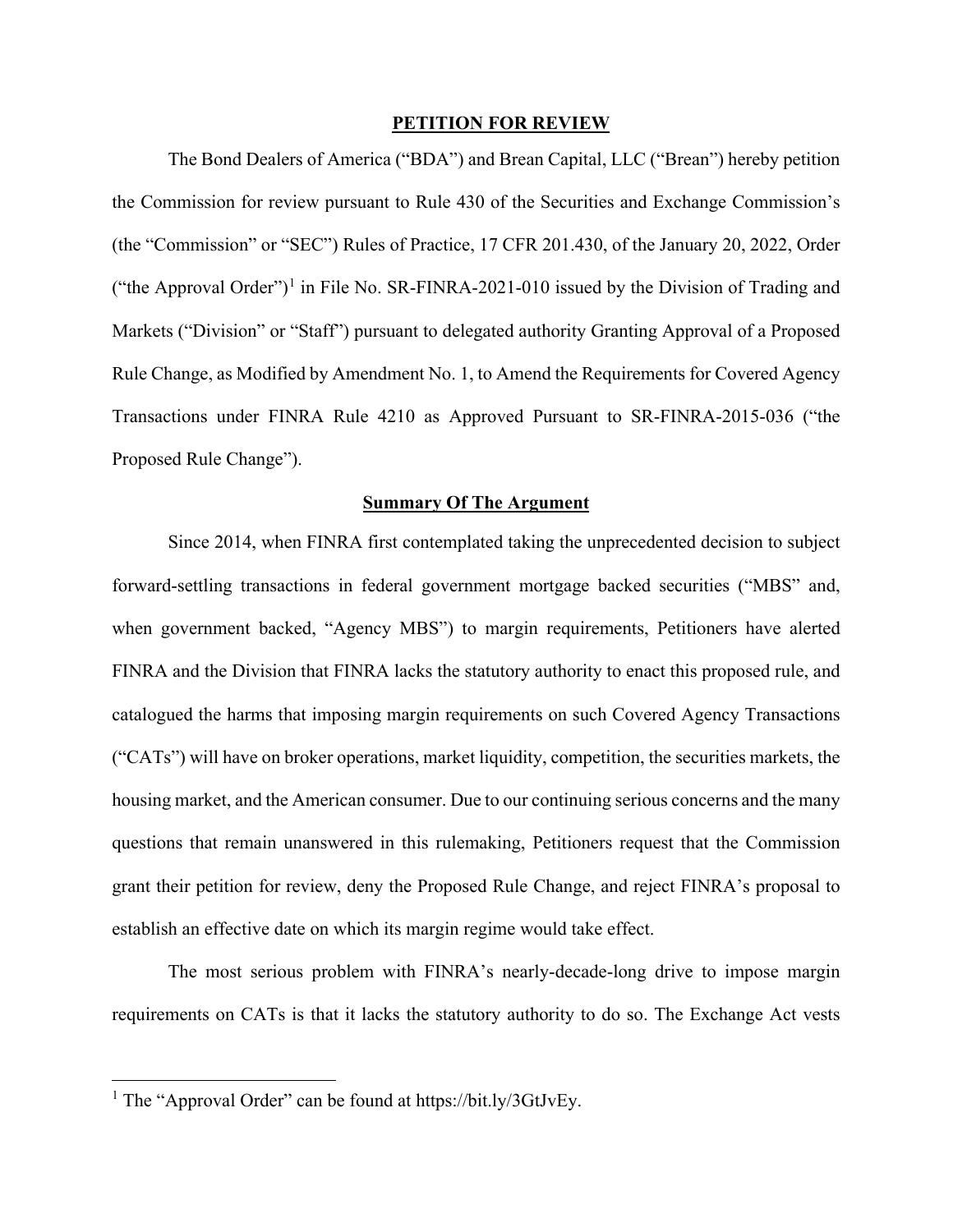authority to set margin for securities trades in the Board of Governors of the Federal Reserve System (the "Board"). *See* 15 U.S.C. § 78g(a). And it *exempts* CATs from this regulatory regime. *See id*. Congress therefore has authorized the Board alone to set margin requirements for securities transactions but even it cannot do so for CATs. FINRA's efforts to set margin requirements for CATs therefore are doubly *ultra vires*.

Even if FINRA were authorized to impose this type of rule, its proposal would still fail. From the inception of the Agency MBS market to the present, broker-dealers have managed their risk when executing CATs through net capital requirements and sound underwriting practices. FINRA has never made any showing nor offered any analysis to support its conclusion that these requirements and practices do not adequately protect against the market risks that FINRA purports to address. Indeed, after six years, the administrative record remains devoid of any evidence suggesting that the problem that SR-FINRA-2015-036 (the "2015 Rule") and Proposed Rule Change (the 2015 Rule and Proposed Rule Change are, together, "CAT Rule") seek to resolve in fact exists.

Rather than solving problems, this Rule will create them. The imposition of mandatory margin requirements in the Agency MBS market will have a negative effect on market liquidity, particularly the liquidity that FINRA-registered regional broker-dealers now provide to the key market participants including regional dealers, banks, mortgage originators, and other institutional investors. Should the Commission grant the Proposed Rule Change and authorize FINRA to establish an effective date on which the CAT Rule would take effect, it would only create risk in the market and unnecessarily burden competition. Indeed, since 2017, the threat that the 2015 Rule would be permitted to take effect has impacted competition, providing primary dealers with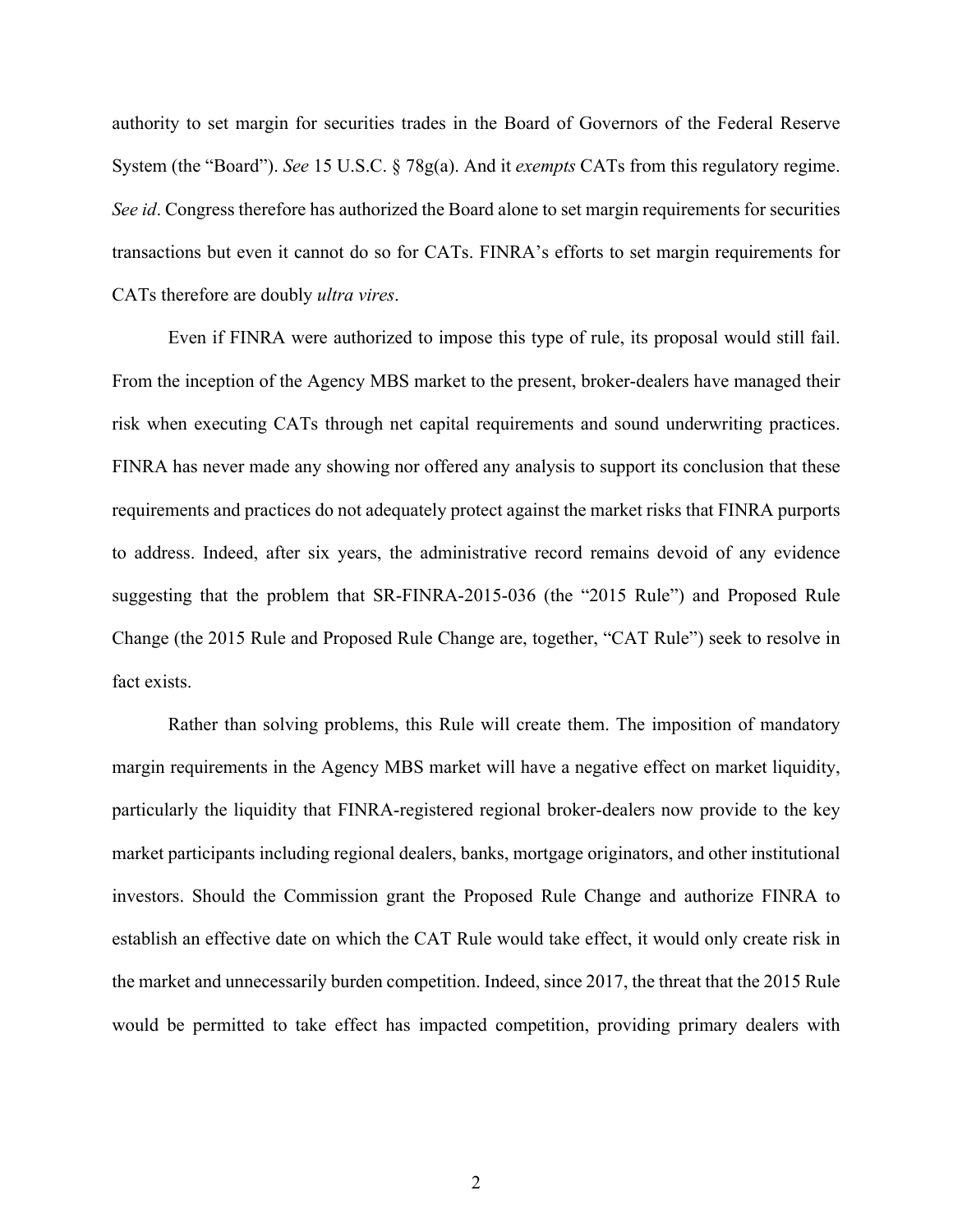disproportionate power to dictate terms and shifting business to non-FINRA bank dealers that are not subject to any margin regime.

If allowed to take effect, FINRA's margin regime would further diminish the role of regional broker-dealers and severely limit the business that they can do by rapidly depleting the capital they need to operate. The 2015 Rule, as amended by the Proposed Rule Change, would thus erect an impediment to a free and open market and to the efficient functioning of that market. And, because the CAT Rule would have the perverse result of shifting trading to less regulated markets, it will harm both investors and the public interest.

For years, FINRA has acknowledged the disruption to the market that its 2015 Rule would have caused had it ever been allowed to take effect. When, in 2019, it delayed the effective date for a third time, FINRA acknowledged that it was considering amendments to the 2015 Rule "in the interest of avoiding unnecessary disruption to the Covered Agency Transaction market."[2](#page-9-0) The Proposed Rule Change and Amendment No. 1, however, do not mitigate the harms that they purport to address, but would instead aggravate them for a substantial portion of the market. This is because profound structural flaws make the architecture of the FINRA's proposed margin regime unworkable.

In the equity markets, margin applies when credit is extended to customers who purchase existing securities that they then hold in their accounts as collateral. The value of the securities may fluctuate based on post-settlement price changes. If a customer fails to meet a margin call by depositing funds or securities into their account, then the security held as collateral is liquidated.

<span id="page-9-0"></span><sup>&</sup>lt;sup>2</sup> Notice of Filing and Immediate Effectiveness of a Proposed Rule Change to Extend the Implementation Date of Certain Amendments to FINRA Rule 4210 Approved Pursuant to SR-FINRA-2015-036, Exchange Act Release 34-87441 (Nov. 1, 2019), 84 Fed. Reg. 60132 (Nov. 7, 2019).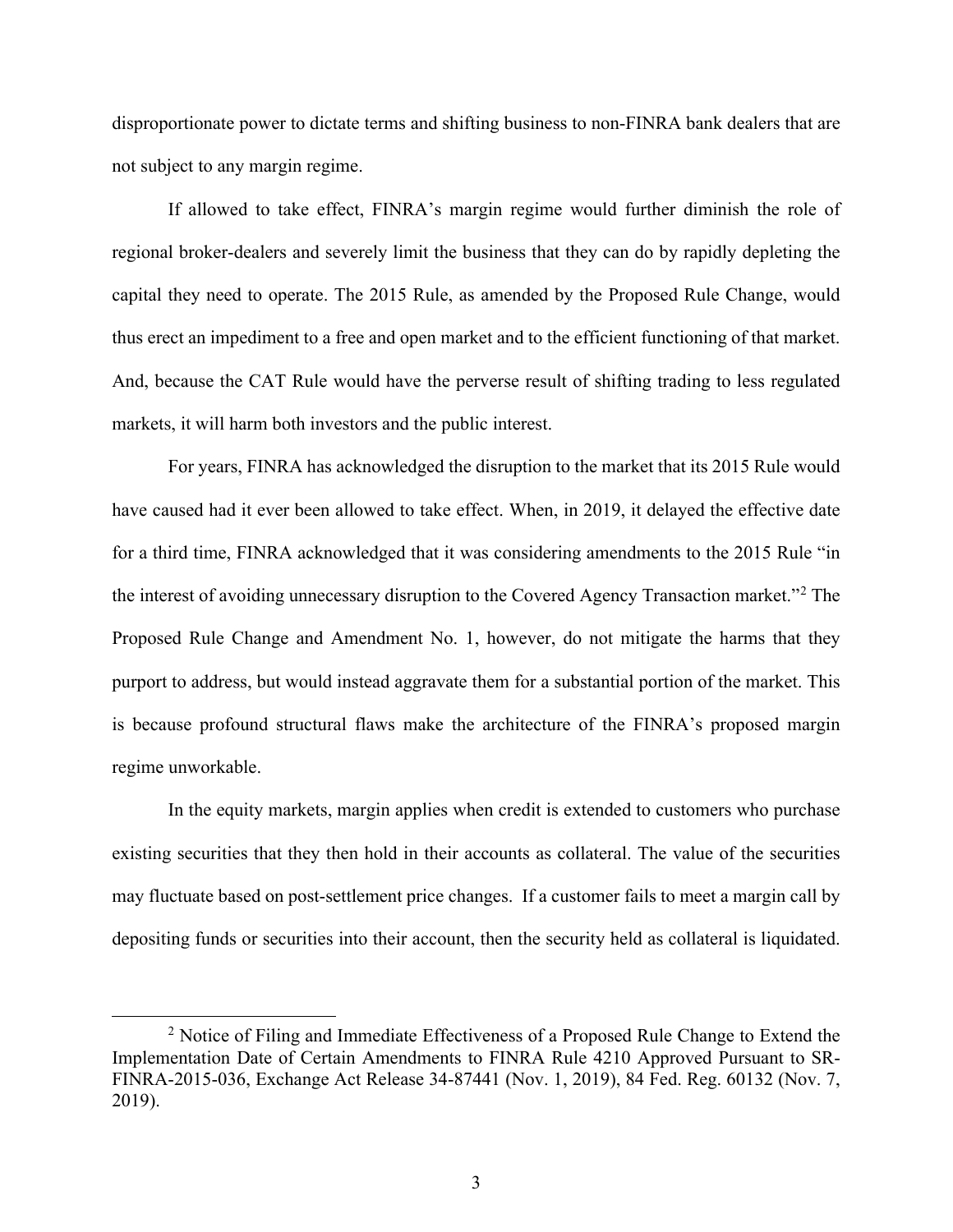By contrast, FINRA's CAT Rule will apply to Agency MBS that generally do not exist as of the trade date or will not be available until the settlement date and thus cannot be held in a customer's account as collateral. The CAT Rule applies to price changes that occur between the trade date and the monthly settlement date. If a customer fails to meet such a pre-settlement margin call, there is thus no "security" to liquidate. These market features make MBS (including CATs), unlike equities and other debt securities, unsuitable for standard margin requirements.

Congress acknowledged this unsuitability when it enacted the Secondary Mortgage Market

Enhancement Act of 1984 (the "SMMEA") and prohibited requiring margin on private-label MBS:

Unlike issues of corporate debt securities, which customarily are issued for one-week settlement, the operation of the secondary mortgage market is essentially a forward trading delivery market that requires a settlement period of as much as four-to-six months. The extended period is required because the mortgages to be included in the pool backing the securities are originated only after commitments for the purchase of the securities have been obtained. Because most of the rules regarding settlement periods, extensions of credit, and broker-dealer relationships with their customers and with each other, have been promulgated with a view toward the corporate debt securities market, adjustments to the applicable laws and regulations are necessary to accommodate the needs of private issuers of mortgage-backed securities.<sup>[3](#page-10-0)</sup>

The SMMEA prohibits margin on private-label MBS precisely because those securities may not exist on the transaction date and take an extended time to settle. The same is true for CATs. In addition, during the time between the security's first trade date and its settlement date, long strings of offsetting buy and sell transactions involving that security often develop. This raises the further concern that FINRA's scheme may initiate a chain of fails whenever even a single customer in the chain is unwilling or unable to post margin, or the broker is unable to collect margin, because there

<span id="page-10-0"></span><sup>&</sup>lt;sup>3</sup> S. Rep. 98-293, "Secondary Mortgage Market Enhancement Act of 1984," (Nov. 2, 1983), 98th Cong., 1st Sess. 1983, 1984, *reprinted in* U.S.C.C.A.N. 2809, 2816.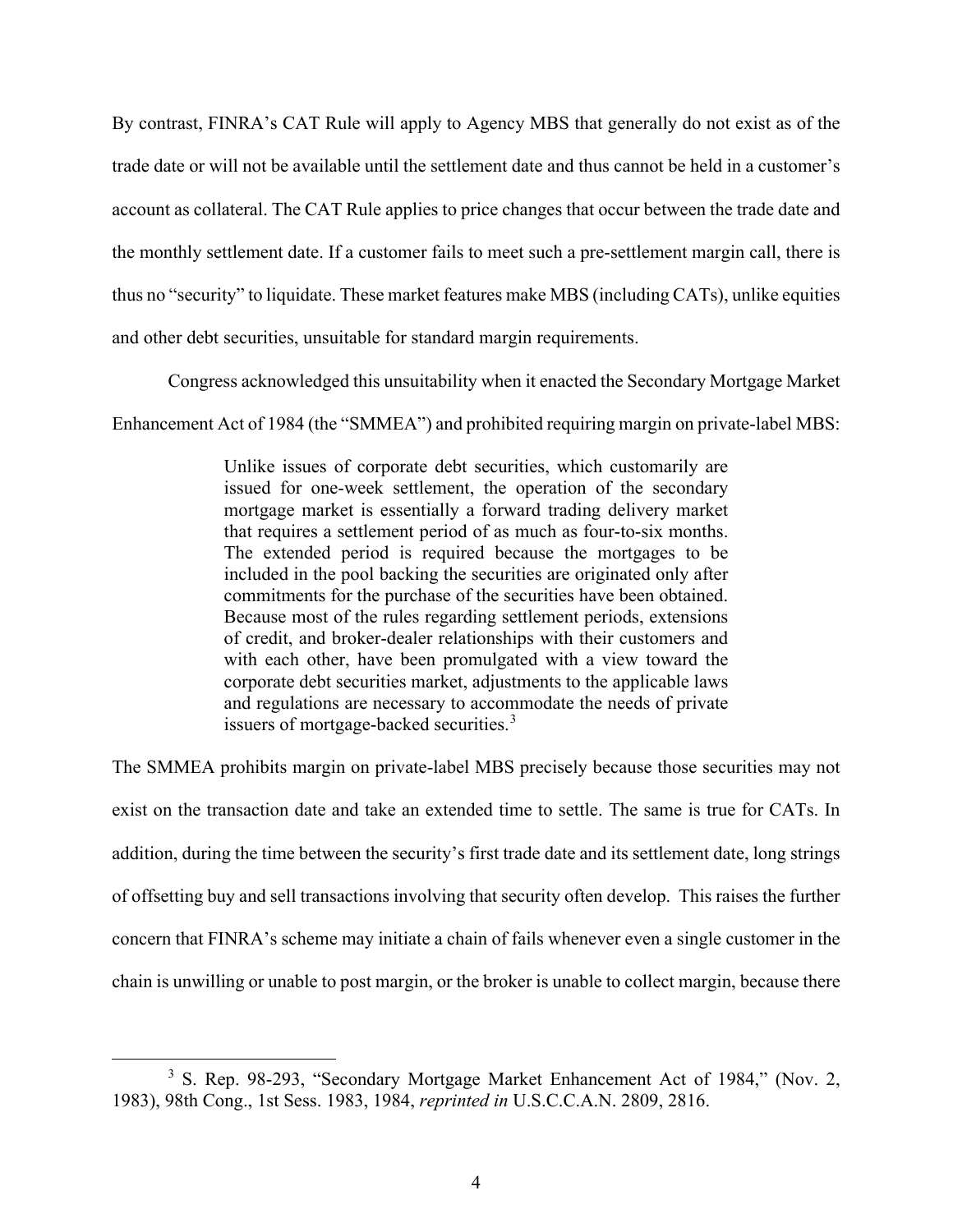is no security to "liquidate." FINRA's response in Amendment No. 1 sidesteps these questions and ignores others regarding how this rule would work in practice.

Nor has FINRA meaningfully addressed the capital drain that would be caused by its purported "solution" to an acknowledged problem faced by small and medium-size members who are unable to collect margin from their customers. To provide relief, FINRA proposed permitting its members to take a charge against their tentative net capital,<sup>[4](#page-11-0)</sup> but also set "the lesser of  $$30$ " million or 25% of the member's tentative net capital" as the threshold beyond which members are prohibited from entering into new CATs for non-margin parties. [5](#page-11-1) Petitioners demonstrated in their comment letters how, in the event of market movement, regional broker-dealers will be required to post cash margin and/or take these specified net capital deductions at a multiple of the regulatory net capital currently required to support the trade.<sup>[6](#page-11-2)</sup> These charges could mount rapidly after only a handful of trades, forcing a broker-dealer to liquidate its customers' positions or effectively suspend its market operations. In the event of a market dislocation, this would likely cause many broker-dealers to suspend purchases and sell positions, with inevitable disastrous consequences for the market. It is important to remember that these charges are imposed, even where the brokerdealer has hedged the position or sold it to a creditworthy party.

<span id="page-11-0"></span><sup>4</sup> *See* Amendment No. 1 at 26 (Ex. 4, proposed Rule 4210(e)(H)(i)(i)), *available at* https://bit.ly/3uiRgee ("Amendment No. 1").

<span id="page-11-1"></span><sup>&</sup>lt;sup>5</sup> *Id.* at 30. The threshold is referred to as the "25% TNC / \$30MM Threshold" in Amendment No. 1.

<span id="page-11-2"></span><sup>6</sup> Letter from Michael Decker, Senior Vice President, Public Policy, Bond Dealers of America, to Vanessa Countryman, Secretary, Commission (June 15, 2021) ("BDA Letter") (https://bit.ly/3rery8z); Letter from Thomas J. Fleming & Adrienne M. Ward, Olshan, on behalf of Brean Capital, LLC, to Vanessa Countryman, Secretary, Commission (June 15, 2021) ("Brean Letter") (https://bit.ly/3Hd7usS); Letter from Thomas J. Fleming & Adrienne M. Ward, Olshan, on behalf of Petitioners, to Vanessa Countryman, Secretary, Commission (Sept. 10, 2021) ("Petitioners' Letter") (https://bit.ly/3L2r2Ti).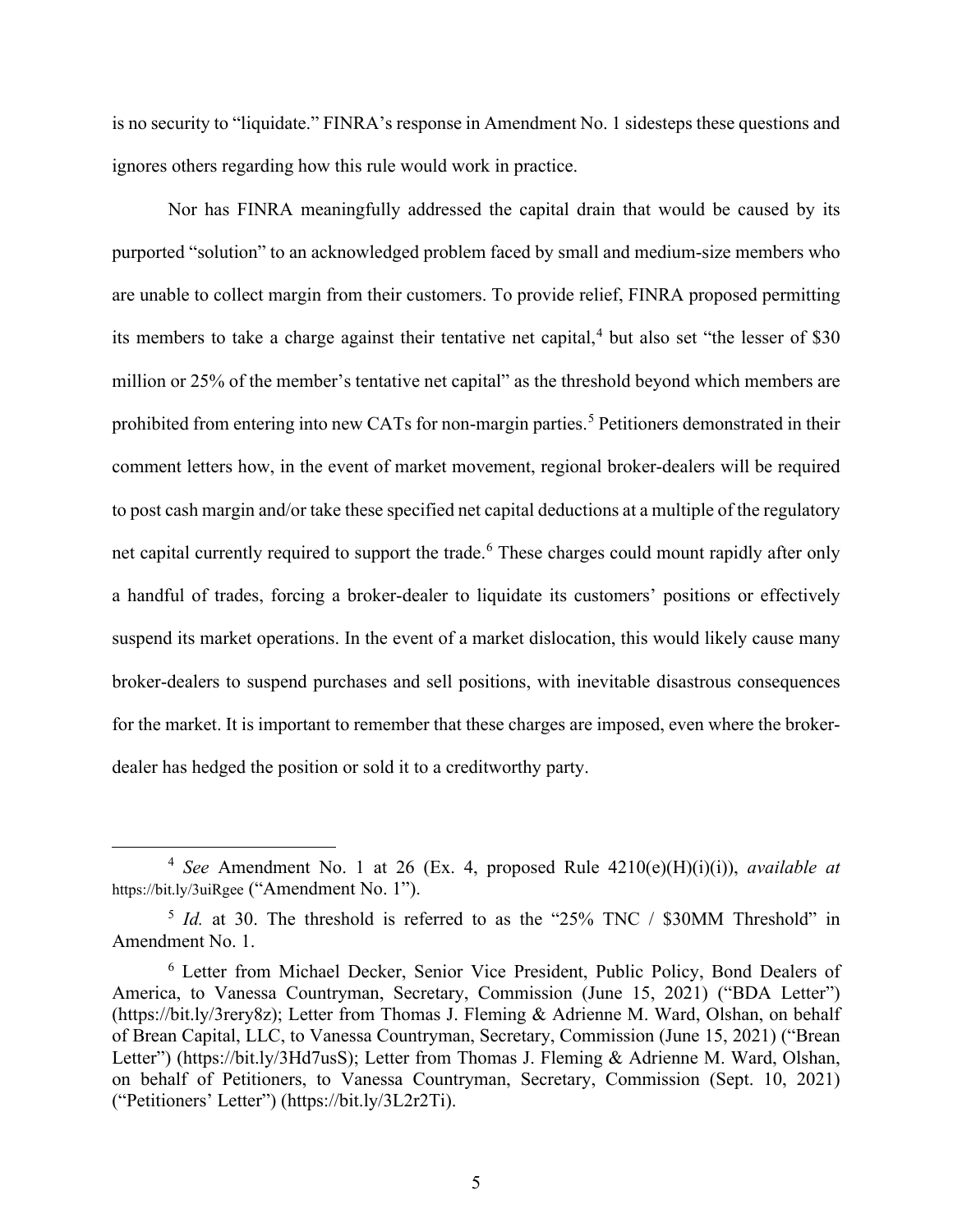While the Proposed Rule Change therefore partially addresses the issue of customers that are unwilling or unable to post margin, it does so by creating a mechanism by which a regional broker-dealer's capital will be rapidly depleted. The Proposed Rule Change will thus sharply reduce the liquidity that regional broker-dealers provide to the Agency MBS markets, make counterparties reluctant to do business with them, and likely cause them to exit or to curtail their activities in that market. These exits would harm regional banks, mortgage originators, and the regional broker-dealers' other customers that tend not to have ready access to primary dealers.

The Division has not held FINRA accountable for its deficient rulemaking. Again and again, FINRA offered summary conclusions and affirmations of belief that are unsupported by any evidence, by data, or by reasoning. The Division accepted FINRA's assurances that it had spoken with industry participants, even though FINRA never disclosed the contents of those communications. All too often, in rendering its decision, the Division simply parroted FINRA. As a result, the Approval Order shares the flaws of FINRA's proposal. The Exchange Act and the Administrative Procedure Act require more than a rubber stamp.

The Division failed to perform its duty to ensure that the Proposed Rule Change complies with the requirements of the Exchange Act. The numerous and significant problems that the 2015 Rule would create have not been remedied by the Proposed Rule Change. For this reason, the Commission should grant the Petition for Review, and reject the Proposed Rule Change, including its proposal to set an effective date for the CAT Rule.

#### **Background**

#### **I. The Agency MBS Market**

#### **A. Participants**

Most residential mortgages in the United States are securitized, with the underlying loans pooled into a separate legal trust, which issues the MBS and passes on mortgage payments to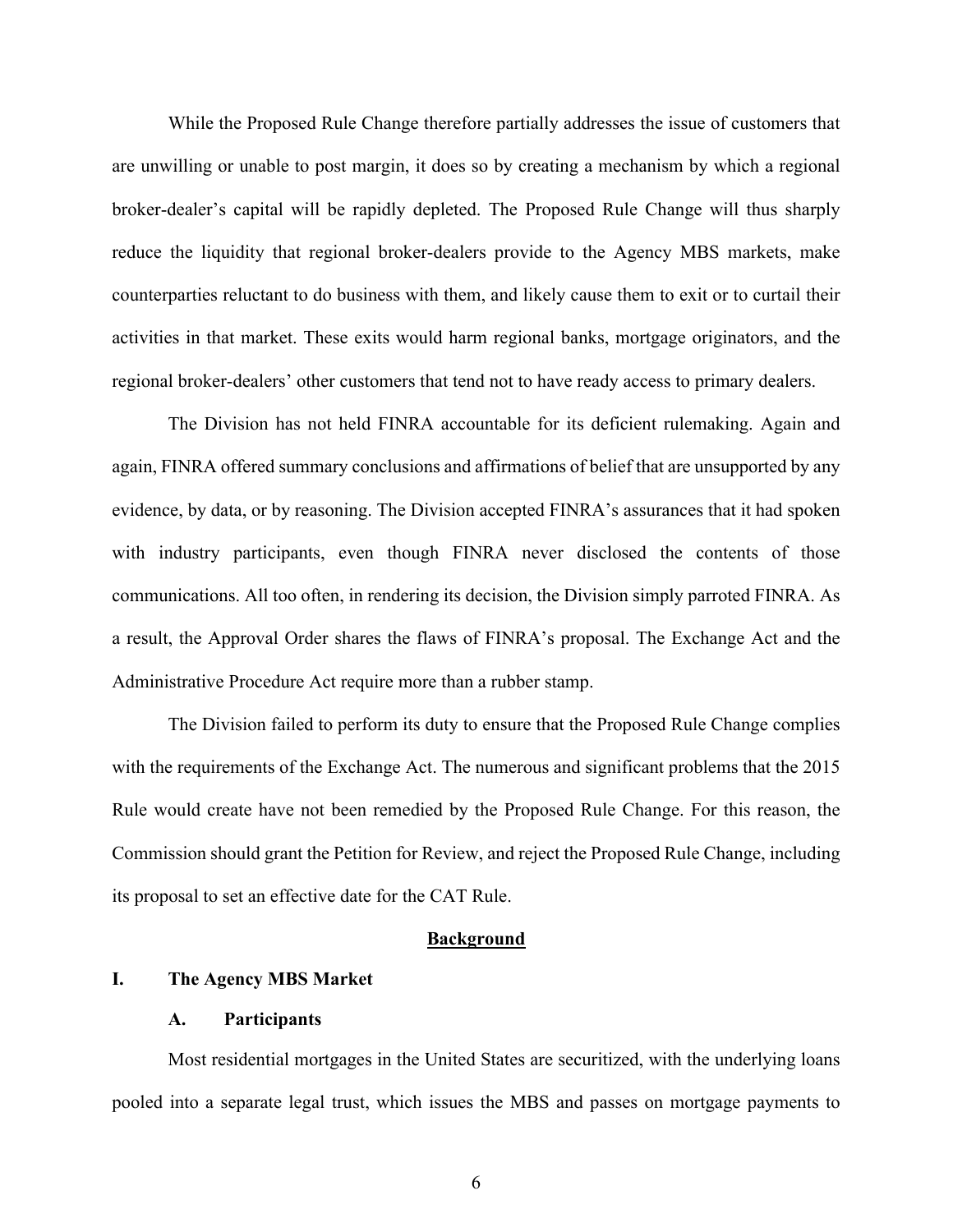investors after deducting mortgage servicing fees and other expenses. In the agency market, each MBS carries a credit guarantee from Fannie Mae, Freddie Mac, or Ginnie Mae. The MBS market serves the critical functions of allowing mortgage lenders to hedge the risk that interest rates will fluctuate and permits them to fund their origination pipelines. The market creates efficiencies and cost savings for lenders that are passed on to borrowers in the form of lower rates and fees. The Agency MBS market and the liquidity it provides are essential to the stability of the U.S. housing market.[7](#page-13-0)

Data compiled by SIFMA indicates that in 2020, \$3.7 trillion in Agency MBS were issued; in 2021 (through July), \$2.5 trillion, and average daily trading volumes (as reported on TRACE) in 2020 were \$262.3 billion for Agency TBAs, \$25.7 billion for specified pools, and \$1.8 billion for CMOs.<sup>[8](#page-13-1)</sup> The market includes more than 100 broker-dealers of varying sizes, who buy and sell on a riskless basis or effectuate offsetting trades within hours. There are approximately 20 primary dealers that operate in market-making and principal roles. Most primary dealers are major financial institutions and have bank affiliates. Studies by economists at the Federal Reserve have established that the top 10 primary dealers intermediate more than 85% of CAT transactions.

Most broker-dealers in the market are introducing brokers, trading through clearing firms. Many of these introducing firms are regional or smaller broker-dealers, and include minority, woman, and veteran-owned firms. They play an important role in the secondary market, typically providing liquidity by matching buyers and sellers of secondary, less liquid non-netting Specified

<span id="page-13-0"></span><sup>7</sup> *See* James Vickery & Joshua Wright, TBA TRADING AND LIQUIDITY IN THE AGENCY MBS MARKET, Federal Reserve Board of New York, Policy Review at 2–3 (May 2013), (https://nyfed.org/3oAz647); *see also* James Collin Harkrader & Michael Puglia, FIXED INCOME MARKET STRUCTURE: TREASURIES VS. AGENCY MBS, FEDS Notes (Aug. 25, 2020), (https://bit.ly/3Hh5OhT).

<span id="page-13-1"></span><sup>&</sup>lt;sup>8</sup> SIFMA Research tracks current data for U.S. mortgage-backed securities; those data can be found at https://bit.ly/3ubK2IZ.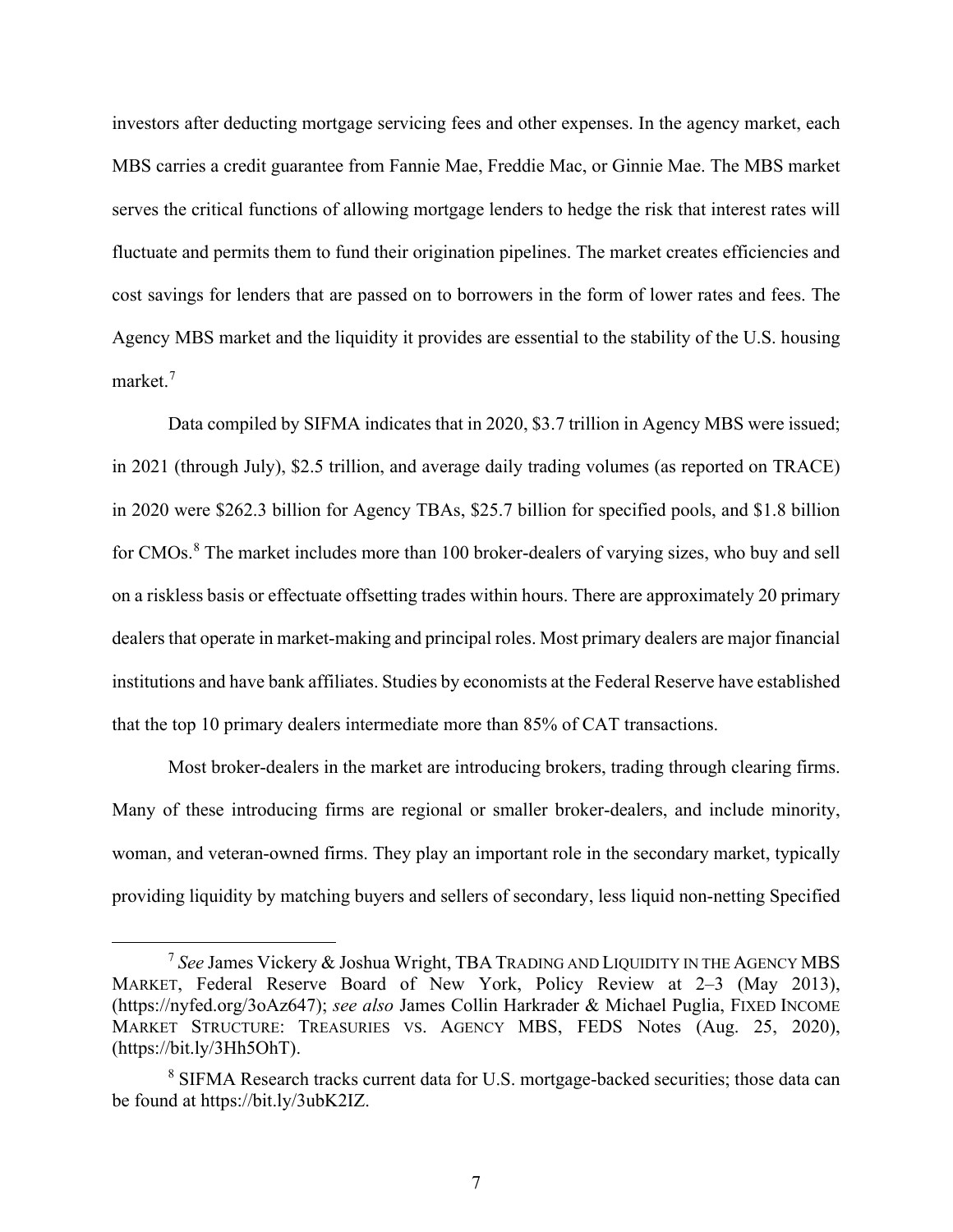Pools and new issue CMOs. They manage their risks carefully, and have for decades operated without incident, even during the 2008 crisis, with only limited balance sheets. The clearing firms hold substantial collateral of introducing brokers and a single clearing firm, Pershing, clears for the majority of the introducing brokers. Some of the regional broker-dealers have bank affiliates, a relationship which permits them to avoid the Proposed Rule Change. Critical to the issues presented by the 2015 Rule and Proposed Rule Change, introducing brokers cannot collect margin directly from customers. While clearing firms can, there is currently no mechanism that would permit margin paid to a clearing firm by an introducing broker's customer to be credited to that introducing broker's counterparty to satisfy the Rule's requirements.

Agency MBS investors include a wide range of institutions, including state and local pension plans, investment companies and funds, insurance companies, and regional banks and mortgage originators. Some of these institutions, including pension funds and state agencies, may be prohibited by their charters from pledging assets and are, therefore, unable to post margin. Similarly, registered investment companies cannot re-pledge collateral. Many of these institutions trade primarily through introducing brokers, in large part because smaller- and medium-sized regional firms are best-suited to satisfy their specific needs. These introducing brokers know their clients and their clients' risk and credit profiles well, and vice-versa. The Federal Reserve is also a significant participant in the market.

#### **B. Types Of CATs**

FINRA's 2015 Rule defines CATs as To-Be-Announced ("TBA") transactions, Specified Pool Transactions ("Specified Pools"), and Transactions in Collateralized Mortgage Obligations ("CMOs"). [9](#page-14-0)

<span id="page-14-0"></span> $9$  Amendment No. 1 at 21–22.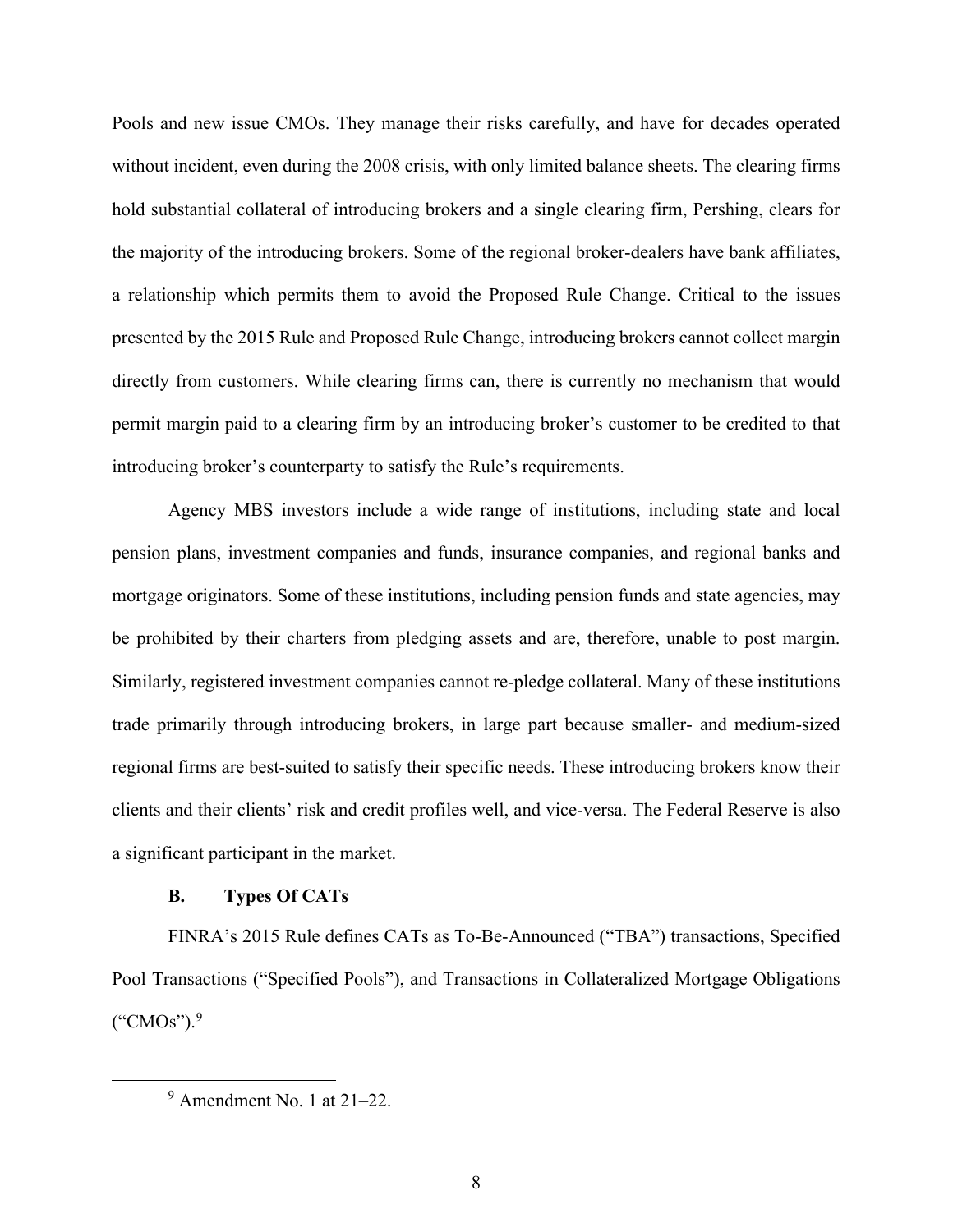The TBA market, which was established in the 1970s, is approximately 90% of the CAT market. TBAs facilitate the forward trading of MBS issued by Fannie Mae and Freddie Mac, as well as Small Business Administration (SBA) backed Asset-Backed Securities (ABS). With TBAs, the parties agree that the seller will deliver to the buyer a pool or pools of a specified face amount and meeting certain other criteria but the specific pool or pools to be delivered at settlement is not specified at the time of execution.

The TBA market generally adheres to "Good-Delivery Guidelines," which are set forth in SIFMA's Uniform Practices Manual and utilizes standardized trade documents developed by SIFMA.<sup>[10](#page-15-0)</sup> The Good-Delivery Guidelines functionally standardize the market. TBAs have one good delivery and one settlement date per month (the "Good Day," depending on pool type), with specific pool information provided two days before settlement date.

Most TBA trades clear through FICC and are nettable, i.e., the loss incurred on one trade can be offset by a corresponding gain on another trade. Nettable trades will not result in a margin charge or increased net capital charge to regional broker-dealers. It is trading in non-netting Specified Pool and new issue CMOs that will be most adversely affected by the Proposed Rule Change, because such trades, even in riskless transactions that have no balance sheet impact, will not net for purposes of calculating margin.<sup>[11](#page-15-1)</sup> In a typical trade, the broker buys the security, with a sell order in hand for a small markup. The trade is, for this reason, "riskless." For balance sheet

<sup>10</sup> *See* TBA MARKET FACT SHEET, SIFMA (2015) (https://bit.ly/3L26biE).

<span id="page-15-1"></span><span id="page-15-0"></span> $11$  In Amendment No. 1, FINRA took issue with Brean's discussion of "netting" in its June 15, 2021 comment letter. Amendment No. 1 at 7–8, n.18. It is understood that for purposes of the Proposed Rule Change, positions will net when they settle with the same counterparty. For this reason, TBAs settling through FICC may "net" because FICC is the counterparty. A purchase and sale of CATs that do not clear through FICC, or a hedging transaction in which only one side settles through FICC, are non-netting under the rule. By contrast, for purposes of the net capital rules, netting is considered on a balance sheet, or economic, basis.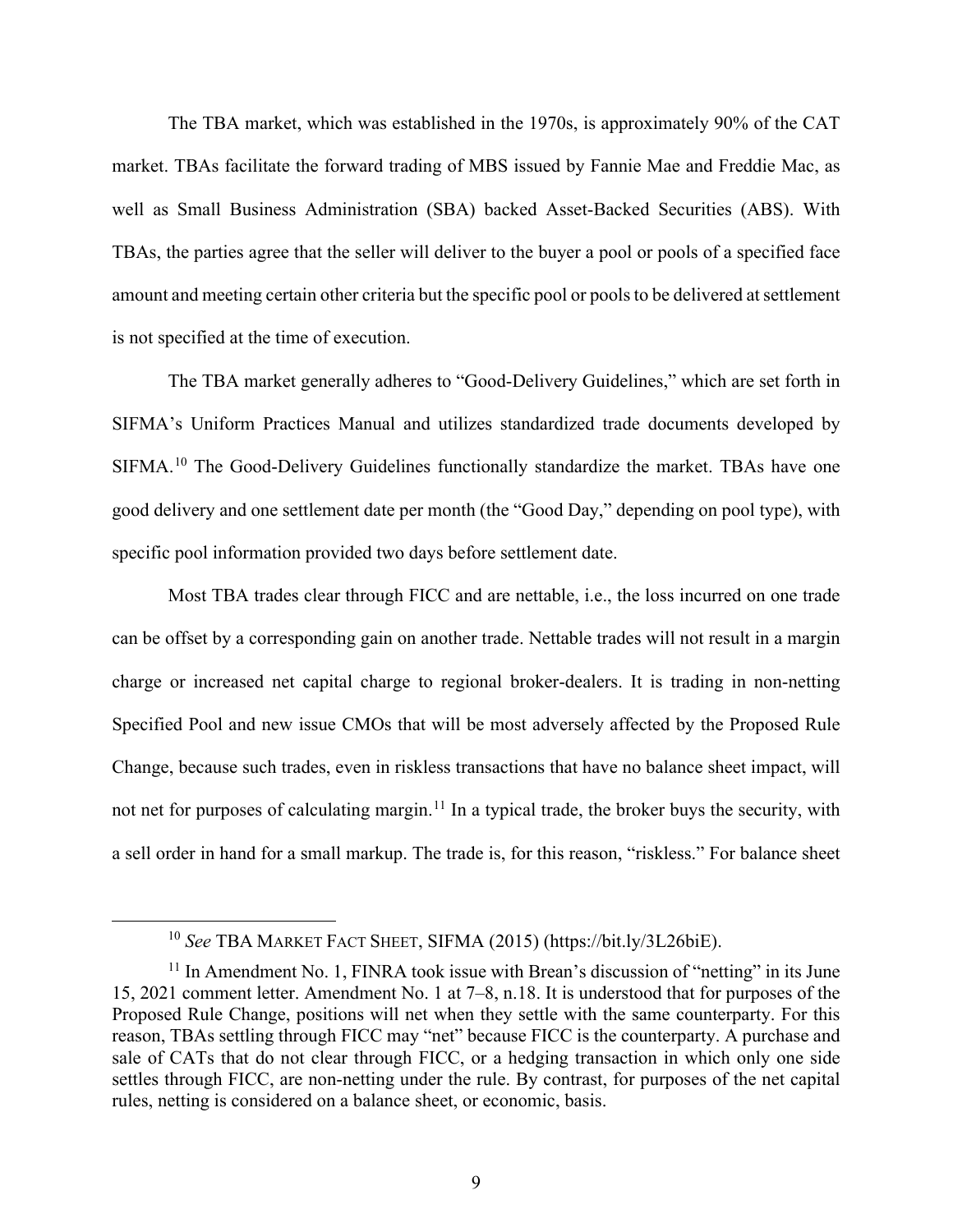purposes, the broker has a gain or loss based on the price difference. As Petitioners demonstrated in their comment letter of June 10, 2021,<sup>[12](#page-16-0)</sup> while today, such trades may result in a 10% charge to net capital based on the mark-to-market loss, under the Proposed Rule Change, the same trades may result in both a net capital charge at 100% of the mark-to-market loss *and* a requirement to collect the same amount of margin. Amendment No. 1 did not change these requirements.

Specified Pools are Agency MBS or SBA ABS requiring the delivery at settlement of a pool or pools that are identified by a unique pool identification number at the time of execution. The actual identities of bonds to be bought and sold are known at the time of the trade. Certain Specified Pools are deliverable into a TBA short and will net for the purposes of the Proposed Rule Change. But many Specified Pools will not net under the Proposed Rule Change because they generally do not meet the "Good-Delivery Guidelines" for a TBA, in that the pools could be backed by high-balance mortgages, 40-year mortgages, and adjustable-rate and interest-only mortgages. Non-netting Specified Pools may be higher value than TBAs, in that they have the most advantageous prepayment characteristics, but lack the liquidity of the TBA market because they are not fungible. $13$ 

New issue CMOs subject to the Proposed Rule Change (i.e., not those CMOs that trade in secondary markets) are a securitized product backed by Agency pass-through MBS, mortgage loans, other types of MBS or assets derivative of MBS, that are structured in multiple classes of tranches with each class or tranche entitled to receive distributions of principal or interest according to the requirements adopted for the specific class or tranche.

<sup>12</sup> Petitioners Comment Letter (Sept. 10, 2021) at 27–30.

<span id="page-16-1"></span><span id="page-16-0"></span><sup>13</sup> *See* James Vickery & Joshua Wright, TBA TRADING AND LIQUIDITY IN THE AGENCY MBS MARKET, Federal Reserve Board of New York, Staff Report No. 468 at 6–7 (Aug. 2010) (https://nyfed.org/3oAz647).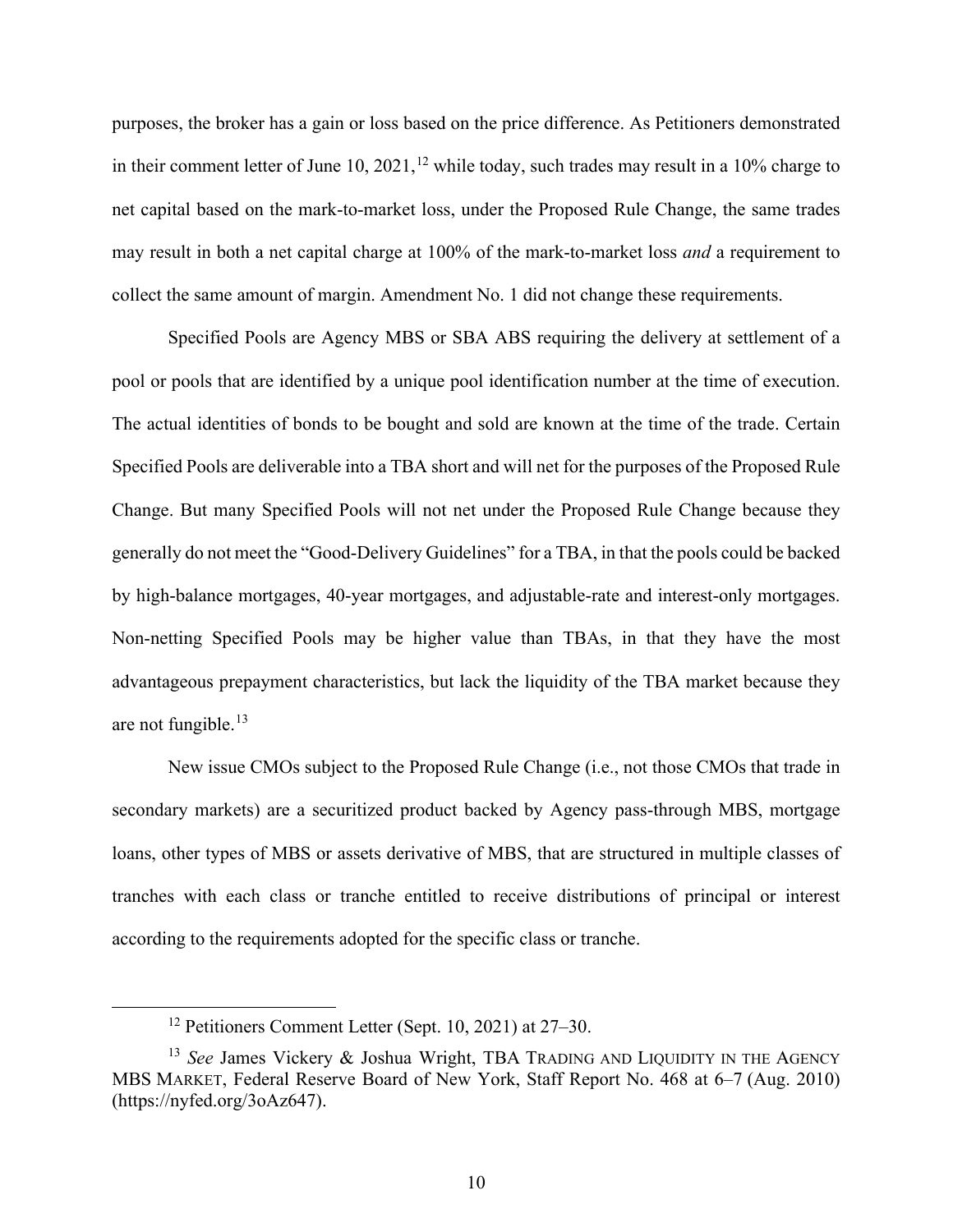Each non-netting Specified Pool and new issue CMO is unique, and, therefore, substitute securities may be impossible to locate. Like TBAs, non-netting Specified Pools generally settle on a scheduled "good day," which is the same scheduled date as TBAs. New issue CMO transactions generally settle on the last business day of the month.

Ample price data is available to market participants and regulators. Since May 2011, FINRA members have been required to report Agency MBS trades to FINRA's TRACE system. After the close of each trading day, FINRA publicly reports summary statistics of daily trading volumes and prices, such as the weighted average transaction price for different coupons, issuers, and settlement months, as well as the number and volume of trades. The trading itself occurs electronically on an over-the-counter basis, primarily through two platforms, DealerWeb (for inter-dealer trades) and TradeWeb (for customer trades).<sup>[14](#page-17-0)</sup>.

The premise of FINRA's margin regime is that broker-dealers are subject to credit risk as the value of Agency MBS fluctuate between trade and settlement date.<sup>[15](#page-17-1)</sup> In reality, their exposure is limited by hedging and offsetting trades that effectively lock in modest profits or losses. Indeed, it is a feature of the CATs market that broker-dealers, as well as originators, will typically buy (or sell) a TBA as a hedge against their trading of a non-netting Specified Pool or new issue CMO. This often results in a "chain" of trades arising, as illustrated by Figure A.

<span id="page-17-0"></span><sup>&</sup>lt;sup>14</sup> Both platforms offer investors real-time estimates of the prices at which trades can be executed. Federal Reserve analysis shows that the quotes generally track prices of completed transactions closely. Vickery & Wright, *supra* note 7, at 9.

<span id="page-17-1"></span><sup>&</sup>lt;sup>15</sup> Self-Regulatory Organizations; Financial Industry Regulatory Authority, Inc.; Notice of Filing of a Proposed Rule Change to Amend FINRA Rule 4210 (Margin Requirements) to Establish Margin Requirements for the TBA Market, Exchange Act Release 34-76148 (Oct. 14, 2015), 80 Fed. Reg. 63603, 63609 (Oct. 20, 2015) (the "2015 Notice").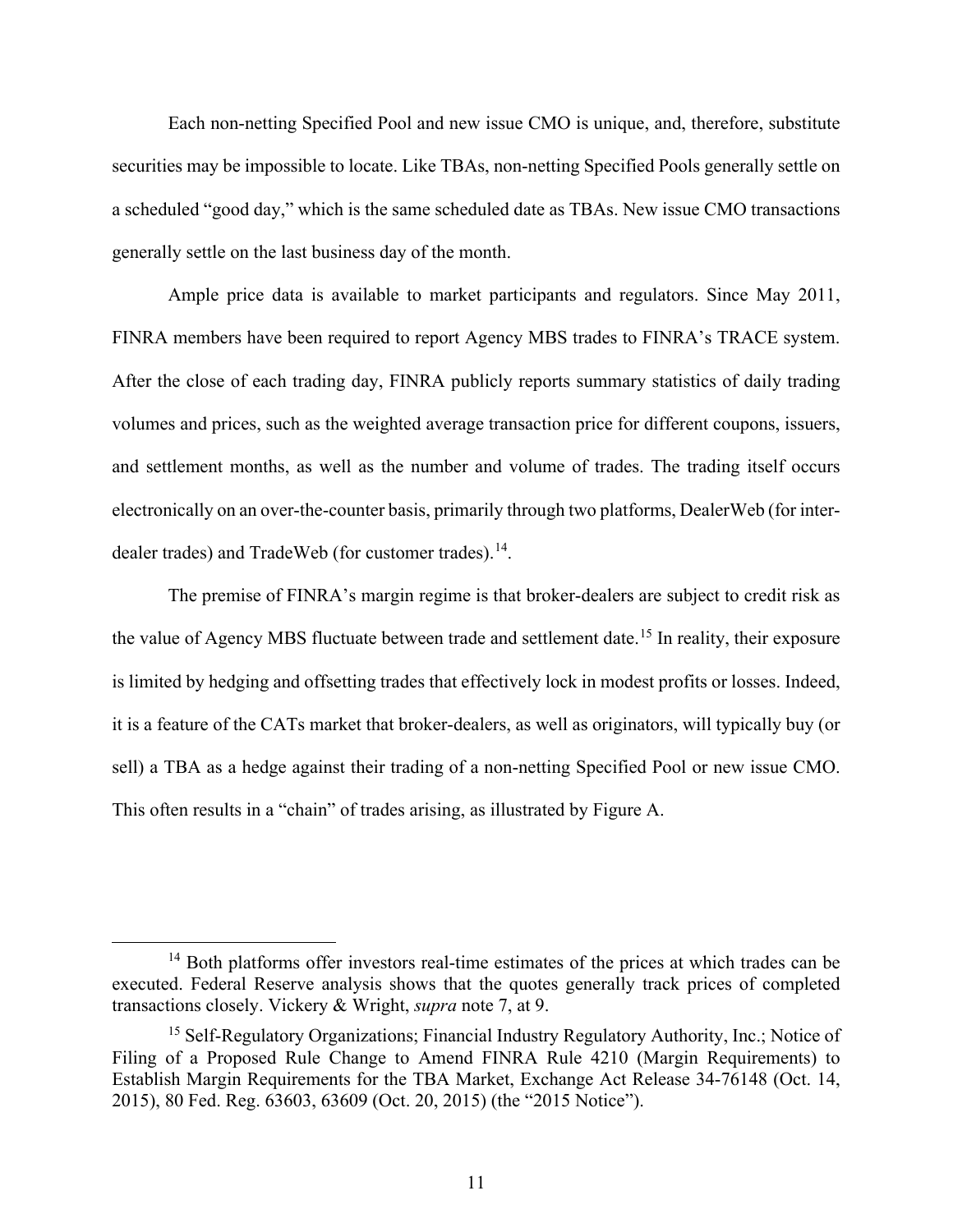Figure A



Each intermediary party in the chain reduces its exposure by making corresponding buys and sells in the case of each security. These chains, which facilitate risk management and aid in accurately pricing these securities, develop over time, with downstream buyers purchasing closer to the settlement date.

## **C. FINRA's Protracted And Flawed Effort To Extend Rule 4210 To CATs**

Even in the most volatile months of 2008, the market for Agency MBS operated properly. While trading in non-agency MBS became illiquid, economists at the N.Y. Federal Reserve observed that "issuance and trading in the agency MBS market remained relatively robust throughout the crisis period."[16](#page-18-0) The role of clearing brokers, the use of hedging, sound underwriting, and the collateral maintained by broker-dealers assured that parties remained able to honor their commitments on settlement date.<sup>[17](#page-18-1)</sup>

<span id="page-18-0"></span><sup>16</sup> Vickery & Wright, *supra* note 7, at 4.

<span id="page-18-1"></span><sup>17</sup> *Id.*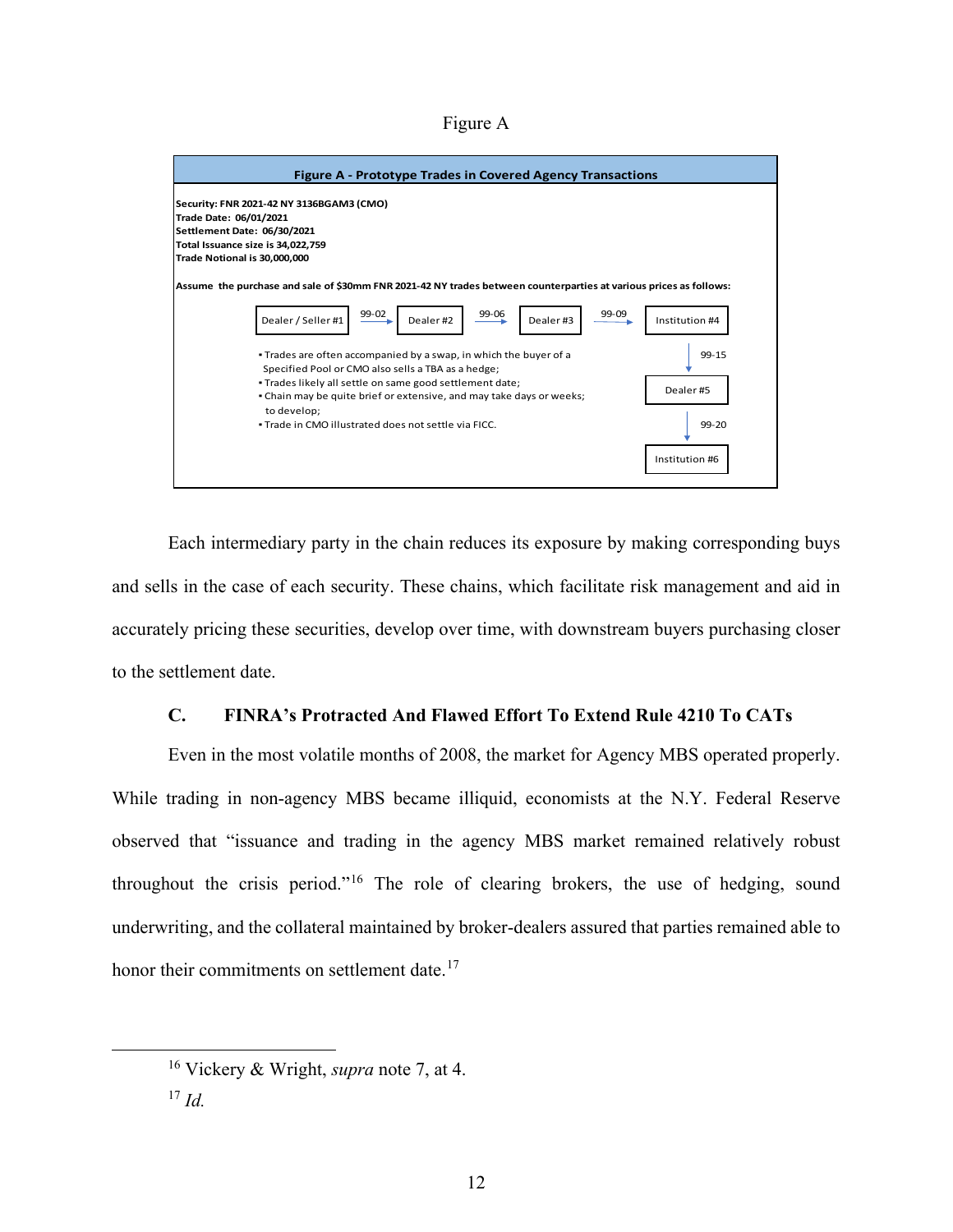In January 2014, FINRA initiated its effort to expand Rule 4210 to cover CATs.<sup>[18](#page-19-0)</sup> As the rationale for the proposal, FINRA quoted the Treasury Market Practices Group ("TMPG") of the N.Y. Federal Reserve:

To the extent that they remain unmargined, uncleared agency MBS transactions can pose significant counterparty risk to individual market participants. Moreover, the market's sheer size . . . raises systemic concerns. If one or more market participants were to default on forward-settling agency MBS trades, the agency MBS market could transmit losses and risks to a broad array of other participants.<sup>[19](#page-19-1)</sup>

FINRA also indicated a need for rulemaking because the best practices that had been adopted by the TPMG were "recommendations –  $\dots$  not requirements."<sup>[20](#page-19-2)</sup> Beyond quoting the TMPG, FINRA cited no data supporting the existence of the stated market risk.<sup>[21](#page-19-3)</sup> Numerous market participants commented, including Petitioners.<sup>[22](#page-19-4)</sup>

On October 6, 2015, FINRA filed a notice to amend Rule 4210 and soliciting comments.<sup>[23](#page-19-5)</sup>

FINRA relied upon its delegated authority under Section 15A(b)(6) of the Exchange Act to promulgate the rule change, claiming that it "will help to reduce the risk of loss . . . in one of the largest fixed income markets and thereby help to protect investors and the public interest by ensuring orderly and stable markets."[24](#page-19-6) The proposal continued the structure set forth in FINRA's January 2014 notice, while making two adjustments for smaller firms (and customers); a proposed

<span id="page-19-1"></span><span id="page-19-0"></span><sup>&</sup>lt;sup>18</sup> Margin Requirements: FINRA Requests Comment on Proposed Amendments to FINRA Rule 4210 for Transactions in the TBA Market, Regulatory Notice 14-02 (FINRA Jan. 2014). The TPMG, a group of approximately 20 market participants (banks, primary dealers, large institutional investors), has historically *not* included regional broker-dealers.

<sup>&</sup>lt;sup>19</sup> *Id.* at 2 (quoting Report of the TMPG, Margining in Agency MBS Trading (Nov. 2012).)

<span id="page-19-2"></span><sup>20</sup> *Id.*

<span id="page-19-3"></span><sup>21</sup> *Id.*

<span id="page-19-4"></span><sup>&</sup>lt;sup>22</sup> The comment letters in SR-FINRA-2015-036 are available at https://bit.ly/3ue0NmN.

<span id="page-19-5"></span><sup>23</sup> 2015 Notice, 80 Fed. Reg. 63603 (Oct. 20, 2015).

<span id="page-19-6"></span><sup>24</sup> *Id.* at 63609.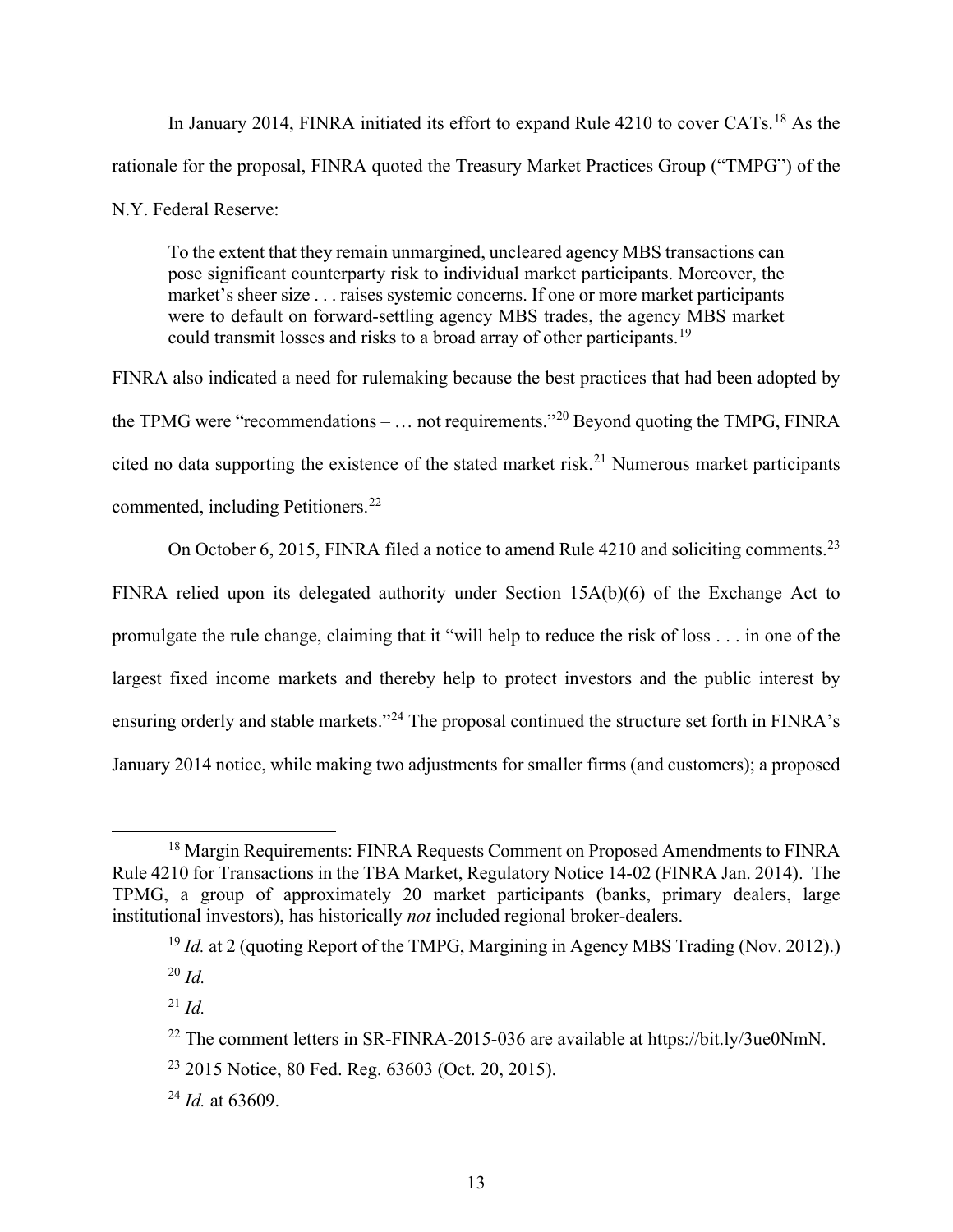\$250,000 *de minimis* transfer amount and an exception where margin requirements would not apply if gross open Agency MBS positions with a FINRA member were \$2.5 million or less.<sup>[25](#page-20-0)</sup>

A significant theme of the 2015 Notice was to conclude, based on an analysis of historical TRACE data concerning TBA trades (data that did not include trades of Specified Pools or CMOs), that 85.7% of trades would fall within the \$250,000 amount, and about half of all FINRA broker-dealers would not have to post margin under this exception.<sup>[26](#page-20-1)</sup> FINRA then provided examples of ranges of margin that would be posted based upon the analyzed data set.<sup>[27](#page-20-2)</sup> While these amounts might have appeared manageable, they were disconnected from actual market functioning, in which a party must calculate in advance of a CAT counter-party risk and available cash to pay such margin. Again, numerous market participants commented, including Petitioners.<sup>[28](#page-20-3)</sup>

On June 15, 2016, after FINRA had filed three amendments to the proposal, the Commission issued an Order approving the rule change, finding that it was consistent with Section 15A(b)(6) of the Exchange Act.[29](#page-20-4) The third amendment raised the *de minimis* exception from \$2.5 million to \$10 million, based on additional data that showed that the exception would otherwise apply to a small number of accounts.<sup>[30](#page-20-5)</sup> In approving the 2015 Rule, the Commission credited comments regarding the considerable operational and systems work necessary to implement it,

<sup>28</sup> The comment letters in SR-FINRA-2015-036 are available at https://bit.ly/3ue0NmN.

<span id="page-20-5"></span><span id="page-20-4"></span><span id="page-20-3"></span><span id="page-20-2"></span><span id="page-20-1"></span><sup>29</sup> Self-Regulatory Organizations; Financial Industry Regulatory Authority, Inc.; Notice of Filing of Amendment No. 3 and Order Granting Accelerated Approval to a Proposed Rule Change To Amend FINRA Rule 4210 (Margin Requirements) To Establish Margin Requirements for the TBA Market, as Modified by Amendment Nos. 1, 2, and 3, Exchange Act Release 34-78081 (Jun. 15, 2016), 81 Fed. Reg. 40364, 40374 (Jun. 21, 2016) ("2016 Approval Order").

<span id="page-20-0"></span><sup>25</sup> *Id.* at 63613.

<sup>26</sup> *Id.* at 63612–13.

<sup>27</sup> *Id.* at 62613.

<sup>30</sup> *Id.* at 40369.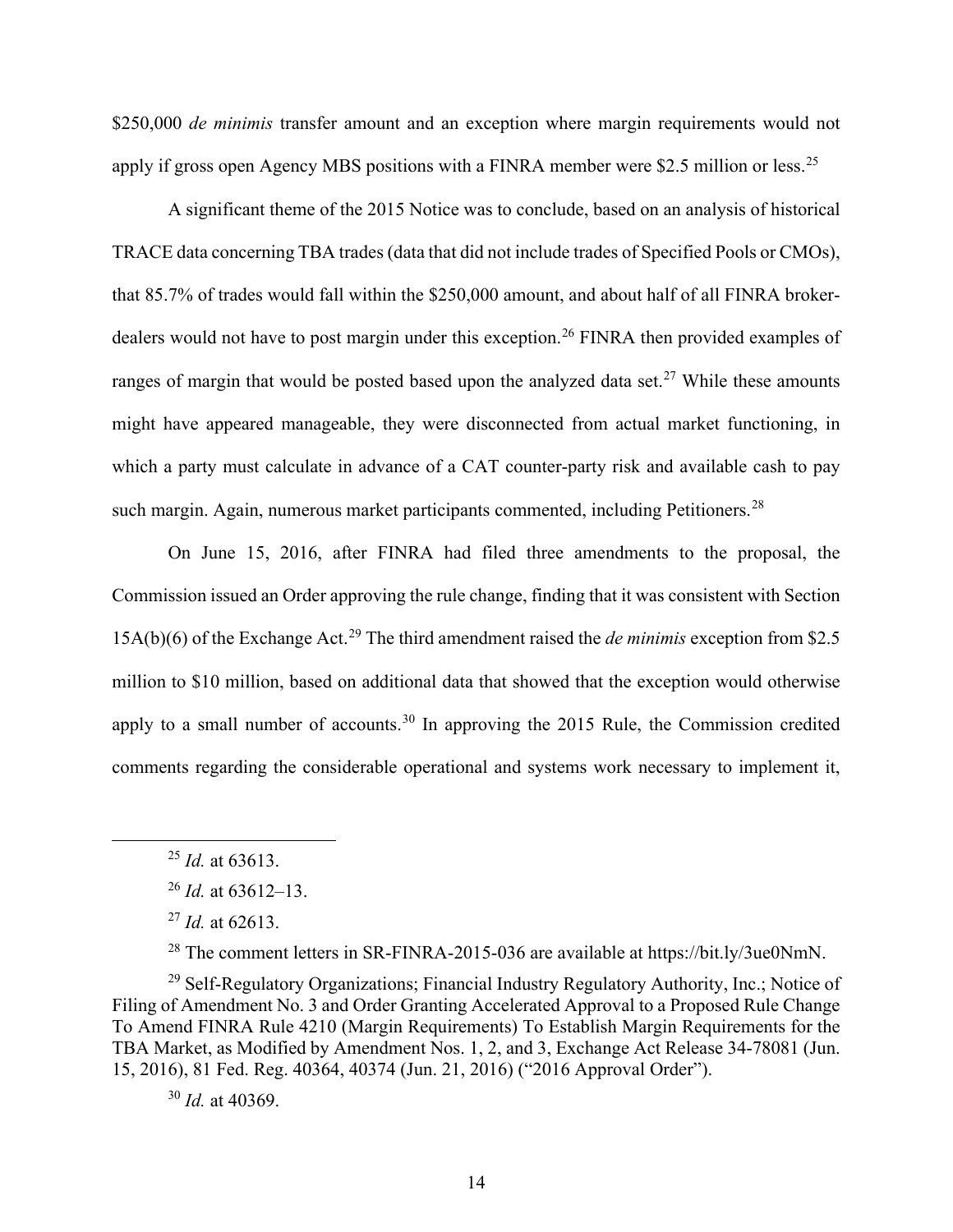stating that six months were required for the risk limit determination requirements and eighteen months for implementing the remainder of the rule.<sup>[31](#page-21-0)</sup>

Regional broker-dealers continued to voice concerns regarding the rule's workability due to the anticipated drain on capital, as well as the many unanswered questions about how margin requirements would apply to chain trades and other CATs.<sup>[32](#page-21-1)</sup> In response, FINRA repeatedly delayed the 2015 Rule's effective date. Finally, in November 2019, in delaying implementation for the third time, FINRA acknowledged that it would consider amendments to address these concerns about the 2015 Rule's impact on smaller- and medium-sized firms.<sup>[33](#page-21-2)</sup>

With the onset of COVID-19, the Agency MBS market again faced a severe disruption. The issue, however, was unrelated to the "risk" that FINRA purported to address with its 2015 Rule and the Proposed Rule Change. Trades did not fail to settle. Chain trades did not collapse. Instead, as economists at the N.Y. Federal Reserve who studied the data observed, the disruption was that the primary dealers reduced their activity (in part to protect their balance sheets), leading to a sharp reduction in market liquidity.<sup>[34](#page-21-3)</sup> The Federal Reserve stepped in and provided liquidity to the primary dealers through purchases and hedging activity.<sup>[35](#page-21-4)</sup> By contrast, it was the experience of BDA members that FINRA-member regional broker-dealers provided robust liquidity in terms of balance sheet and sales efforts. This is the same liquidity that the Proposed Rule Change would

<span id="page-21-1"></span><span id="page-21-0"></span><sup>&</sup>lt;sup>31</sup> *Id.* at 40376. Petitioners do not challenge the risk limit determination requirements, the only part of the 2015 Rule to have taken effect.

<sup>32</sup> The comment letters in SR-FINRA-2015-036 are available at https://bit.ly/3ue0NmN.

<sup>33</sup> 84 Fed. Reg. at 60133.

<span id="page-21-4"></span><span id="page-21-3"></span><span id="page-21-2"></span><sup>34</sup> *See* Jiakai Chen *et al*., DEALERS AND THE DEALER OF LAST RESORT: EVIDENCE FROM MBS MARKETS IN THE COVID-19 CRISIS, Federal Reserve Board of New York, Staff Report No. 933 at 6 (Jul. 2020, rev. Oct. 2021) ("Chen").

<sup>35</sup> *Id.*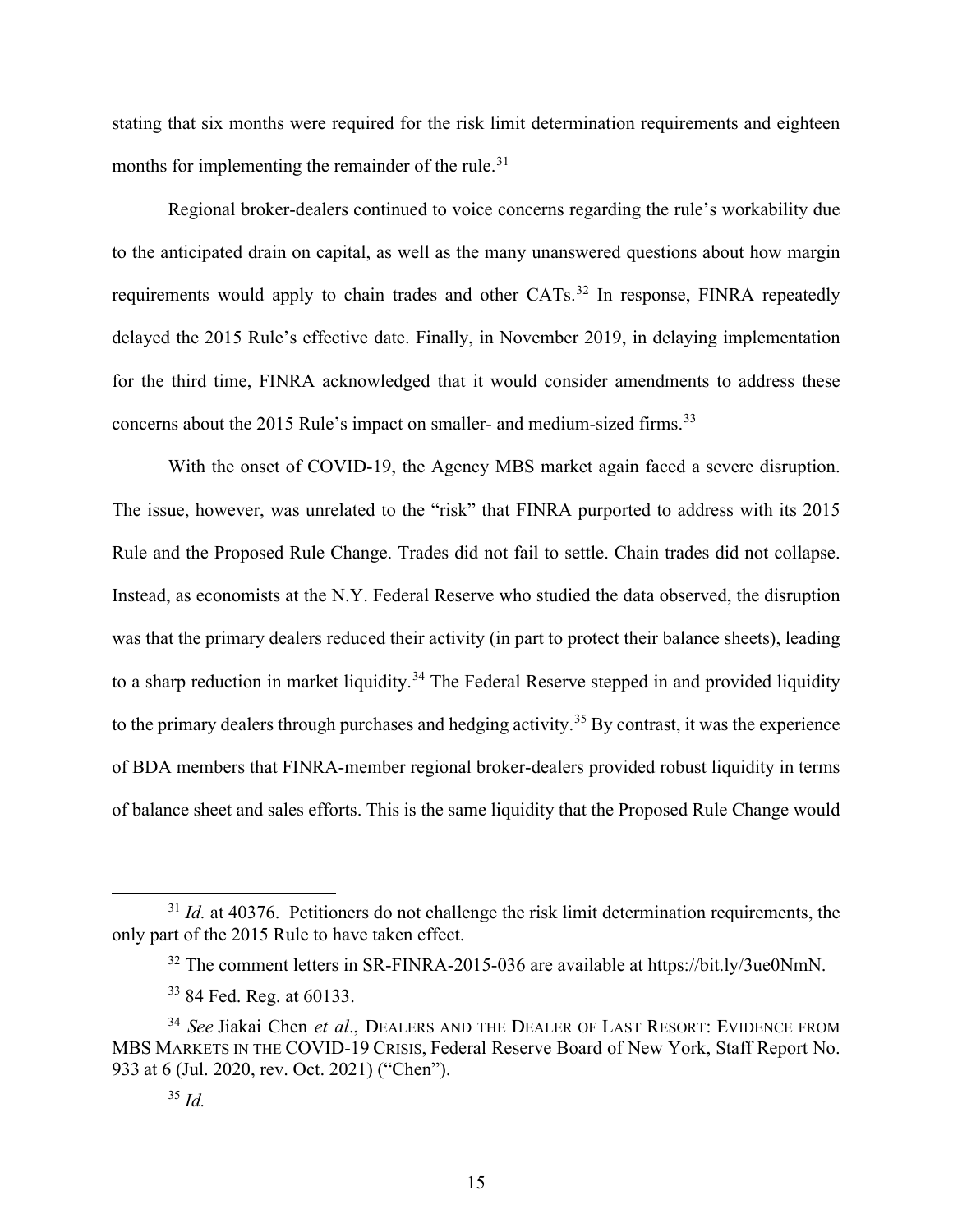threaten. In short, March 2020 showed that FINRA's 2015 Rule, if implemented, (a) would not have addressed that market contraction, and (b) would have exacerbated liquidity shortfall by reducing critical participation of regional broker-dealers.

On May 19, 2021, the Commission published the Notice regarding the Proposed Rule Change announcing that FINRA was seeking to address concerns raised by member firms regarding the impact of the 2015 Rule on smaller firms and the ability of certain firms to shift business to non-FINRA member bank dealers, which would place member firms without such affiliates at a competitive disadvantage.<sup>[36](#page-22-0)</sup> FINRA proposed three revisions to the 2015 Rule: (1) to eliminate a 2% maintenance margin requirement; (2) to permit members under certain conditions to take a capital charge instead of collecting margin for net mark-to-market losses on CATs; and (3) to clarify the language regarding the \$250,000 *de minimis* transfer exception and the \$10 million gross open position exception.<sup>[37](#page-22-1)</sup> With respect to the alternative of permitting the capital charge, FINRA wrote:

> These conditions and limitations are designed to help protect the financial stability of members that opt to take capital charges while restricting the ability of the larger members to use their capital in lieu of collecting margin to compete unfairly with smaller members.<sup>[38](#page-22-2)</sup>

On June 15, 2021, Petitioners submitted comments on the Proposed Rule Change.<sup>[39](#page-22-3)</sup> Among other things, their comment letters demonstrated, using concrete examples involving common

<span id="page-22-1"></span><span id="page-22-0"></span><sup>&</sup>lt;sup>36</sup> Self-Regulatory Organizations; Financial Industry Regulatory Authority, Inc., Notice of Filing of a Proposed Rule Change to Amend the Requirements for Covered Agency Transactions under FINRA Rule 4210 (Margin Requirements) as Approved Pursuant to SR-FINRA-2015-036, 86 Fed. Reg. 281161, 28162 (May 19, 2021).

<sup>37</sup> *Id.* at 28163*.*

<span id="page-22-2"></span><sup>38</sup> *Id*.

<span id="page-22-3"></span><sup>39</sup> *See, supra* note 6.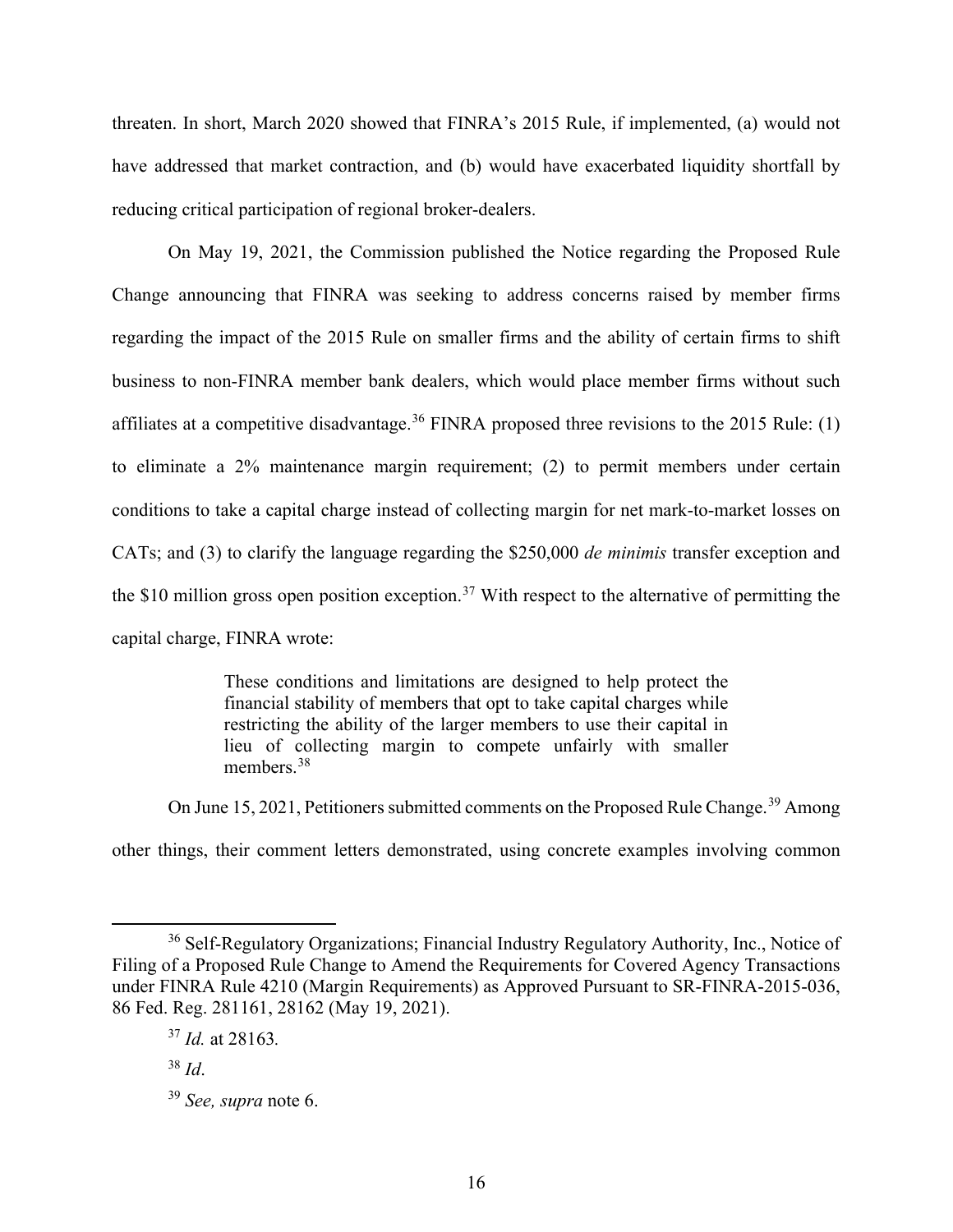trades (something missing from FINRA's notices), that the proposed alternative of a net capital charge would rapidly deplete regional broker-dealers' capital. This would create untenable risks for counterparties to do business with such firms and could effectively put them out of business. Such a result in the name of assisting smaller- and medium-sized firms could not be justified, particularly when such firms have for years participated in the Agency MBS market without any evidence of firm failure due to CATs or of their presenting systemic risk. The letters also explained that the 2015 Rule would remain unworkable despite the Proposed Rule Change, and FINRA's proposal to "consider revisiting [the rule's] requirements as may be necessary to mitigate the rule's impact" was simply not tenable.<sup>[40](#page-23-0)</sup> By the time FINRA "revisits" requirements, regional brokerdealers would likely have exited or been shut out of the business. Indeed, this is why the Exchange Act requires the Commission to determine that a rule will not negatively impact the market before approving its adoption.

Amendment No. 1 did not address these concerns. The sole substantive change made was to remove the member firm's obligation to liquidate the counterparty's position.<sup>[41](#page-23-1)</sup> As discussed below, this proposal did not alleviate the solvency concerns raised in Petitioners' June 15, 2021, comments, because regional broker-dealers would still face untenable net capital demands. FINRA, moreover, again failed to address critical specific questions regarding how particular aspects of the rule will work in practice.

On January 20, 2022, the Division, acting pursuant to delegated authority, approved the Proposed Rule Change, including FINRA's proposal to set an effective date for the CAT Rule between 9–10 months following approval the ("Effective Date Proposal"). The Division largely

<span id="page-23-0"></span><sup>40</sup> 86 Fed. Reg. at 28162.

<span id="page-23-1"></span> $41$  Amendment No. 1 at 9–10.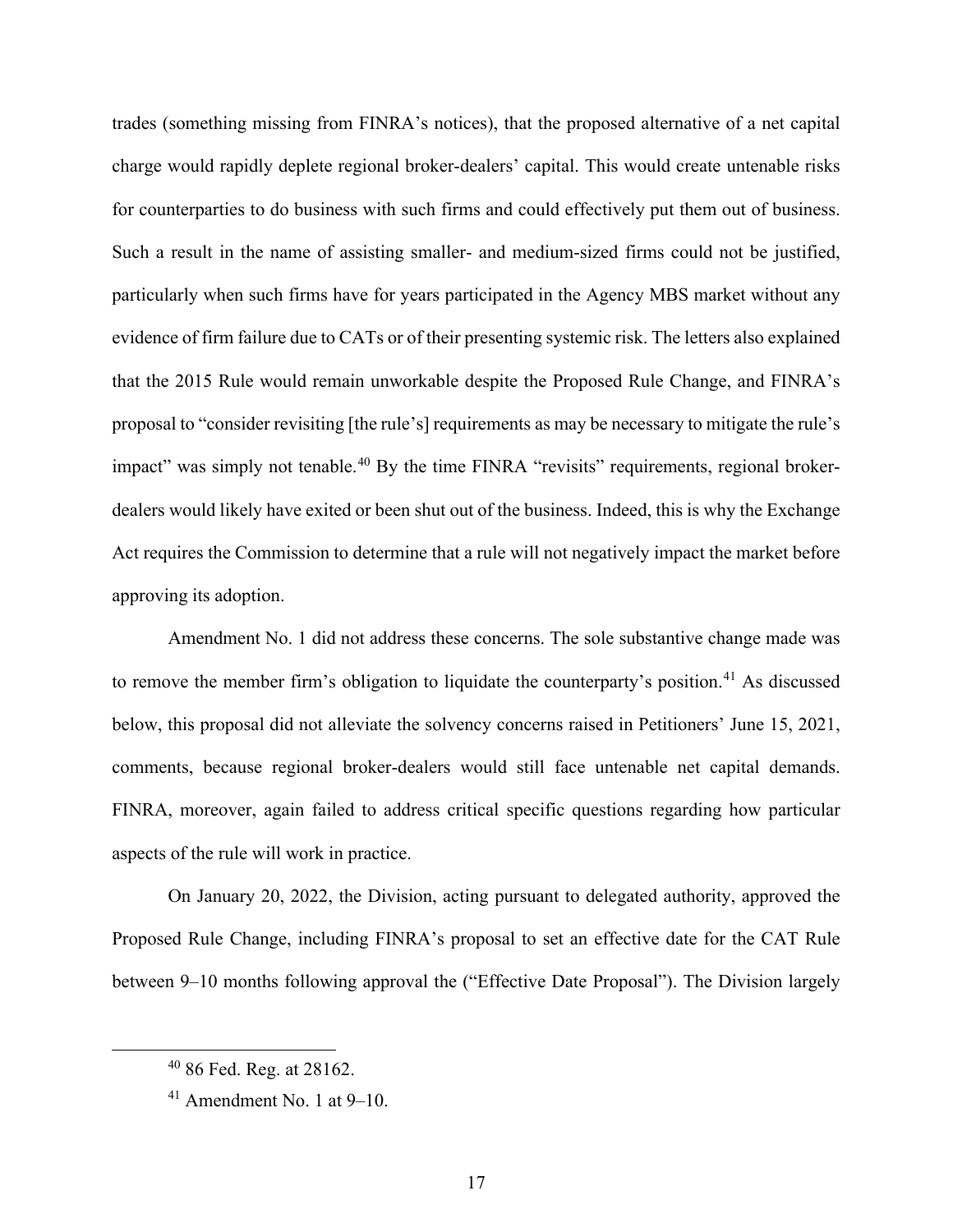accepted FINRA's unsupported assertions and unreasoned analysis on faith, frequently incorporating FINRA's assertions verbatim in its final approval order.

Petitioners now seek review by the Commission and ask that it disapprove the Proposed Rule Change, including the Effective Date Proposal. The liquidity provided by broker-dealers is critical to the Agency MBS market, which in turn provides the liquidity that is crucial to the proper function of the American housing market.<sup>[42](#page-24-0)</sup> This lesson did not appear to be absorbed by FINRA when it issued the Proposed Rule Change or Amendment No. 1. The Proposed Rule Change, as shown below, severely restricts the liquidity of introducing brokers whose role is key to the smooth operation of the Agency MBS market.

## **Petitioners Have Satisfied The Procedural Requirements Of Rules 430 And 431**

Rules 430 and 431 of the Rules of Practice authorize a person aggrieved by an action taken by the Staff pursuant to delegated authority to petition for review by the Commission.<sup>[43](#page-24-1)</sup> Rule 431 requires the Commission to consider the standards set forth in Rule 411(b)(2) when deciding whether to grant the petition. The Commission is thus to consider whether the Petition makes a reasonable showing that (i) a prejudicial error was committed in the conduct of the proceeding; or (ii) the decision embodies: (A) a finding or conclusion of material fact that is clearly erroneous; (B) a conclusion of law that is erroneous; or (C) an exercise of discretion or decision of law or policy that is important and that the Commission should review.

Petitioners have satisfied the requirements of Rule 430. Brean and dozens of members of the BDA are FINRA members who are subject to FINRA 4210; they will bear the costs of complying with the Proposed Rule Change, will bear the anticompetitive burdens it imposes, and

<span id="page-24-0"></span> $42$  Chen at 4, 6.

<span id="page-24-1"></span><sup>43</sup> See 17 CFR §§ 201.430, 201.431.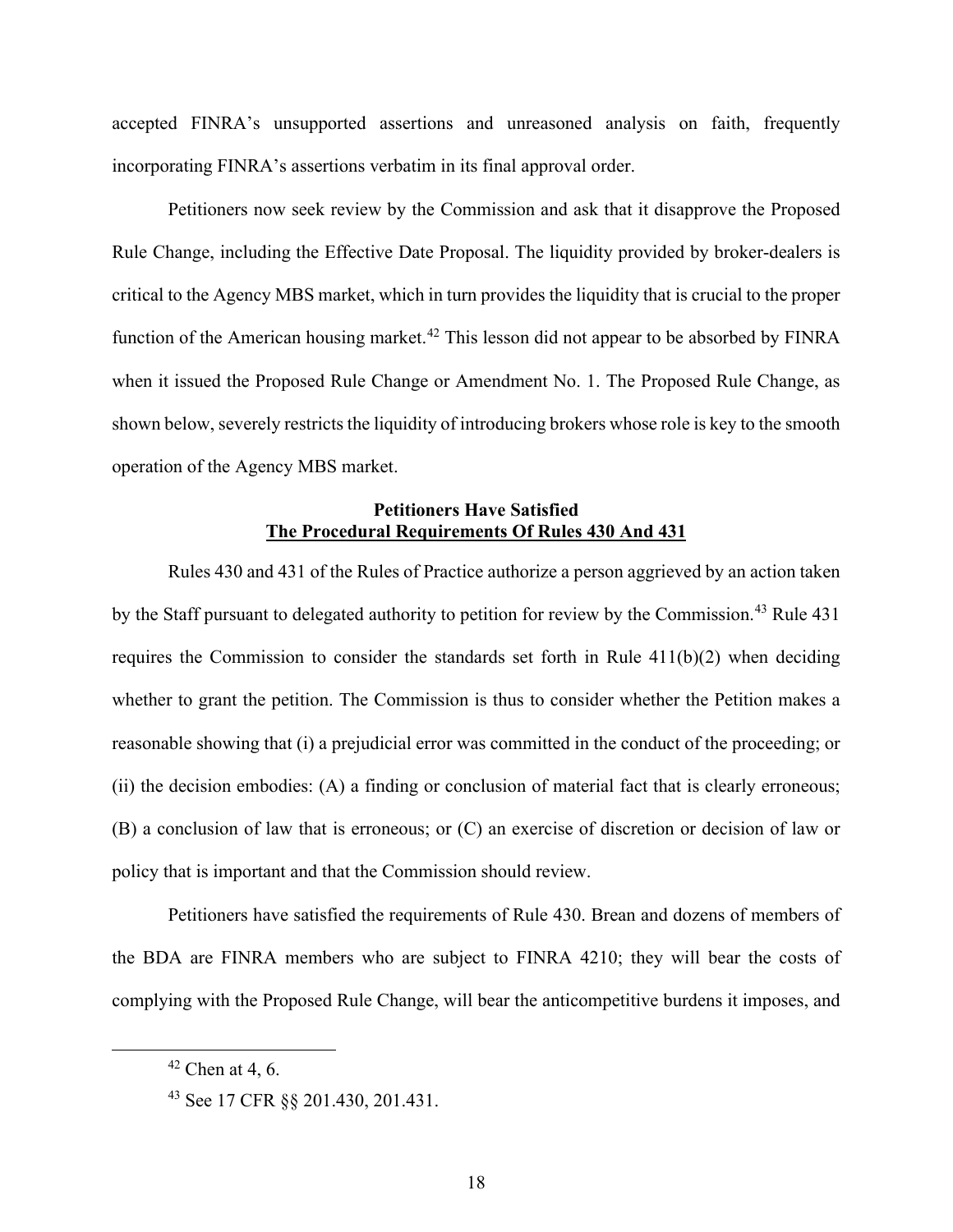will suffer concrete financial injuries because of the Rule. Petitioners also submitted comments before the Division.<sup>[44](#page-25-0)</sup> They are thus aggrieved for purposes of petitioning for review. In compliance with Rule 430(b)(1), Petitioners filed their notice of intention to petition for review on Thursday, January 27, 2022.

The Commission should grant the Petition for Review because, as set forth fully below, the Division's decision embodies findings of material fact that are clearly erroneous, conclusions of law that are erroneous, and constitutes an exercise of discretion or decision of law or policy that is important and that the Commission should review. The Proposed Rule Change will substantially reduce liquidity in the Agency MBS markets and harm competition with no concrete benefit. The Proposed Rule Change creates a substantial risk to the functioning of this critical multi-trilliondollar market during periods of interest rate volatility. For these reasons, the Petition for Review satisfies the standard set forth in Rule 431.

<span id="page-25-0"></span><sup>44</sup> *See, supra* note 6.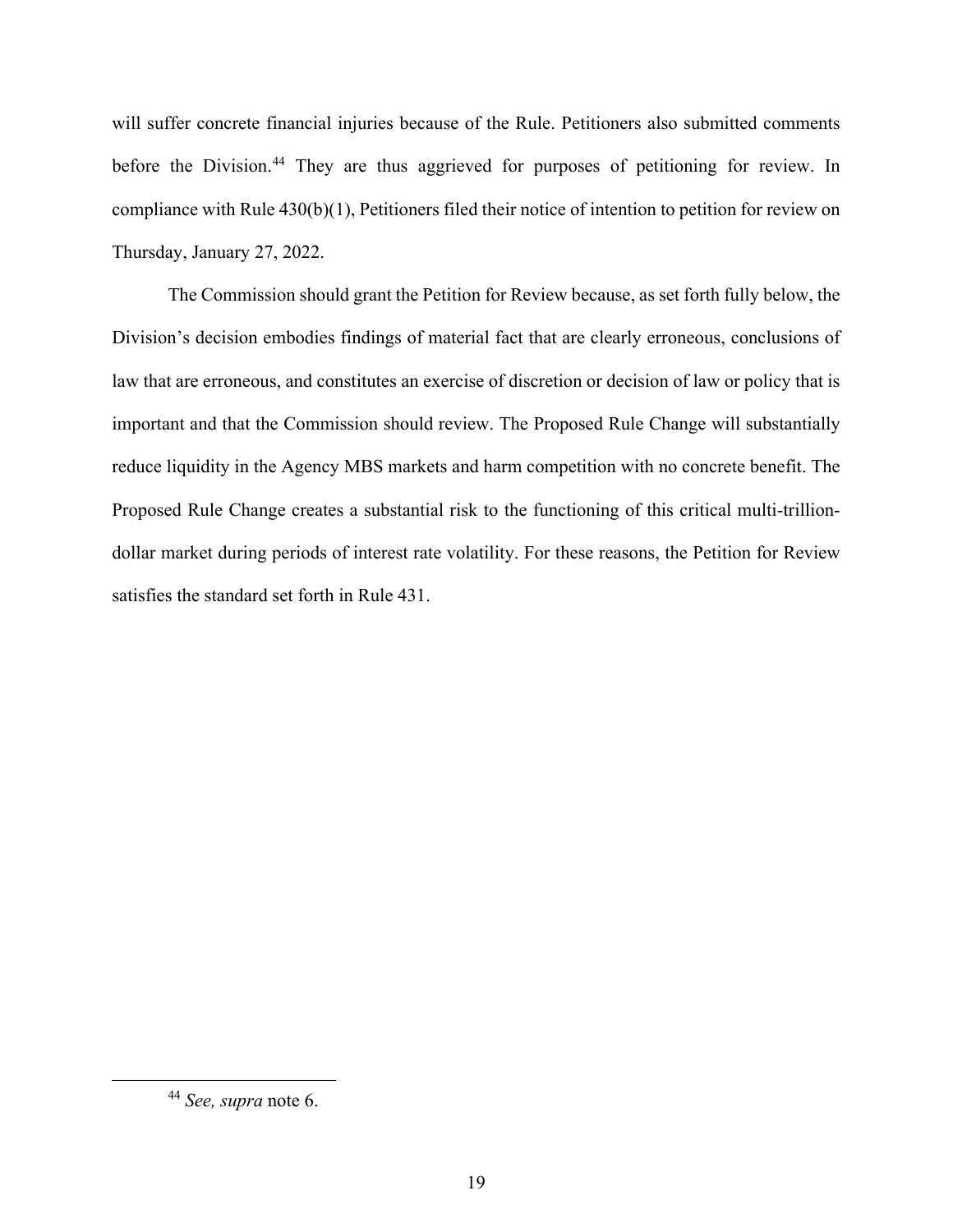#### **Argument**

## **I. FINRA And The Commission Lack The Statutory Authority To Impose Margin Requirements On CATs.**

Federal law vests the authority to establish and regulate margin for securities transactions with the Federal Reserve Board, while exempting Agency MBS from margin requirements. FINRA and the Division nevertheless interpret Section 15A(b)(6), a general grant of rulemaking authority, as overriding the specific vesting of the power to regulate margin in the Board and the specific prohibition on setting margin for exempted securities, as defined in the Exchange Act. This interpretation violates the plain text of the Exchange Act and cannot be reconciled with basic canons of statutory construction.

#### **A. Congress Vested The Authority To Set Margin Requirements In The Board.**

"It is axiomatic that an administrative agency's power . . . is limited to the authority delegated by Congress." *Bowen v. Georgetown Univ. Hosp.*, 488 U.S. 204, 208 (1988). Congress has not conferred any authority to regulate margin on securities transactions on either the Commission or FINRA. Instead, the Exchange Act vests that authority in the Board. FINRA seeks to usurp this authority by setting margin requirements for CATs. The Commission cannot approve the unlawful and *ultra vires* margin regime that the 2015 Rule and the Proposed Rule Change purport to enact. The Commission, therefore, must disapprove these rules as contrary to law and in exceedance of statutory authority, and deny the Effective Date Proposal.<sup>[45](#page-26-0)</sup>

<span id="page-26-0"></span><sup>&</sup>lt;sup>45</sup> In deciding this petition, the Commission should recognize that its members may be removed from office by the President for any reason and are therefore obliged to carry out the President's policy agenda. *Collins v. Yellen*, 141 S. Ct. 1761, 1783 (2021) (agencies are not independent in the absence of "plain language" to that effect). No statute expressly gives members of the Commission for-cause removal protection, so they do not have such protection. What is more, to the extent members of the Commission have for-cause removal protection, the Commission's structure violates the separation of powers. To the extent that the Commission refuses to take up this petition or decides it adversely to Petitioners' interests without recognizing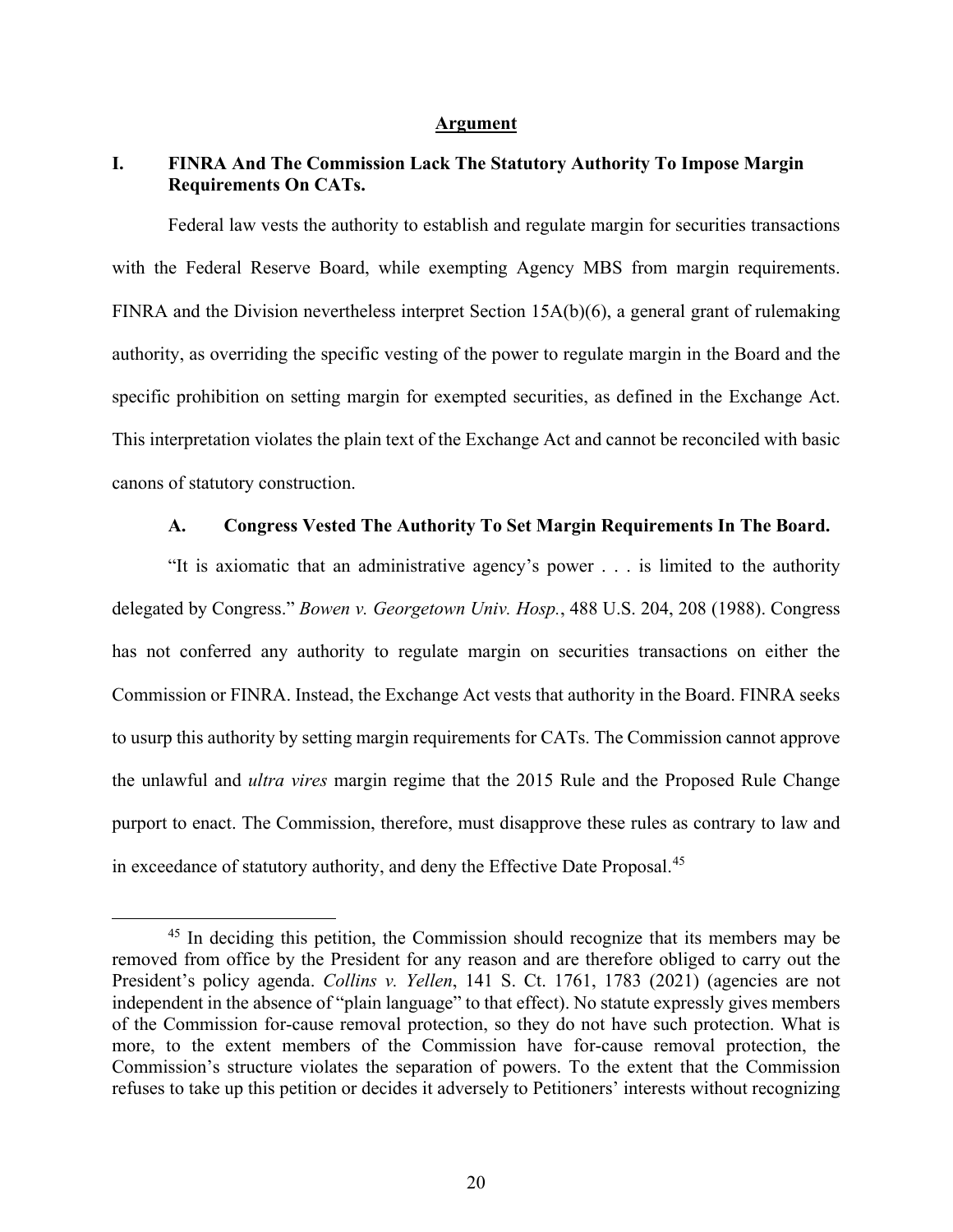Under Section 7 of the Exchange Act, the Board is the federal agency authorized to set and

to regulate margin requirements for any security:

For the purpose of preventing the excessive use of credit for the purchase or carrying of securities, the Board of Governors of the Federal Reserve System shall, prior to October 1, 1934, and from time to time thereafter, prescribe rules and regulations with respect to the amount of credit that may be initially extended and subsequently maintained on any security (other than an exempted security or a security futures product).

15 U.S.C. § 78g(a). To the extent that the Exchange Act confers the authority to prescribe rules

and regulations with respect to margin on any security, therefore, it confers that authority on the

Board.

Section 7(b) further clarifies that this authority is exclusive with the Board. That provision

authorizes the Board to raise and lower margin requirements for "all or specified securities or

transactions, or classes of securities, or classes of transactions":

Notwithstanding the provisions of subsection (a) of this section, the Board of Governors of the Federal Reserve System, may, from time to time, *with respect to all or specified securities or transactions, or classes of securities, or classes of transactions*, by such rules and regulations (1) prescribe such lower margin requirements for the initial extension or maintenance of credit as it deems necessary or appropriate for the accommodation of commerce and industry, having due regard to the general credit situation of the country, and (2) prescribe such higher margin requirements for the initial extension or maintenance of credit as it may deem necessary or appropriate to prevent the excessive use of credit to finance transactions in securities.

15 U.S.C. § 78g(b) (emphasis added). The Board is thus granted authority to prescribe lower and high margin requirements for "all" securities and all "classes of transactions." *Id.* For the

the President's lawful authority to supervise the Commission's work, Petitioners preserve the right to sue for any appropriate remedies, including a declaratory judgment that members of the Commission do not have for-cause removal protection.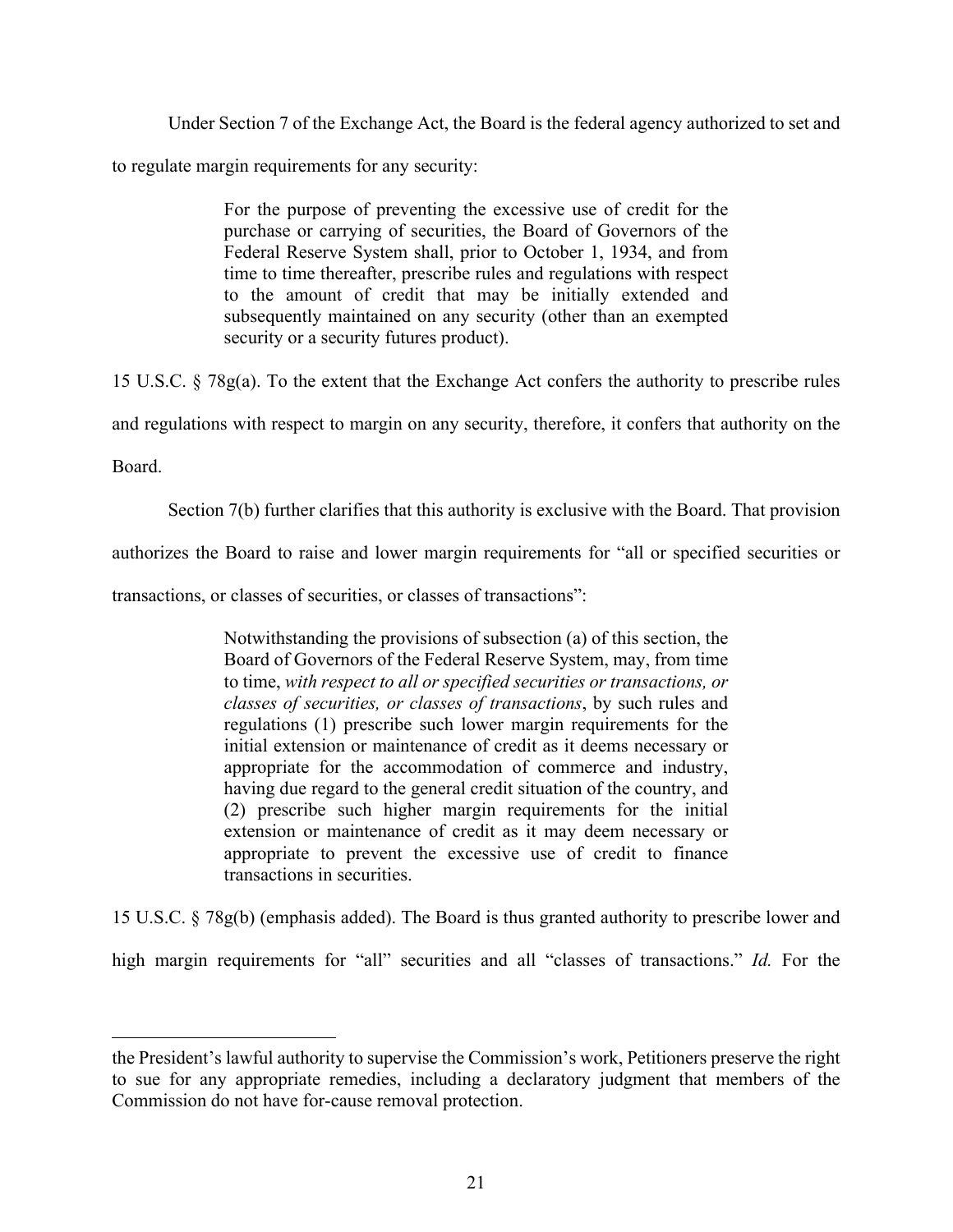Commission to permit FINRA to set margin for securities would thus create a conflict with Congress' decision to confer that authority on the Board and risks creating competing and conflicting margin regimes.

The legislative history of Section 7 confirms what the statute's plain text makes clear. As the House Report explained, the "underlying theory of the [Exchange Act] with respect to control of credit" was that "to effect such better balance [in the use of the nation's credit resources], *all* speculative credit should be subject to the central control of the Federal Reserve Board as the most experienced and best equipped credit agency of the Government," and that "[t]o achieve that control the Federal Reserve Board should be vested with the most effectual and direct power over speculative credit, i.e., the power to control margins on the actual ultimate speculative loans themselves."[46](#page-28-0)

Congress reaffirmed its intention to confer the authority to regulate margin on the Board when, in 2000, it decided to authorize the imposition of margin requirements on security futures products. Security futures products are not subject to the margin requirements established under Section 7(a). 15 U.S.C. 78g(a). Congress authorized the creation of a separate regime of margin requirements for these specific securities when it enacted the Commodity Futures Modernization Act of 2000 ("CFMA").<sup>[47](#page-28-1)</sup> The CFMA added subsection (2) to section 7(c) of the Exchange Act, directing the Board to prescribe rules establishing initial and maintenance margin requirements for security futures products. The CFMA also added section  $7(c)(2)(B)$ , which authorizes the Board to delegate this rulemaking authority, jointly, to the SEC and Commodity Futures Trading Commission ("CFTC"). On March 6, 2001, the Board delegated this authority to the SEC and

<sup>46</sup> H.R. Rep. No. 73-1383, at 7, 73d Cong., 2d Sess. (April 27, 1934) (emphasis added).

<span id="page-28-1"></span><span id="page-28-0"></span><sup>47</sup> H.R. 5660, Commodity Futures Modernization Act of 2000, incorporated in Consolidated Appropriations Act of 2001, Pub. Law 106-554 (Dec. 21, 2000).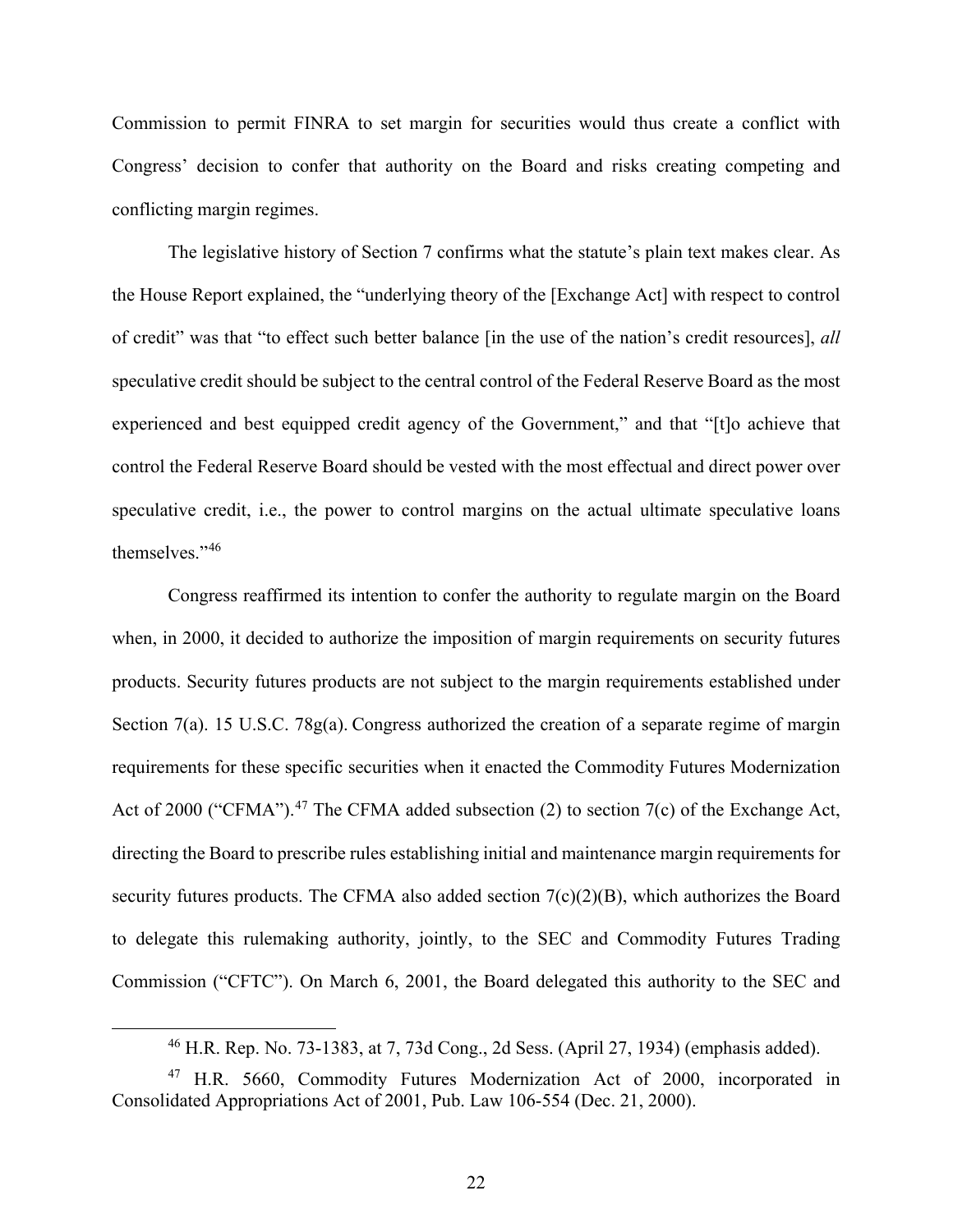CFTC.[48](#page-29-0) The Commissions subsequently adopted the initial customer margin requirements for security futures in 2002.<sup>[49](#page-29-1)</sup> Thus, Congress has shown that, when it intends to authorize the Board to delegate its authority to set margins, it knows how to do so, and does so unambiguously and explicitly.

Congress has never delegated authority, nor authorized the Federal Reserve to subdelegate any such authority to FINRA to set margin on CATs. FINRA has simply conferred that power on itself. The duty falls to the Commission under Section 19(b), therefore, to enforce the provisions of the Exchange Act and void this unlawful and *ultra vires* Proposed Rule Change.

## **B. The General Grant Of Authority To FINRA In Section 15A(b)(6) Must Yield To The Specific And Limited Grant Of Authority To The Board In Section 7.**

FINRA maintains that it has authority to regulate margin because Congress required FINRA to adopt rules to, among other things, "protect investors and the public interest." 15 U.S.C. § 78o-3(b)(6). Section 7, FINRA argues, speaks only to the authority of the Board; it does not limit FINRA's power to establish its own margin regime pursuant to the general grant of rulemaking power granted by Section  $15A(b)(6)$ .<sup>[50](#page-29-2)</sup>

This argument, which the Division accepted without further analysis,  $51$  cannot be squared with the clear expression of Congress' intention that margin "should be subject to the central

<span id="page-29-0"></span><sup>&</sup>lt;sup>48</sup> Letter from Jennifer J. Johnson, Secretary of the Board, Federal Reserve Board, to James E. Newsome, Acting Chairman, CFTC, and Laura S. Unger, Acting Chairman, SEC (Mar. 6, 2001), reprinted as Appendix B to Customer Margin Rules Relating to Security Futures, 66 Fed.Reg. 50720, 50741 (Oct. 4, 2001).

<span id="page-29-1"></span><sup>49</sup> Securities & Exchange Commission and Commodity Futures Trading Commission, *Customer Margin Rules Relating to Security Futures*, 67 Fed. Reg. 53146 (Aug. 14, 2002).

<span id="page-29-3"></span><span id="page-29-2"></span><sup>&</sup>lt;sup>50</sup> FINRA Letter of Sept. 16, 2021 at 7 ("FINRA has noted that SEA Section 7 sets forth the parameters of the margin setting authority of the Federal Reserve Board and does not bar action by FINRA.").

<sup>51</sup> Approval Order at 34–35, posted at https://bit.ly/34cCMlj.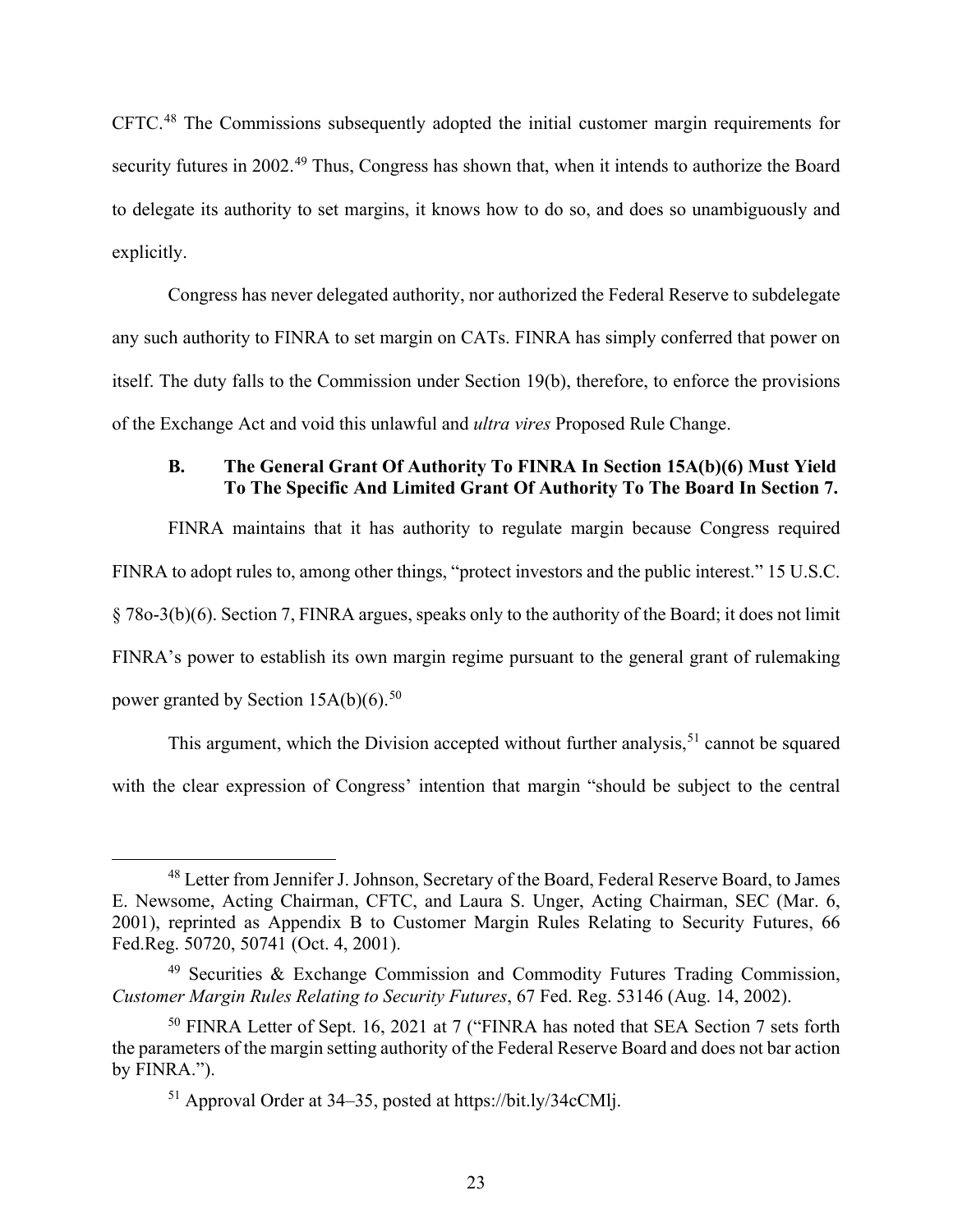control of the Federal Reserve Board as the most experienced and best equipped credit agency of the Government."<sup>[52](#page-30-0)</sup> If Section 15A(b)(6) confers the authority that FINRA claims, then margin would no longer be subject to the central control of the Board, but the dual responsibility of FINRA and the Board.

FINRA's argument also contravenes the "commonplace of statutory construction that the specific governs the general." *Morales v. Trans World Airlines, Inc.*, 504 U.S. 374, 384 (1992). This canon has full application where, as here, a grant of general authority and a more limited grant of authority on a specific subject coexist in the same statutory scheme. *See RadLAX Gateway Hotel, LLC v. Amalgamated Bank*, 566 U.S. 639, 645 (2012) (*quoting D. Ginsberg & Sons, Inc. v. Popkin*, 285 U.S. 204, 208 (1932)). *See also HCSC–Laundry v. United States*, 450 U.S. 1, 6 (1981) (per curiam) (specific provision governs the general provision "particularly when the two [statutory provisions] are interrelated and closely positioned..."). And it "is particularly true where, as [here], 'Congress has enacted a comprehensive scheme and has deliberately targeted specific problems with specific solutions.' " *RadLAX Gateway*, 566 U.S. at 645 (*quoting Varity Corp. v. Howe*, 516 U.S. 489, 519 (1996) (Thomas, J., dissenting). To the specific question of how margin should be set, Congress provided the answer in Section 7; Section 15A simply does not convert that answer into an optional suggestion.

To read Section 15A(b)(6) as a sweeping grant of comprehensive and unlimited authority would render the specific guidance and limitations announced in Section 7—and, for that matter, any of the limitations imposed by any section of the Exchange Act—superfluous. It would thus run afoul of "the basic interpretive canon that a 'statute should be construed [to give effect] to all its provisions, so that no part will be inoperative or superfluous, void or insignificant.' " *Genus* 

<span id="page-30-0"></span><sup>52</sup> *Supra* note 46, at \*7.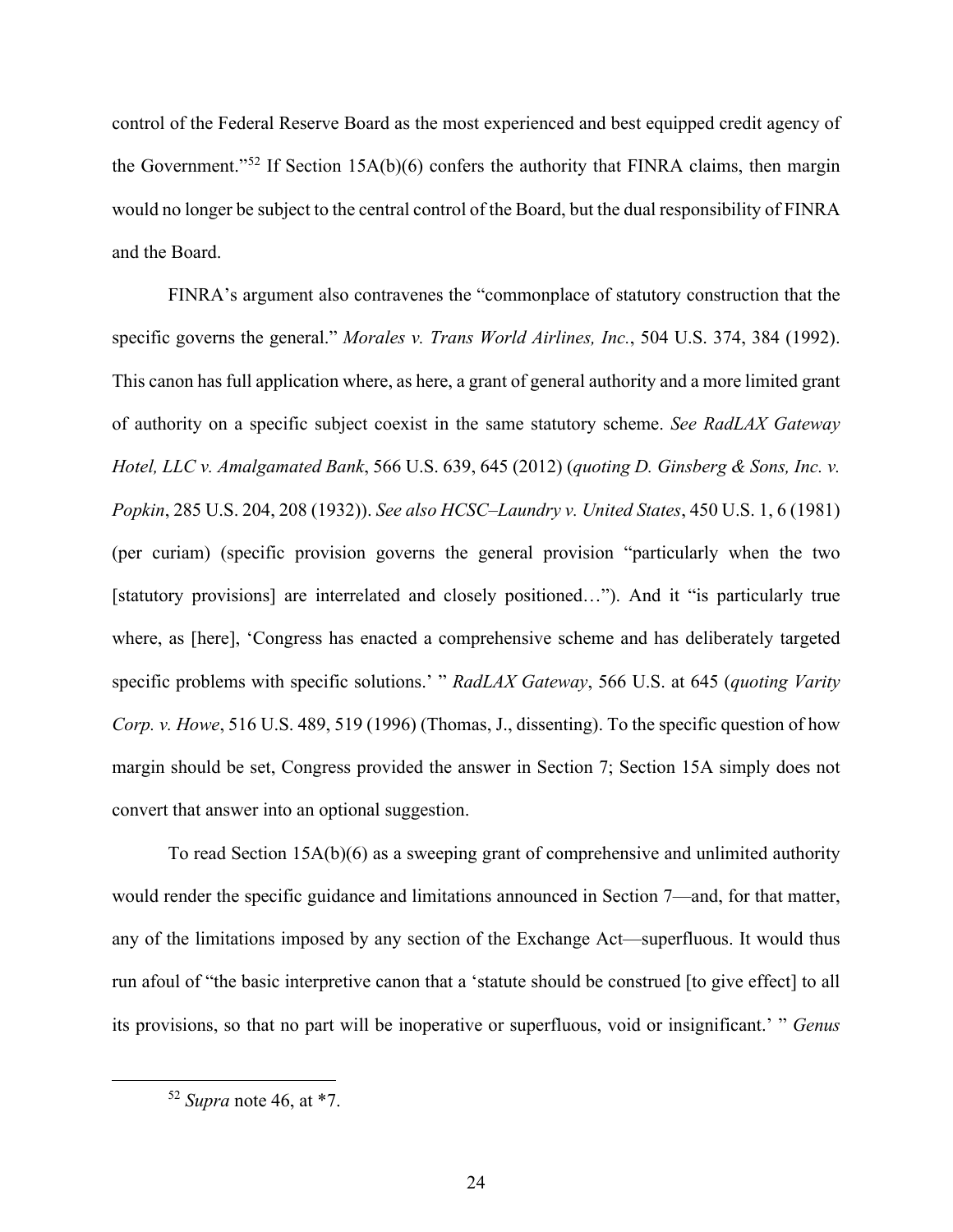*Med. Techs. LLC v. FDA*, 994 F.3d 631, 638 (D.C. Cir. 2021) (quoting *Corley v. United States*, 556 U.S. 303, 314 (2009) (quoting *Hibbs v. Winn*, 542 U.S. 88, 101 (2004)) (alteration in original).

#### **C. Congress Has Not Authorized The Imposition Of Margin On Exempted Securities.**

While the foregoing suffices to demonstrate that FINRA lacks statutory authority for its rule, the case against that authority is even stronger. That is because Congress not only vested exclusive authority to regulate margin in the Board but also *exempted* CATs from Board regulation, making clear that *any* imposition of margin on them is ultra vires. Section 7 authorizes the Board to promulgate "rules and regulations with respect to the amount of credit that may be initially extended and subsequently maintained on any security (*other than an exempted security* or a security futures product)." 15 U.S.C. § 78g(a) (emphasis added). Section 3(a)(12) of the Exchange Act defines "exempted securities" to include "government securities," which are, in turned, defined in Section  $3(a)(42)(c)$  to include the CATs here at issue.<sup>[53](#page-31-0)</sup> Congress has thus not granted the Board, much less the Commission or FINRA, any authority to regulate margin for CATs.

It has long been recognized that Agency MBS (and therefore CATs) are exempt from margin requirements. In 1984, for example, Congress adopted the SMMEA, to improve the marketability of private label mortgage-backed securities. Among other things, the SMMEA prohibits the regulation of credit extensions for private label MBS, provided a bona fide agreement for delivery of the security against full payment within 180 days of the purchase date is in force. When deciding to prohibit the imposition of margin on forward-settling private MBS, Congress acknowledged what FINRA and the Division have failed to grasp: namely, that forward-settling

<span id="page-31-0"></span><sup>53</sup> See, e.g., 12 U.S.C. § 1723c (Fannie Mae and Ginnie Mae securities exempt); 12 U.S.C. § 1455g (Freddie Mac securities exempt).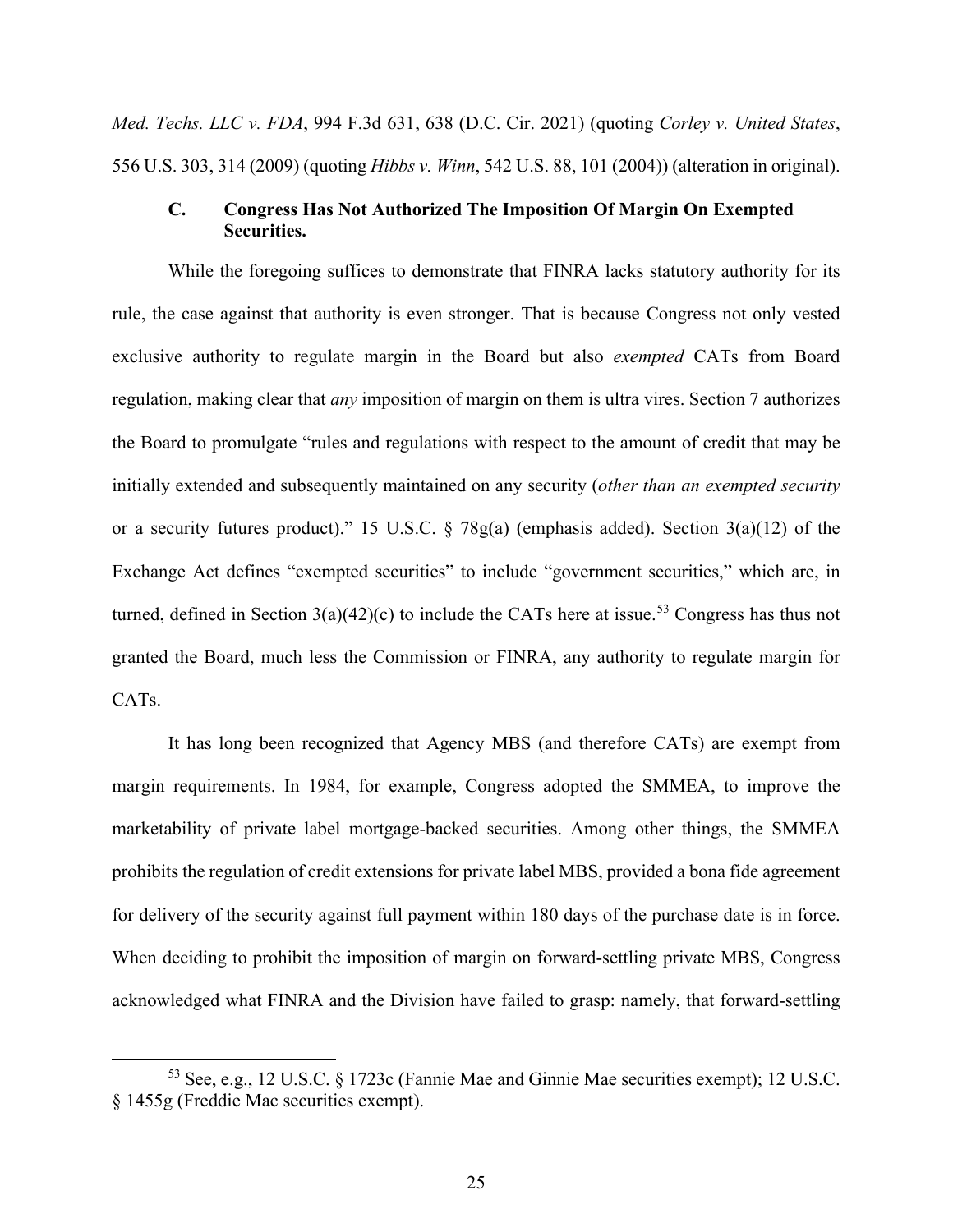government-backed MBS are exempt from the margin rules authorized by the Exchange Act: "It should be noted that Government-Backed Mortgage-Backed Securities are exempt from these rules now."<sup>[54](#page-32-0)</sup> Congress has confirmed, therefore, what the plain text of the Exchange Act makes clear: CATs are exempt from margin.

Since it first proposed including CATs in Rule 4210, FINRA has never offered a legal rationale to support departing from the decades-old regulatory regime wherein Agency MBS have not been subject to Section 7's margin requirements, and the Division made no attempt to do so in its approval order. Even a perceived need for "more comprehensive regulation" does not entitle the Commission to re-write the Exchange Act.

## **II. The Proposed Rule Change Imposes Burdens On Competition That Are Neither Necessary Nor Appropriate.**

Had FINRA's original 2015 Rule ever been allowed to take effect, it would have imposed burdens on competition that were neither necessary nor appropriate. To its credit, since 2019, FINRA has acknowledged the burdens that its proposed rule change would unnecessarily place on competition. It originally sought to alleviate those burdens by, among other things, exempting counterparties whose gross open positions in CATs are less than \$2.5 million (a threshold it subsequently raised to \$10 million<sup>55</sup>) from the new margin requirements and by establishing a \$250,000 *de minimis* threshold up to which amount members would not need to collect margin. The Proposed Rule Change would now eliminate the two percent maintenance margin requirement altogether and, subject to specified conditions and limits, allow FINRA members to take a capital charge instead of collecting margin for mark-to-market losses on positions pending settlement. [56](#page-32-2)

<span id="page-32-0"></span><sup>54</sup> *Supra* note 3.

<span id="page-32-1"></span><sup>55</sup> *See* 2016 Approval Order, 81 Fed. Reg. at 40368. *See also* Amendment No. 1 at 5–6.

<span id="page-32-2"></span><sup>56</sup> *See* Amendment No. 1 at 6–7.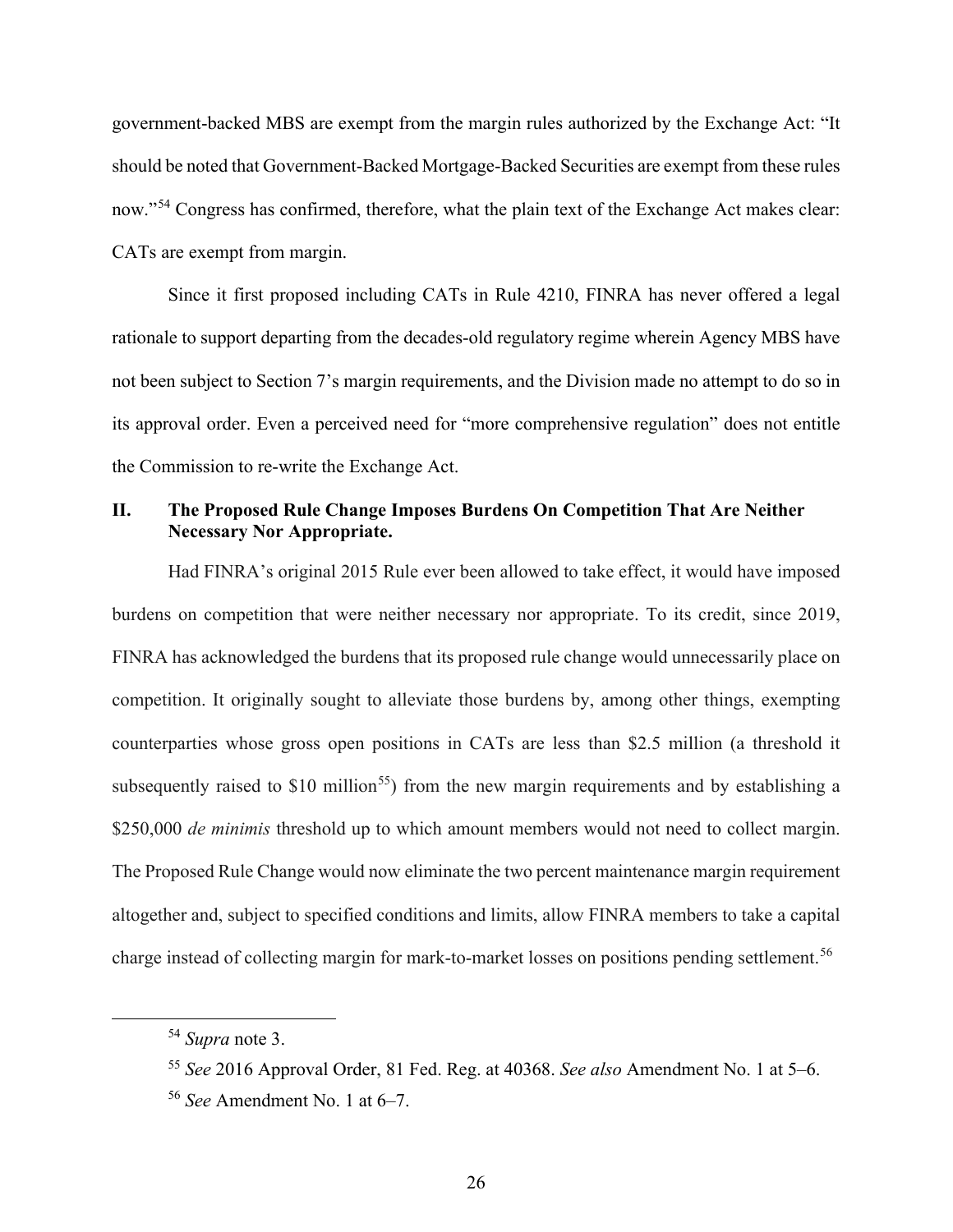Despite FINRA's efforts to mitigate the harms that its 2015 Rule would cause smaller market participants and lessen the burdens that it will impose on competition, the fact remains that these burdens, while reduced, remain significant, unnecessary and inappropriate. An unlawful burden remains unlawful, even when made lighter. No evidence or analysis has ever been offered to justify FINRA's belief that Agency MBS need to be subjected to a pre-settlement date margin regime. Indeed, that the market remained liquid and continued to function throughout the 2008 financial crisis and in March 2020 confirms that FINRA has proposed a solution to a non-existent problem.

It is FINRA's rule, not pre-existing practices, that threatens the system. Were the CAT Rule ever allowed to take effect, it will confer a decisive competitive advantage on larger players and non-FINRA banks, driving smaller broker-dealers out of the Agency MBS market. There are at least three ways in which the Rule would work this harm to competition.

First, even after the Proposed Rule Change, FINRA's margin regime would continue to confer a competitive advantage on those brokers with bank affiliates that are not subject to FINRA's Rule 4210. Because banks are outside the scope of Rule 4210, they are not required to have margin agreements with customers, to collect margin from their counterparties, or to subject their forward-settling Agency-MBS transactions to these proposed mark-to-market margining requirements. An economically rational actor, given the choice between having to post margin to a FINRA member and avoiding this obligation and its associated costs by doing business with a non-member, will inevitably choose the latter. This is simple economic common sense.<sup>[57](#page-33-0)</sup> The

<span id="page-33-0"></span><sup>57</sup> For the perverse incentives created by the Proposed Rule, *see, e.g.*, Letter from Chris Killian, SIFMA, to Secretary, Securities and Exchange Commission (June 15, 2021) (https://bit.ly/3onTtRM),2–3; BDA Letter at 2–5; Brean Letter at 10–21. *See also* Letter from Kirk R. Malmberg, President and CEO, Federal Home Loan Bank of Atlanta, to Vanessa Countryman,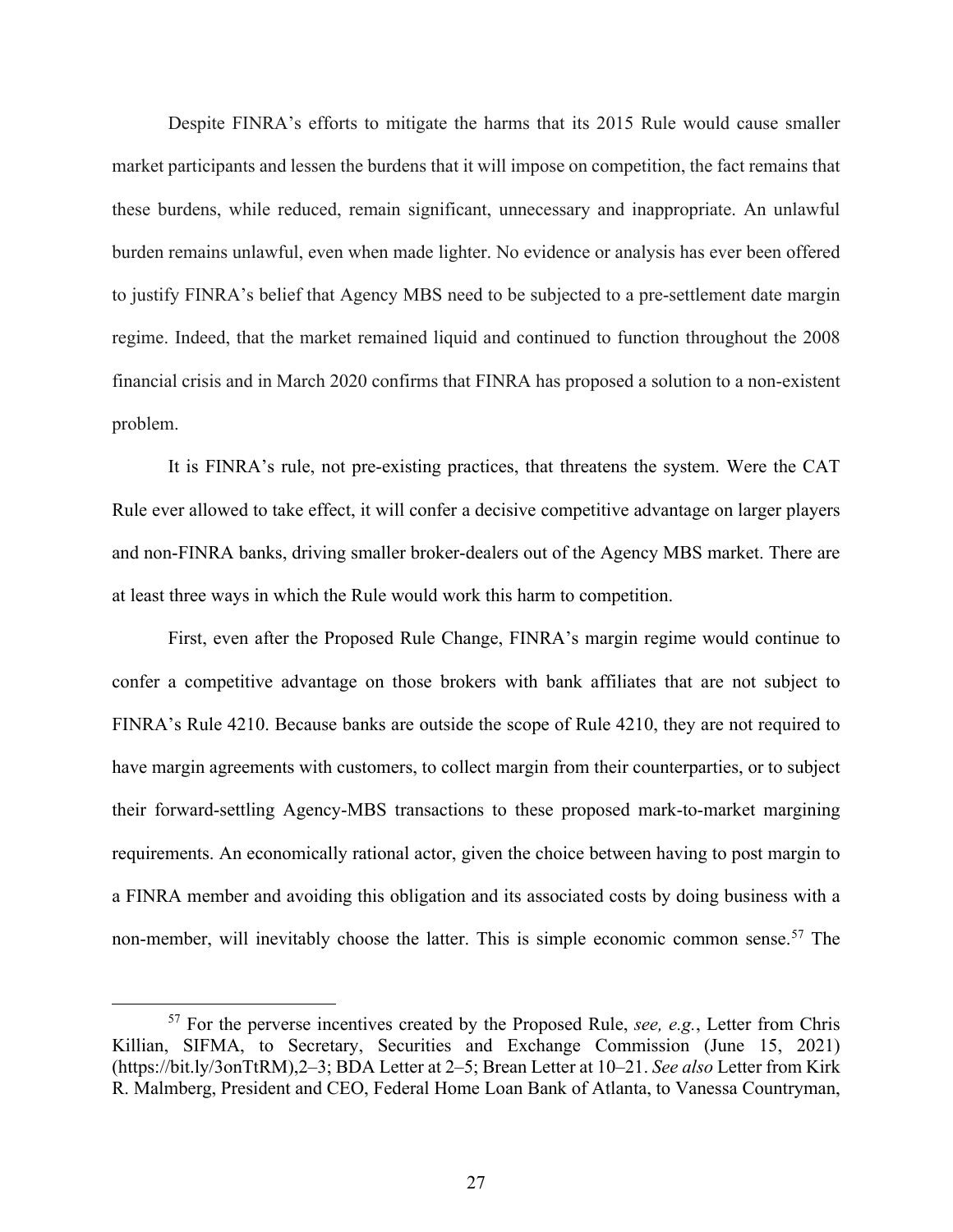FINRA member will also be burdened with unquantifiable credit risk by the CAT Rule, while the non-member will continue to conduct business as it currently does. We should expect each firm's charges to its customers to reflect their respective costs. FINRA's proposed margin regime thus provides the regional banks and their affiliates to whom they can source inventory a marked competitive advantage over regional broker-dealers who are FINRA members. And because banks have a lower cost of capital to begin with, the CAT Rule would only further tilt an already unlevel playing field.

FINRA's margin regime thus creates incentives for market participants to take their business to non-FINRA members, removing an ever-greater share of the transactions in these securities from FINRA's oversight (including TRACE reporting), standards, and regulations. This shift is harmful to competition and perverse from a regulatory perspective.

The Division concluded that eliminating the two percent margin requirement and permitting FINRA members to take a charge against capital in lieu of margin "should help to alleviate this disparity."[58](#page-34-0) That FINRA members will be put at some competitive disadvantage to the banks is thus not in dispute. But FINRA and the Division have seriously downplayed the significant incentive that a customer will have to prefer doing business with a bank that is not subject to regulation by FINRA instead of with a smaller FINRA member who will have to assess and collect margin on mark-to-market losses that result from pre-settlement market price fluctuations on forward-settling Agency MBS. Contrary to the Division's conclusion, it is no solution to this problem that the FINRA member can take charges against its own capital rather

<span id="page-34-0"></span>Secretary, Commission at 1–2 (Jan. 18, 2022),(https://bit.ly/3sbRYHm); Letter from Senator John Boozman, Senator Thom Tillis, and Senator Cynthia M. Lummis, to Gary Gensler, Chairman, Commission (Jan. 10, 2022) ("Boozman et al Letter") at 1–2, (https://bit.ly/3gmpogR).

<sup>58</sup> *Supra* note 51, at 26.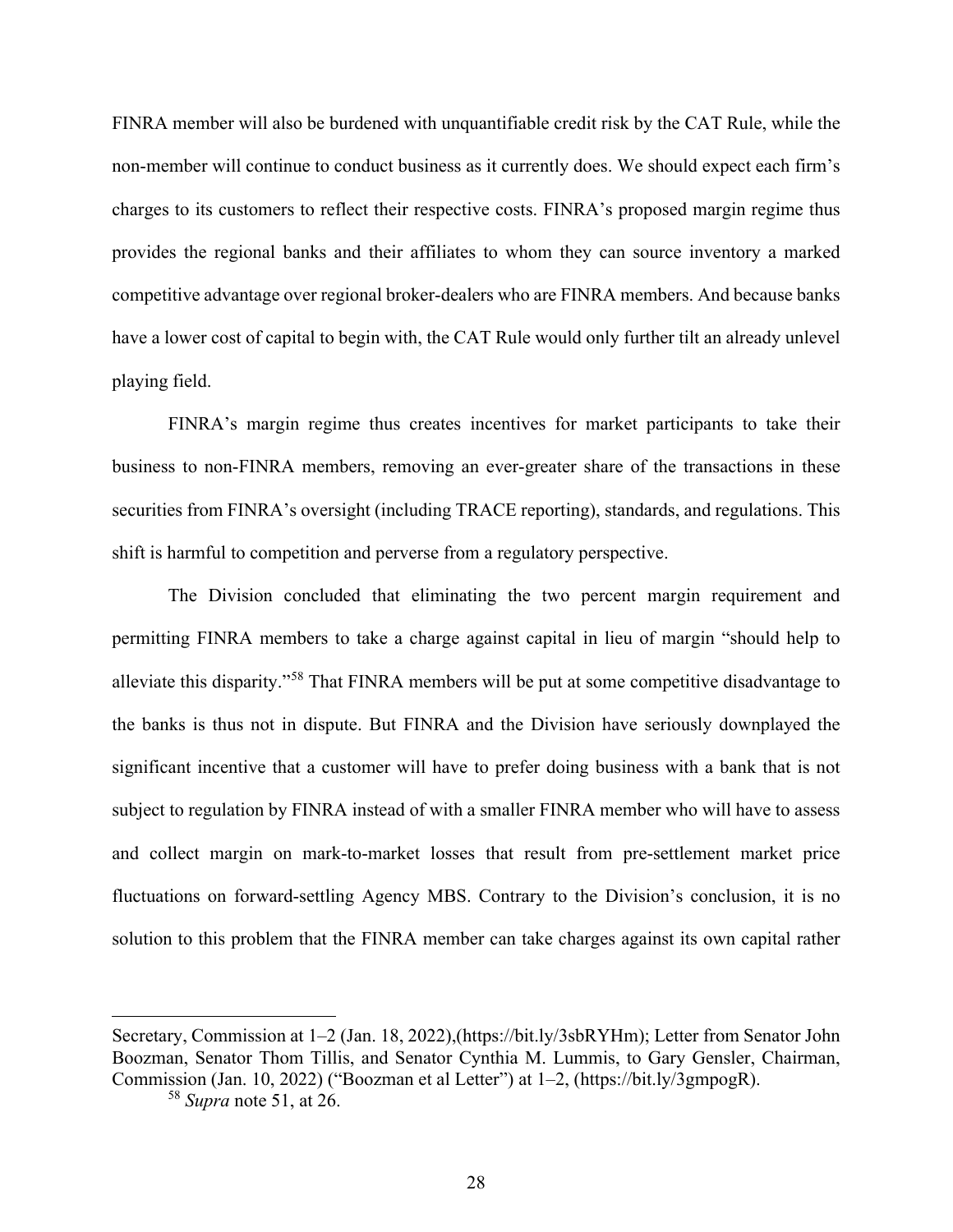than assess margin.[59](#page-35-0) When selecting a broker, a sophisticated customer—and, as the Commission is no doubt aware, the participants in the Agency MBS market are sophisticated—will take account of the fact that a margin requirement that bears no relation to that customer's actual risk might unexpectedly force its broker-dealer into technical insolvency, render that broker unable to conduct transactions on its behalf, and possibly even result in the liquidation of its position. When some customers are required by their broker to put up margin, and others are not, those customers are naturally going to suspect that they are being disadvantaged vis-à-vis those other customers and are going to take their business elsewhere.

Second, the Proposed Rule Change will place small-to-medium sized member brokers at a competitive disadvantage with larger member brokers and banks. It does so by imposing costs that smaller players are less well-positioned to bear. Smaller broker-dealers act as intermediaries between primary brokers and institutional buyers of Agency MBS. They operate in what is, from a balance sheet perspective, an effectively riskless environment.<sup>[60](#page-35-1)</sup> Because they bear little or no risk, they generate less revenue and have lower capital requirements. Larger brokers operate in higher-risk environments, often holding uncovered long positions on their books for considerable periods of time. Because they are willing to bear higher risks, they can generate higher revenues and must maintain higher operating capital levels.

FINRA asserted, and the Division accepted, that the competitive disadvantage at which the 2015 Rule placed smaller members would be adequately remedied by the Proposed Rule Change's imposition of the 25% TNC / \$30MM Threshold. What is now being proposed, in other words, is that every member broker—small, medium, and large alike—may substitute capital charges for

<span id="page-35-0"></span><sup>59</sup> *Supra* note 51, at 28.

<span id="page-35-1"></span><sup>60</sup> *See* Petitioners' Letter at 27–28 (Illustration 2).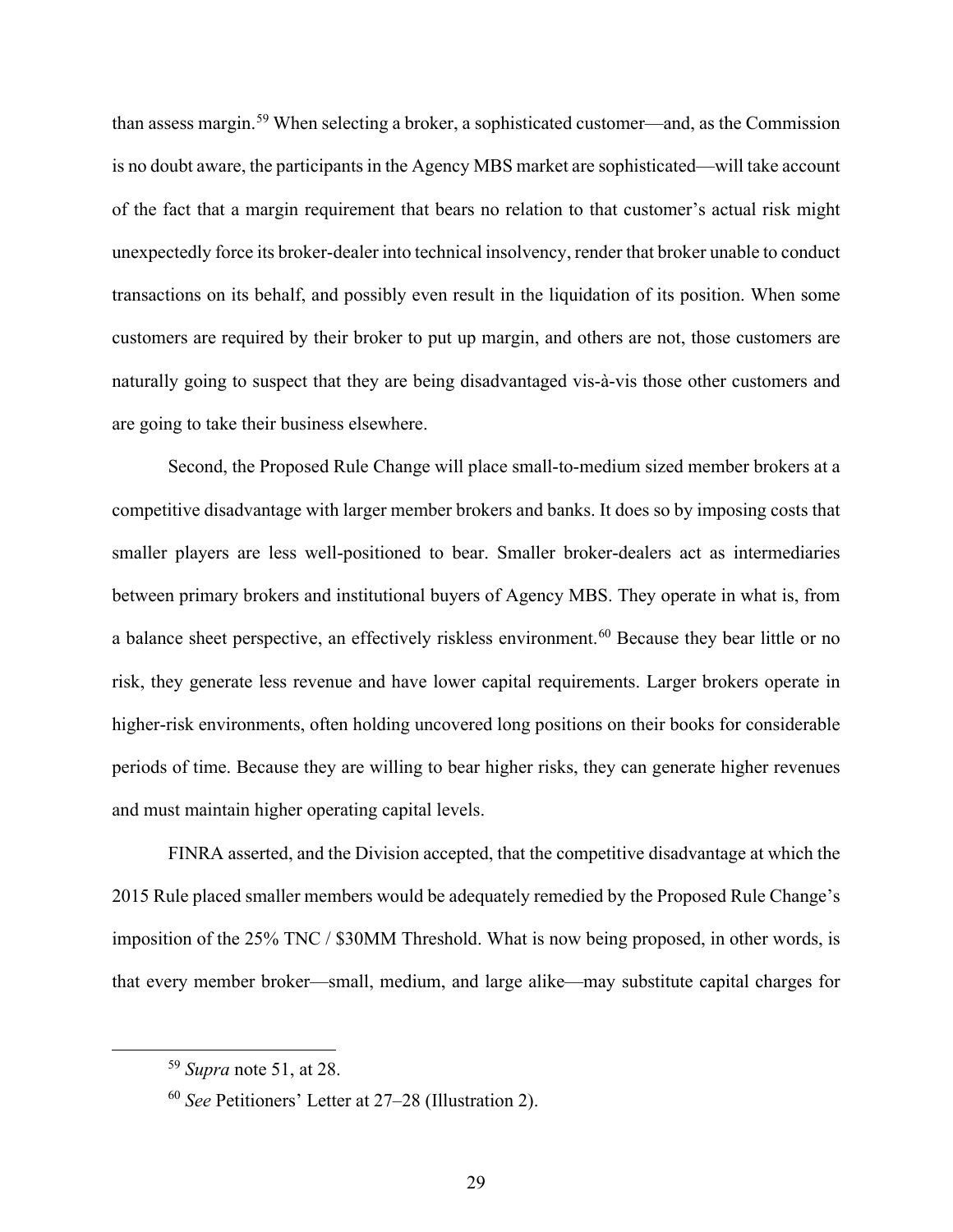margin only up to the lesser of \$30 million or 25% of its net capital. Once a firm reaches either "Threshold," it is prohibited from trading, except to liquidate positions and reduce tentative net capital until the issue is resolved. Even a larger broker, with net capital of a billion or even \$10 billion, can absorb only \$30 million of their customers' mark-to-market losses if it does not collect margin from them.

This proposed "solution" gives rise to two problems. First, to whatever extent the ability to substitute a capital charge for a margin requirement might have redressed the competitive imbalance between member firms and non-member banks, that relief is now limited by the 25% TNC / \$30MM Threshold. FINRA is taking away with one hand what it claims to give with the other, aggravating the competitive imbalance between member brokers and non-member banks to redress the imbalance between large and small members.

Second, the 25% TNC / \$30MM Threshold would drastically limit the ability of FINRA members to introduce liquidity into the market during periods of unusual volatility. Even those member firms that could readily and safely inject liquidity far in excess of \$30 million in times of market turbulence would be unable to do so if the CAT Rule comes into force. They would be unable to perform their traditional role of adding liquidity and stability to the market. Instead, these larger firms would have to stand on the sidelines or, at worst, be forced by the CAT Rule to liquidate their customers' positions and add volatility to the market.

FINRA offered the 2020 collapse of Archegos Capital as an example of the type of risk that the CAT Rule is supposed to manage. This is a curious choice. Archegos did not involve CATs. Its credit exposure derived from total return swaps where banks took large positions in equity securities, and Archegos had incurred substantial speculative risks and suffered massive market losses in concentrated positions that triggered margin calls and forced liquidations.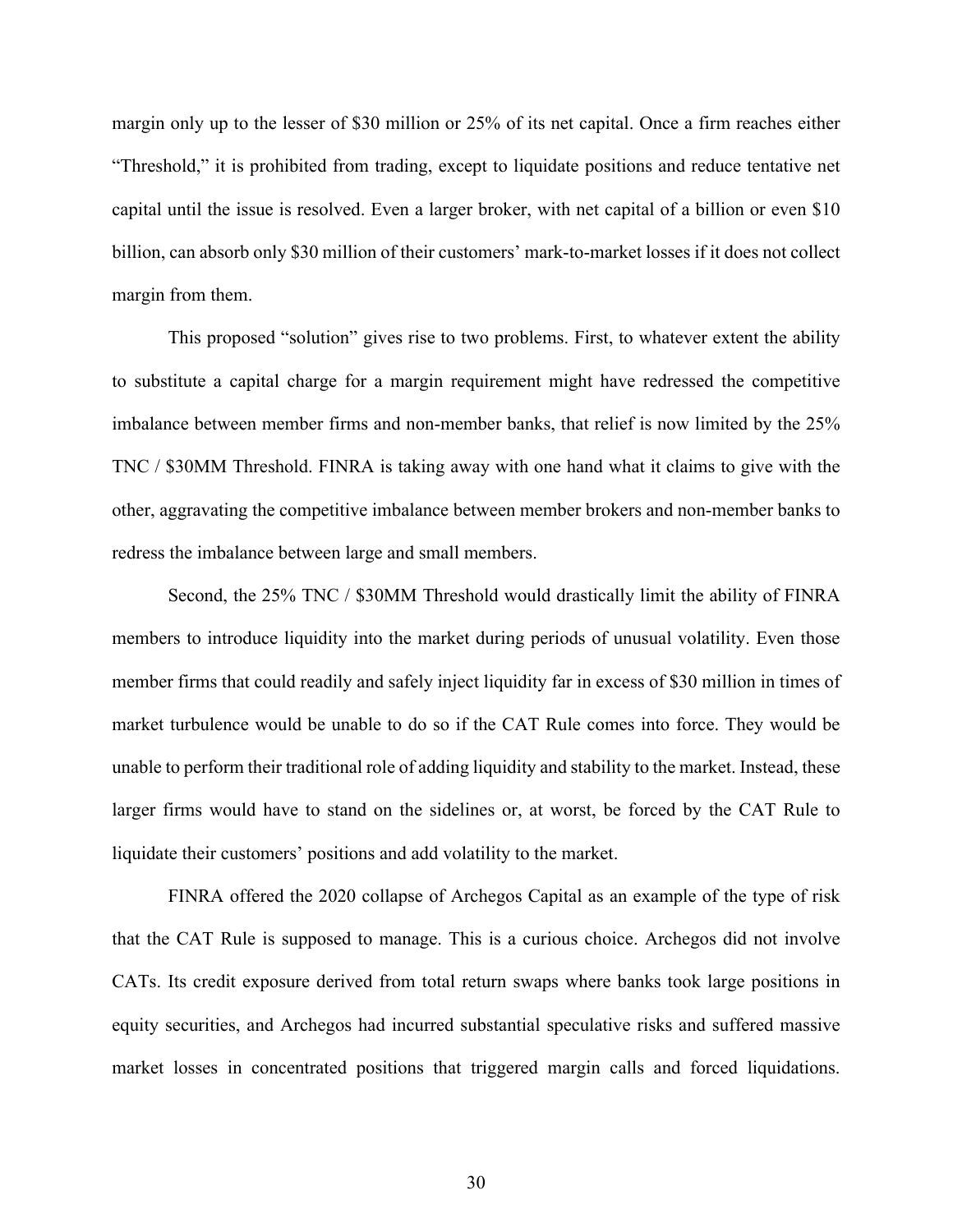Perversely, FINRA's margin regime introduces precisely these risks by requiring the liquidation of what are otherwise economically riskless positions in forward settling Agency MBS. The CAT Rule could create the same spiral of liquidations that were triggered by Archegos' conduct, in other words, even in the absence of speculative trading or any risk.

Finally, by creating an incentive for small-to-medium sized FINRA members to exit the market, the Proposed Rule Change would further diminish competition and decrease liquidity. Under FINRA's margin regime, it will no longer make economic sense for these smaller participants to build the compliance systems, hire the new personnel, and implement the margining systems required by the CAT Rule. They will either exit the Agency MBS market voluntarily or be driven out by the economic and competitive realities. As a result, market power will soon be even more concentrated in the hands of a small number of very large primary dealers. FINRA remains unable to explain how a proposed rule that will result in such consolidation, and that will reduce market resilience and liquidity, comports with the requirements of Section 15A(b)(6) and Section 15A(b)(9). The Division, for its part, simply did not address this concern.

### **III. FINRA's Margin Regime Will Increase Systemic Risk And Reduce Market Liquidity And Is Unworkable.**

#### **A. The CAT Rule Will Deplete Regional Broker-Dealers' Capital Frequently And Unnecessarily.**

A key feature of Petitioners' comment on the Proposed Rule Change was an analysis of how the option to take a net capital charge (effectively a requirement, since an introducing broker has no way to collect cash collateral on most CATs) can force regional broker-dealers to suspend trading altogether after only a handful of typical trades.<sup>[61](#page-37-0)</sup> This consequence follows from the 25% TNC / \$30MM Threshold. Customers in the Agency MBS market are almost exclusively

<span id="page-37-0"></span><sup>61</sup> *Id.* at 27–30.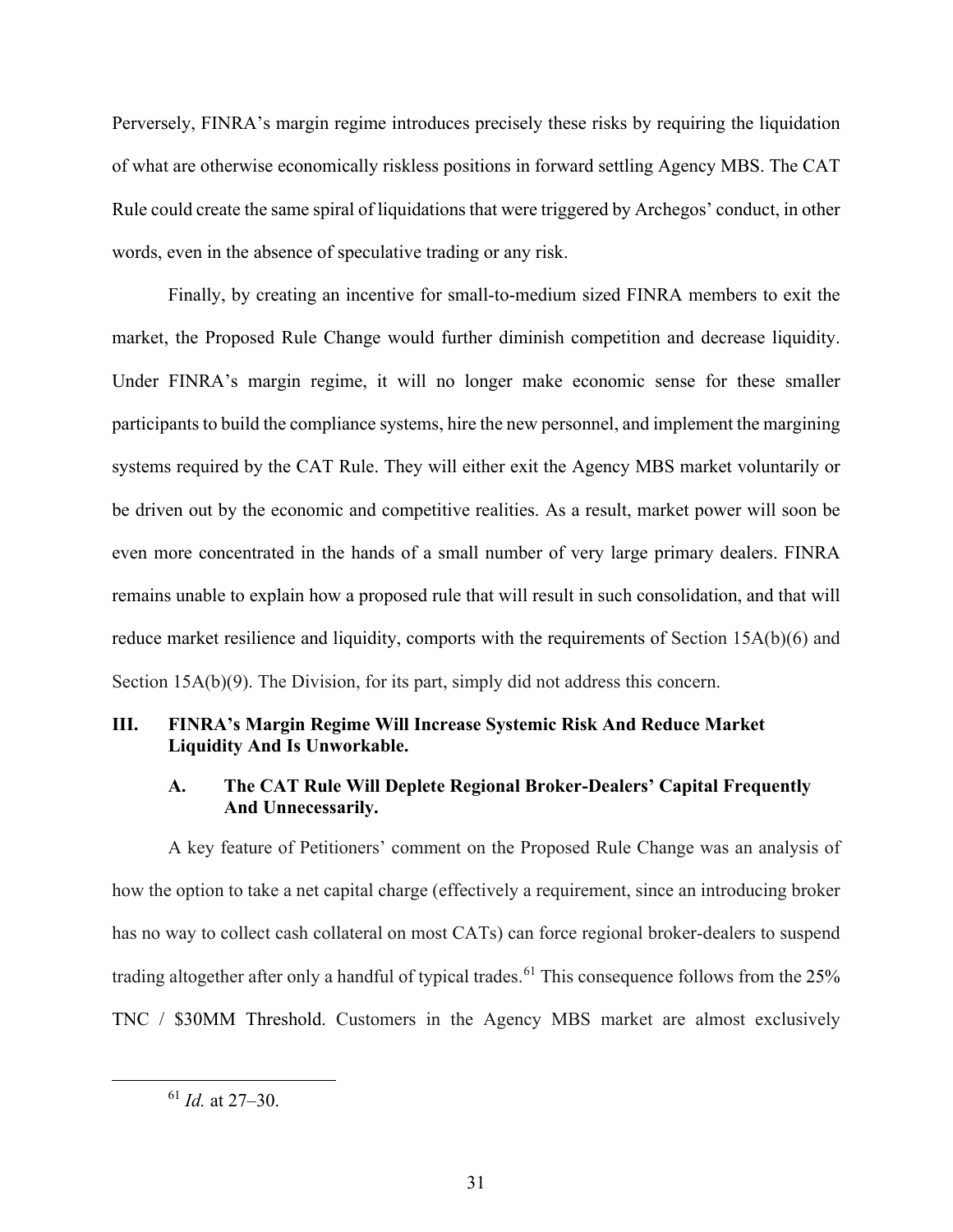institutional investors. Aggregate daily trading volumes run in the \$200 to \$300 billion range. Individual trades often involve positions in the hundreds of millions of dollars. Downstream in a chain, a regional broker-dealer may also split an Agency MBS with a face value exceeding \$100 million, for example, among multiple smaller institutions. For that reason, even a broker-dealer that services smaller institutional investors will, as Petitioners' analysis demonstrates, frequently risk crossing the threshold.

Petitioners offered three examples of typical trades booked for good day settlement to illustrate the adverse effects that the Proposed Rule Change will have on market participants. The examples illustrate how the capital charges associated with just four or five typical trades could easily put a member over the capital charge threshold. The sample trades examined by Petitioners are neither atypical nor rare. A firm like Brean makes trades just like them each day. Brean can make these trades confidently—and has done so since 1973 without any fails—even though it maintains only \$90 million in capital both because the CATs are structured to be risk-neutral to its balance sheet and because Brean assesses the credit risk of its counterparties, just as those counterparties assess the credit risk presented by Brean. Brean's credit is further underwritten by its clearing firm, Pershing.

There are draconian consequences to reaching the Threshold. After five business days, the member is prohibited from entering any new CATs with non-margin counterparties. If the member has the right to collect margin from the counterparty for whose transaction it booked the mark-tomarket loss (which an introducing broker does not), then it must promptly collect margin from that party. After five business days, it must promptly liquidate the CATs of any counterparty whose excess net mark-to-market loss has not been margined or eliminated.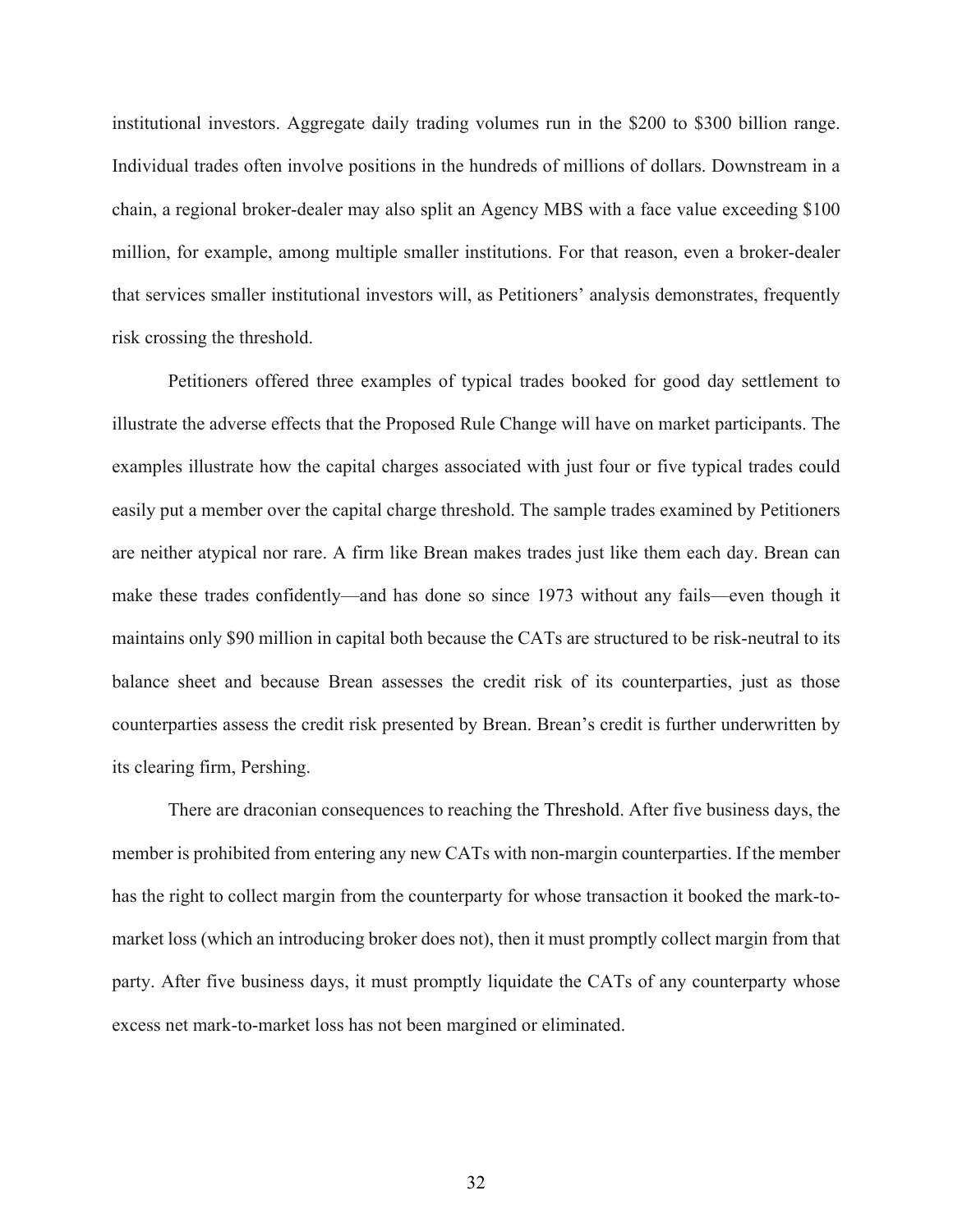For pension funds and other institutional investors that are prohibited from providing margin, the Rule means that, should they choose to trade through a FINRA-member regional broker-dealer, their positions may be liquidated in times of even moderate market volatility, and there will be nothing they can do to avoid those liquidations. The Rule does not require member firms to reasonably manage their risks, therefore, but transforms those firms into risks that institutional customers must avoid. Institutional investors that are prohibited from providing margin will move their business to non-member banks.

The CAT Rule will be a mechanism for transforming moderate market volatility into a liquidity crisis. As firms that reach their threshold are forced to suspend market operations, liquidity begins to dry up and prices fall. Five days later, forced liquidations drive down prices still further, triggering other firms to book mark-to-market losses and driving them across their capital thresholds, which perpetuates the cycle of suspensions and liquidations. FINRA's margin regime thus has the potential to transform interest rate fluctuations into market routes.

FINRA has never questioned Petitioners' analysis of how its margin regime would function under the three trade scenarios presented by Petitioners. Instead, FINRA first objected to the characterization of these CATs as "riskless," observing that, while riskless from a balance sheet perspective, they are not riskless from a credit risk perspective because "a firm is exposed to the credit risk of both the buyer and seller, and the offsetting transactions provide no protection against those risks." Regardless of whether these CATs are considered riskless, the point that Petitioners are making stands: even a handful of typical transactions can put a member firm over the 25% TNC / \$30 million Threshold. While FINRA assumes that the customers are unknown, Brean in fact analyzes the creditworthiness of its counterparties, as it is already required to do and Brean's overall creditworthiness is in turn monitored by its clearing firm, Pershing.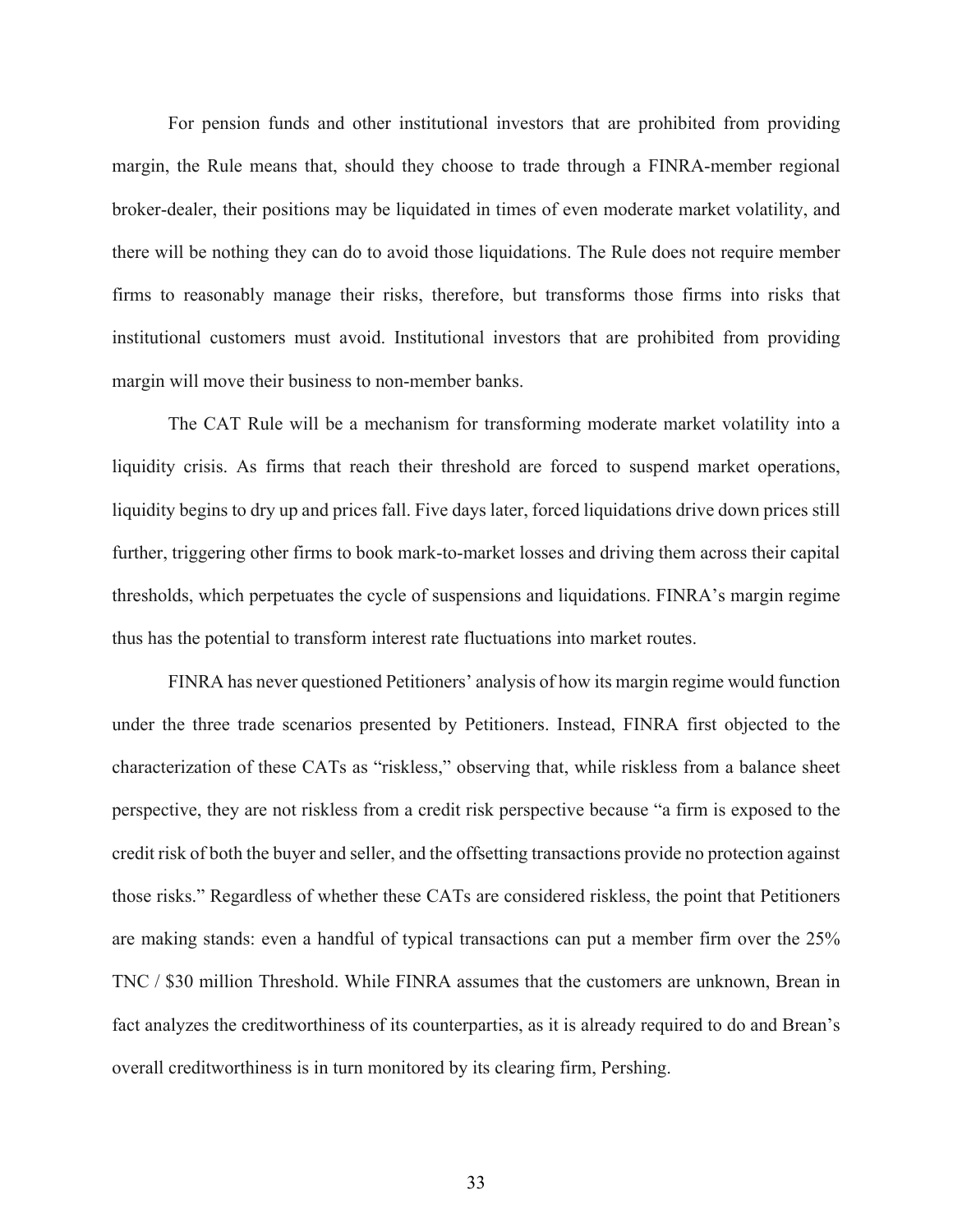FINRA further responded that "when the firm's risk management procedures function as they are required to be designed, the member will rarely cross the 25% TNC / \$30 million threshold, much less exceed it for five consecutive business days."[62](#page-40-0) FINRA here responds to a concrete demonstration that something is going to happen frequently with nothing more than an assertion of faith that it should happen rarely. If FINRA is suggesting that the threshold will rarely be crossed because FINRA members will simply liquidate their customers' positions whenever the market begins to move, it is assuming that something bad will rarely happen under the CAT Rule because the rule will force something truly terrifying to happen first. That is not a reason for approving FINRA's Proposed Rule Change.

Finally, Petitioners' illustrations revealed another feature of these markets that FINRA had overlooked; namely, that these transactions are already often subject to contractual margin requirements that are imposed by the clearing firms. Under Illustration 2, for example, Brean's current margin requirements with Pershing would require a \$300,000 charge to net capital to cover a \$3,000,000 mark-to-market loss on a non-specified pool of Ginnie Mae securities that Brean had purchased and sold to a customer.<sup>[63](#page-40-1)</sup> FINRA's proposed margin regime would now require Brean to post margin of \$3,000,000 to cover that same mark-to-market loss, even when that customer has also posted \$3,000,000 in margin with the clearing broker, as it is contractually required to do by its clearing firm. A margin regime that in practice will result in margin calls of \$2 to cover every \$1 of mark-to-market losses is an irrational recipe for market illiquidity.

Neither FINRA nor the Division analyzed how FINRA's margin regime would interact with the contractual requirements that are imposed by clearing firms. The Division accepted

<span id="page-40-0"></span> $62$  Amendment No. 1 at 10 n. 21.

<span id="page-40-1"></span><sup>63</sup> Petitioners' Letter at 27 (Illustration 2).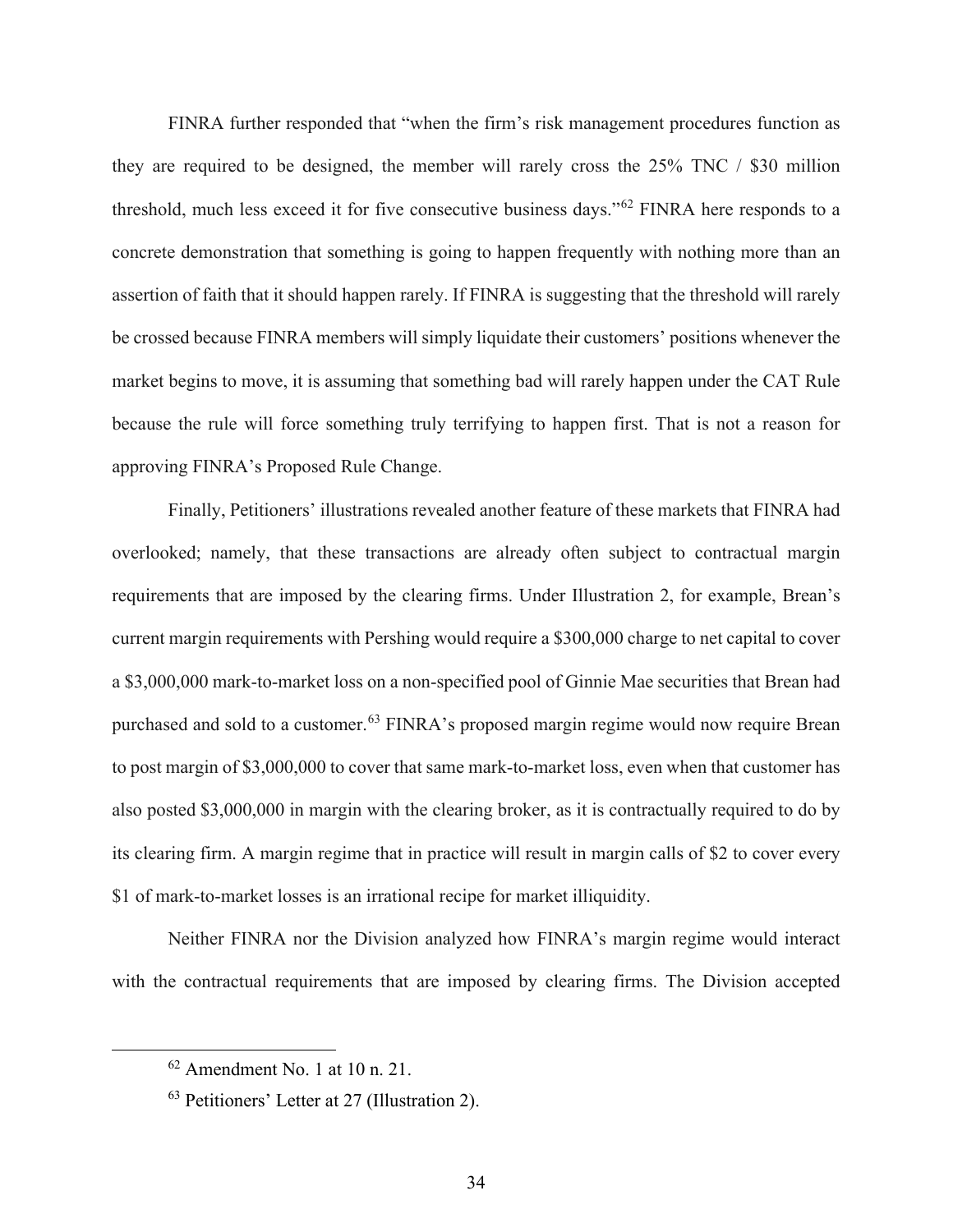FINRA's assurances on faith, based on FINRA's vague representation that it had conducted "extensive dialogue with introducing and clearing firms" about those requirements and assured the commission that it would address these problems in the future. [64](#page-41-0)

An after-the-fact promise to fix a problem with the CAT Rule is not an argument for approving that Proposed Rule Change, but an admission that the Rule should not be allowed to go into effect as-is and a reason for sending FINRA back to the drawing board.

#### **B. FINRA's Margin Regime Will Disrupt The Chain Trades That Are Characteristic Of The Agency MBS Market.**

FINRA and the Division have also not adequately addressed the threat that FINRA's margin regime presents to the "chain" transactions. Agency MBS are generally traded through a chain of buyers and sellers, with modest price changes at each link in the chain. These chains allow for the operation of the price mechanism in the case of securities that would otherwise be difficult to value and ensure that the market remains liquid. Almost all the transactions in such a chain will be hedged. Indeed, many brokers, including Brean, generally execute only "riskless trades" (again in the sense of balance sheet impact) by placing a "buy" order only when a corresponding "sale" order is already in hand. These transactions therefore present minimal balance sheet exposure.

Breaking one link would cause all subsequent links in the chain to fail. Whenever FINRA's margin regime causes a forced liquidation of a position that is part of a chain, the downstream parties will be rendered unable to locate substitute securities for non-netting Specified Pools and new issue CMOs that they would need to replace the securities that they would have received from the liquidated party and, by extension, to meet their obligations to the next party in the chain. A non-delivery by one party thus places all other parties in default, leaving them to sort out who

<span id="page-41-0"></span><sup>64</sup> Amendment No. 1 at 20.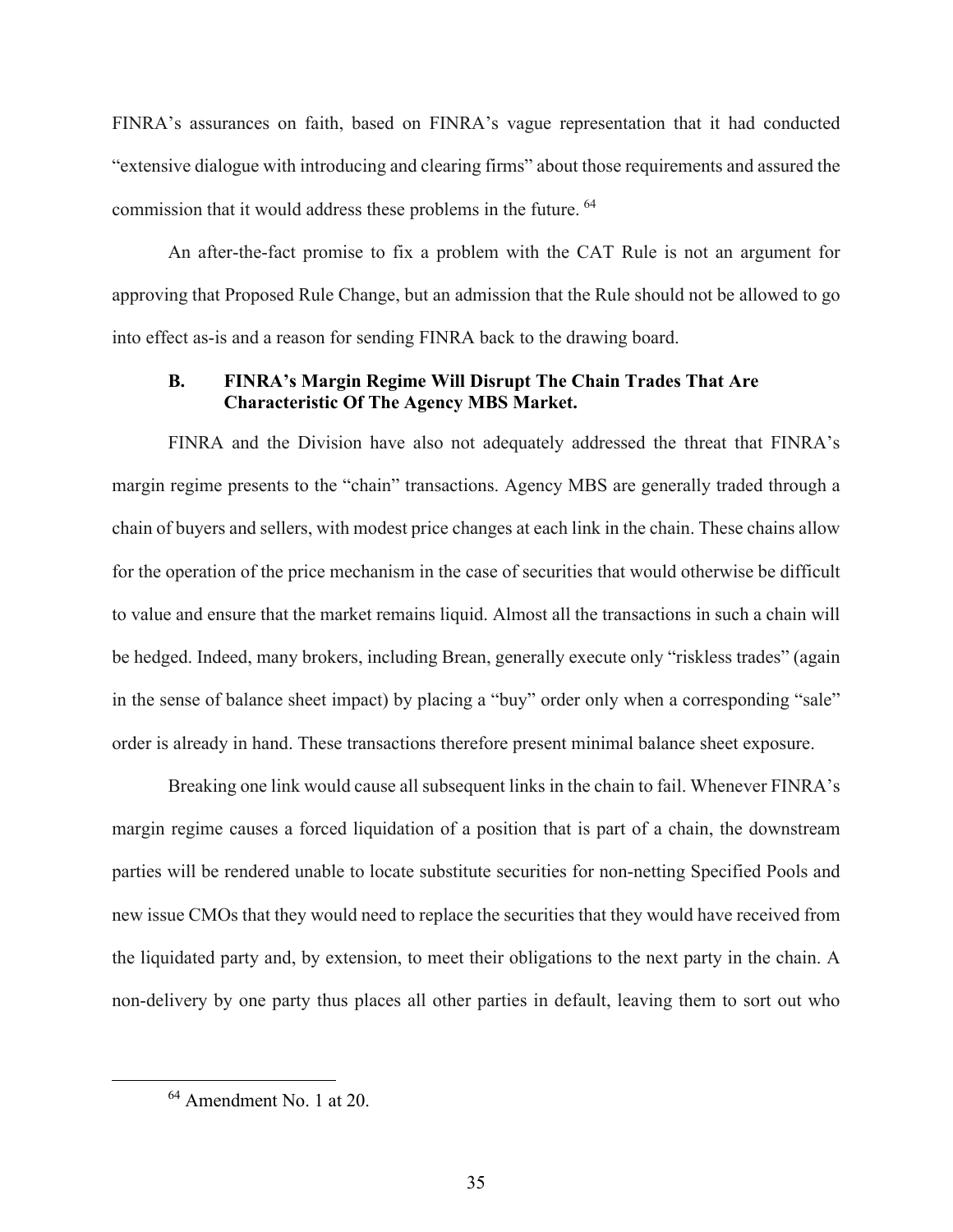owes what to whom on a security that has not been delivered through no fault of any downstream party. This adds a new, unmanageable, and frankly unnecessary risk that each party must factor into its risk analysis. These procedural costs and risks will deter trading and result in higher prices by adding a liquidity premium to each transaction. The Proposed Rule Change thus harms investors and, through the harms that will flow through the mortgage market, the American public at large.

FINRA's first response to these objections was to note that FINRA's 2015 Rule imposed its own liquidation requirements that would also threaten to disrupt the chain transactions that are characteristic of the TBA market.<sup>[65](#page-42-0)</sup> The Division accepted this observation nearly verbatim in its Approval Order.<sup>[66](#page-42-1)</sup> This is tantamount to suggesting that it would be lawful to blow up a building because one had been planning to burn it down. The fact that, had it ever been allowed to take effect, the 2015 Rule would also have threatened the efficient functioning of the TBA market is no defense of FINRA's 2021 Proposed Rule Change.

FINRA further responded that by identifying four categories of situations in which a counterparty might fail to margin its excess net mark-to-market loss by the fifth business day after it arises, while arguing that only one of these situations has any prospect of triggering a liquidation.<sup>[67](#page-42-2)</sup> This response fails to address the substance of the objection that the Proposed Rule Change creates a risk of chain failures that adds a new and untenable counterparty risk, i.e., the risk that a transaction will fail because of a failure of another transaction elsewhere in a chain of transactions.<sup>[68](#page-42-3)</sup>

<span id="page-42-0"></span><sup>65</sup> Amendment No. 1 at 9.

<span id="page-42-1"></span><sup>66</sup> Supra n. 51, at 36.

<span id="page-42-2"></span><sup>67</sup> Amendment No.1 at 10–13.

<span id="page-42-3"></span><sup>68</sup> *See* Petitioners' Letter at 33–34.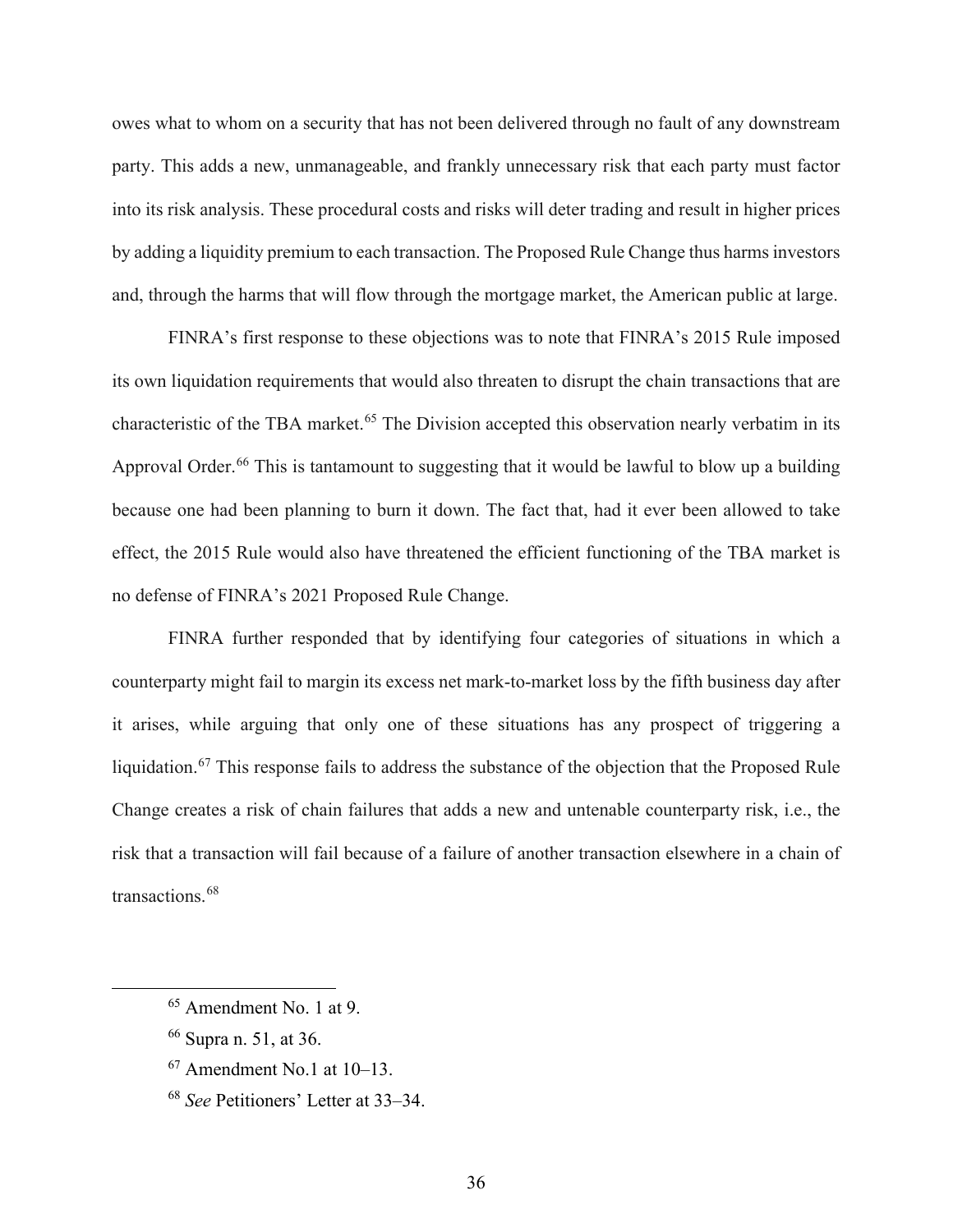To date, a party can assess its risks by acquiring an understanding of its immediate counterparty's financial strength; going forward, under FINRA's margin regime, one must consider each trading party with whom each counterparty does business at the time of the trade, i.e., unknown parties with whom the firm has no direct dealings, since a failure to meet margin at any point in the chain can lead to a failed settlement further down in the chain. The costs and risks associated with this process will only foster uncertainty and deter trading—or lead to higher prices by adding a liquidity premium, harming the consumers in the housing markets. FINRA failed to take account of these risks, costs, and harms to the market, to market participants, and to consumers.

FINRA also failed to balance the reduction in risk the Proposed Rule Change would purportedly create against the harm to market liquidity it would cause. These harms are magnified because of the prominence of chain trades discussed above. As illustrated in Figure A, under FINRA's margin regime, multiple counterparties, all but one of which has already liquidated its position, will have to post margin to cover pre-settlement mark-to-market losses for the same underlying security. Such redundant and duplicative margining magnifies the drain on liquidity that will result under the CAT Rule.

One feature of the Proposed Rule Change that purportedly was devised to diminish the risk that the forced liquidations the 2015 Rule would have required will have a particularly pernicious effect. Specifically, FINRA has proposed eliminating the liquidation requirement that otherwise would apply when a member firm crosses the 25% TNC / \$30 million threshold when that member firm does not have the right to liquidate.<sup>[69](#page-43-0)</sup> But because an introducing broker that has crossed the threshold cannot collect margin or liquidate the securities in this situation, it will have no means

<span id="page-43-0"></span> $69$  Amendment No. 1 at  $9-10$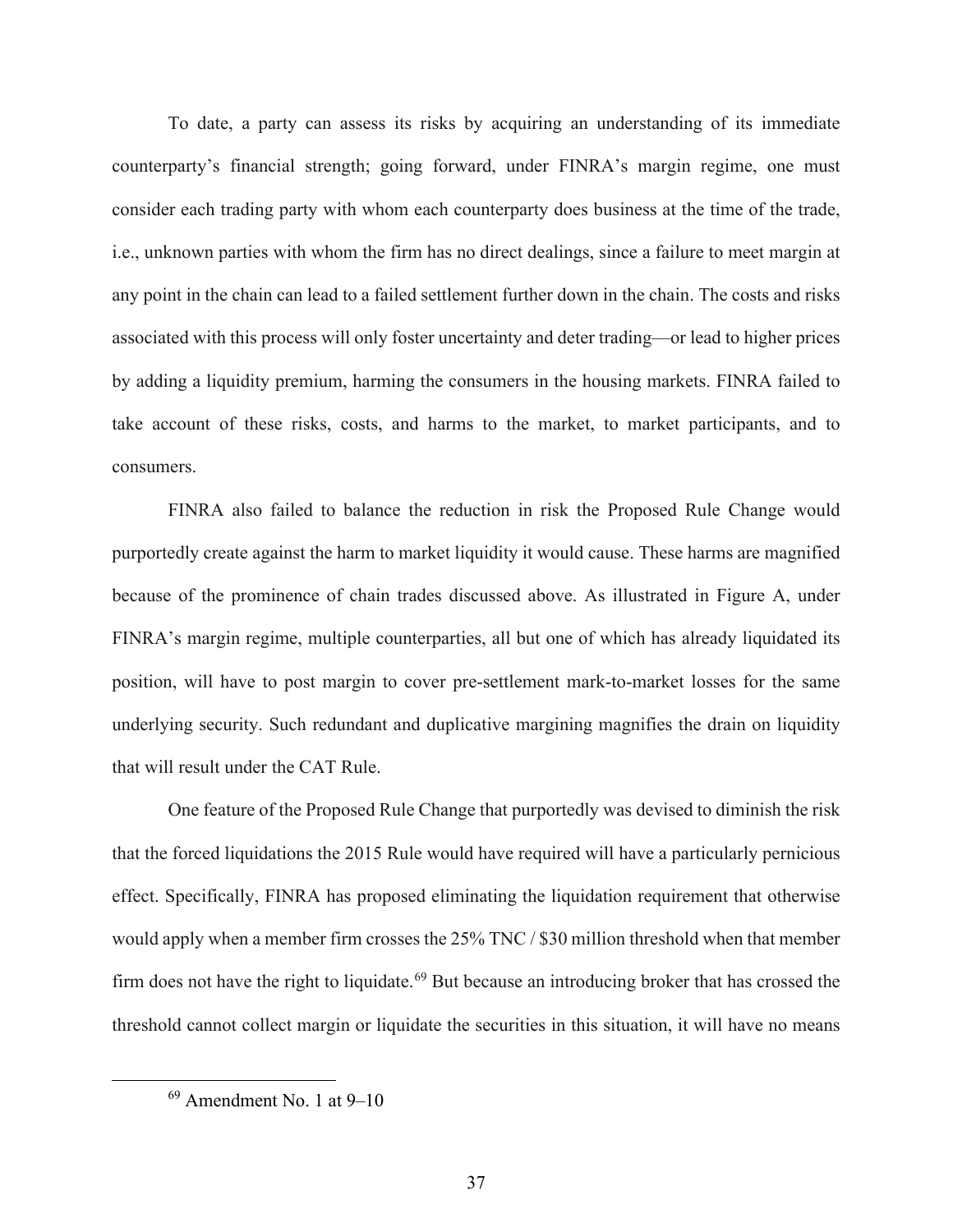to get out of the penalty box until after the settlement date, which could be weeks away. In the interim, the firm would be prohibited from entering any CATs with a "non-margin counterparty," a constituency that includes important participants in this market. In other words, unlike most margin arrangements, where the concern is the relationship between a broker and a particular customer, FINRA will block new transactions with all counterparties. This is an untenable prospect for most institutional investors, who will simply take their business elsewhere.

There are other problems with FINRA's analysis of the impact of its Proposed Rule Change on chain trades. FINRA opines, for example, that five days, with the possibility of a 14-day extension, should provide sufficient time to resolve most issues. The setting of these time periods do not appear to have been informed by any data or analysis, and FINRA has not provided any examples of what might be reasonable circumstances under which extensions will be granted or what factors it might weigh when deciding to grant an extension. Parties would be reluctant to engage in this business uncertain that FINRA will grant such extensions and of the standards that will apply. As we enter the seventh year of this rulemaking, it is remarkable that the Division accepted on faith FINRA's estimate of how long it should take to resolve complicated financial issues.

FINRA also assures the Commission that parties should be able to resolve disputes about how properly to mark their positions to market within five days, and that such disputes about valuation should not trigger the liquidation requirement under the Proposed Rule Change.<sup>[70](#page-44-0)</sup> The suggestion that disputes about the present market price of a thinly-traded, non-nettable, good-day settling pool of Agency MBS should usually be resolved in five days or less is wishful thinking masquerading as reasoned decision-making. As Petitioners argued to the Division, FINRA should

<span id="page-44-0"></span> $70$  Amendment No. 1 at 11–12.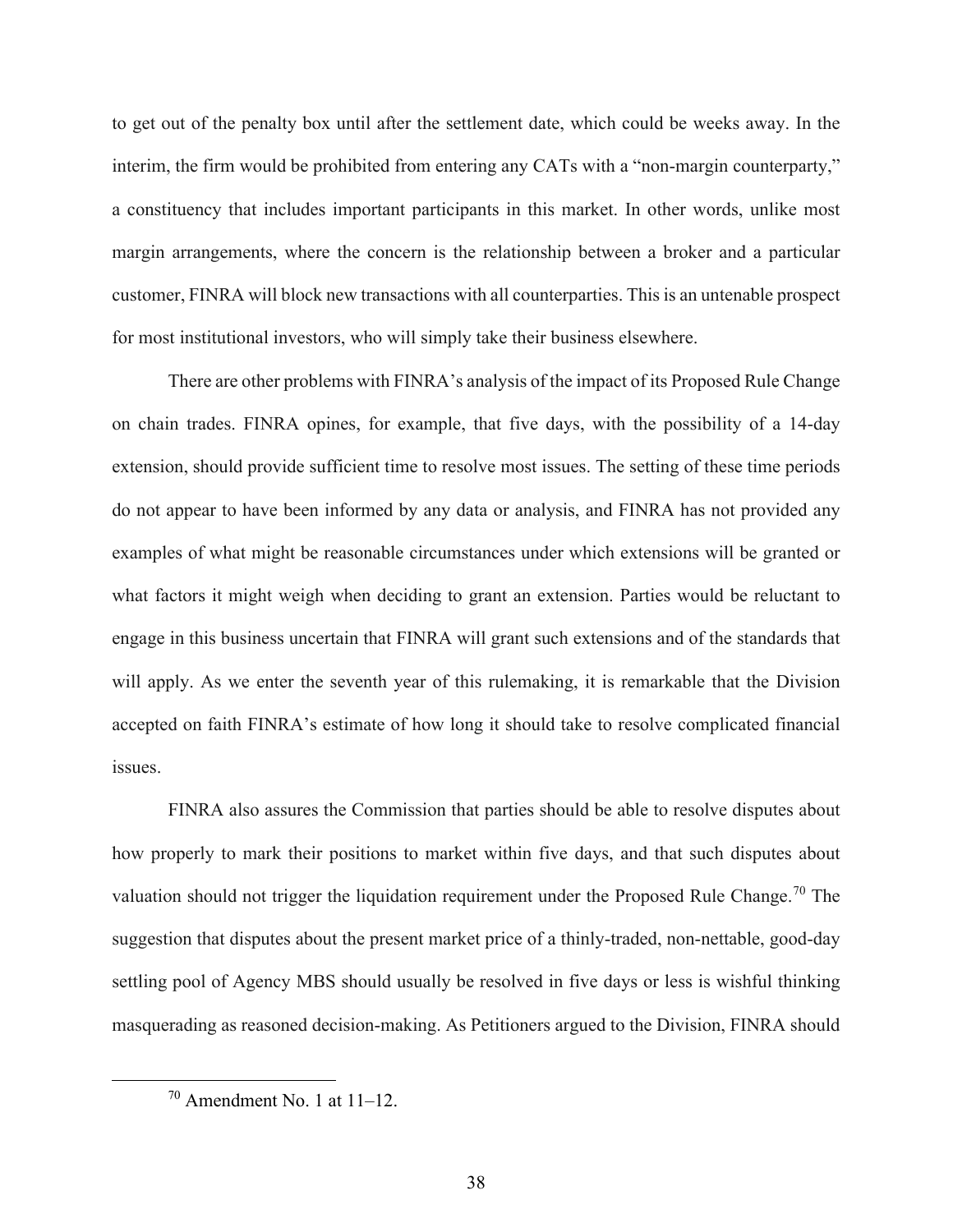have identified, but did not identify, which party should be responsible for marking these securities to market and should have established the methodology that is to be used to do so. As a result of FINRA's failure to act, the parties must debate and negotiate the market price of assets for which precise market prices are not easily established. These are transactions that often involve hundreds of millions, if not billions, of dollars of securities. Buyers and sellers have conflicting interests when it comes to assessing their current price and have powerful incentives to disagree, and to disagree tenaciously, when it comes to setting margin. As the Commission is no doubt aware, certain market participants also have disproportionate market power. As a result, there is significant risk that the marks on non-netting Specified Pools and new issue CMOs will often vary from their actual value, imposing collateral obligations where none should exist. This risk is multiplied, as margin departments often set value independent of a trading desk. They rely on models to price unique securities, which may produce results quite different from the market itself. This is a significant question, to which FINRA has offered no answer.

Nor did Amendment No. 1 address the role of the clearing broker or reflect that FINRA considered the actual way in which introducing brokers clear trades. As noted above, Pershing, the dominant clearing firm, imposes its own margin requirements by contract. Amendment No. 1 did not reference any data that would support that the collateral currently collected by Pershing is insufficient to protect against the risk the Proposed Rule Change seeks to address. Nor did it address the inability of many regional broker-dealers to collect margin even if a customer posts it with a clearing firm. On this point, the Proposed Rule Change does not provide a mechanism by which an introducing broker will receive a credit for collecting margin if the customer deposits the requisite funds with the clearing firm.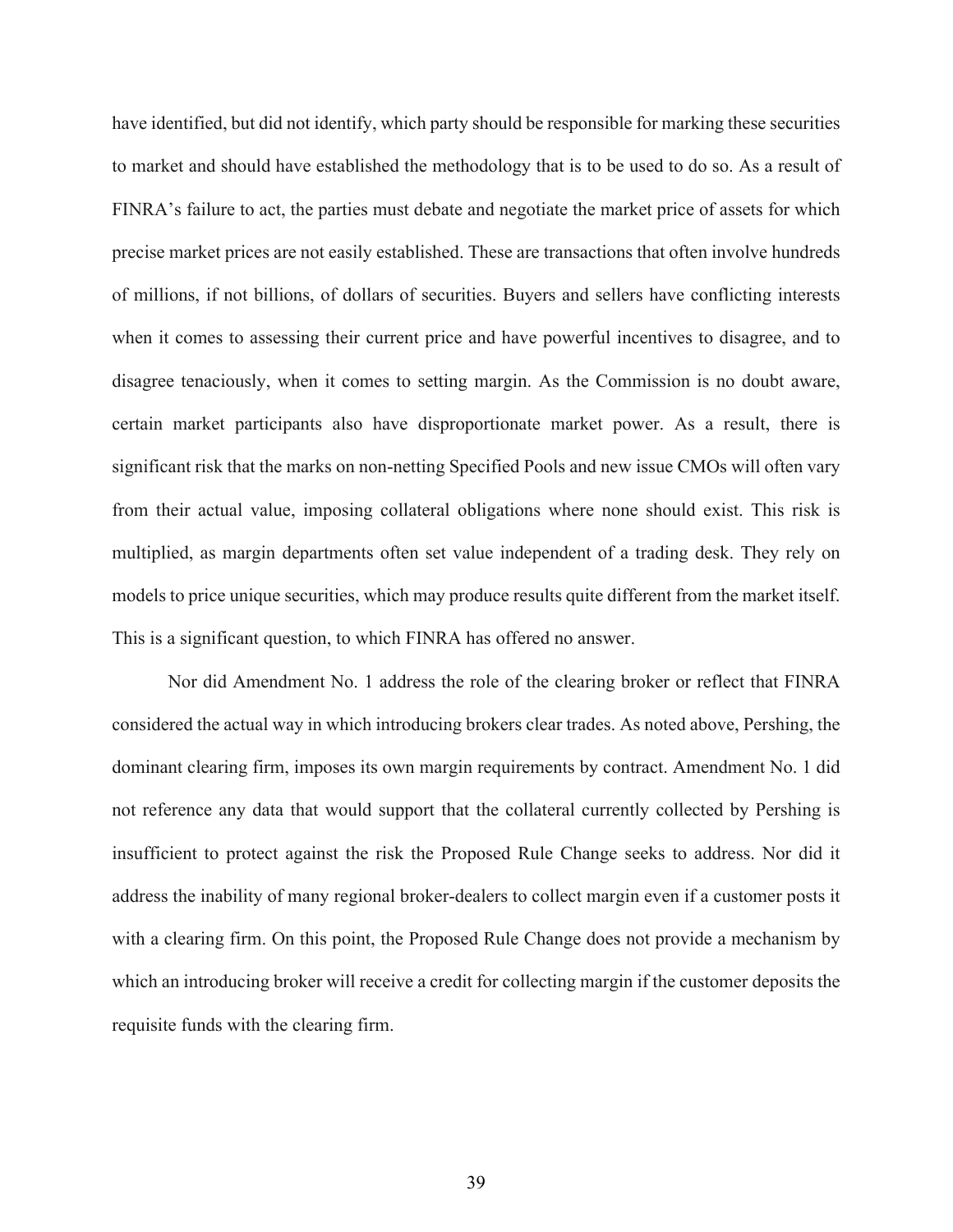Lastly, regional broker-dealers are particularly vulnerable under the standard terms of the Master Securities Forward Transaction Agreement ("MSFTA") developed by SIFMA. Since FINRA announced inclusion of CATs in Rule 4210, many counterparties have required use of the standard form MSFTA, which regional broker-dealers had not previously executed. MSFTAs are not, however, a substitute for a margin agreement and do not require the posting of collateral. In 2018, SIFMA issued a proposed Form of MSFTA that includes CATs in anticipation of the 2015 Rule taking effect. The proposed MSFTA form provides that a broker may close out all positions based on a default in one position. Any such across-the-board liquidation would not only cause multiple breakdowns in otherwise financially sound chains of distribution, but also threaten the regional broker-dealer with insolvency. The Proposed Rule Change is blind to this reality, and this points to a marked increase in another systemic risk factor, insolvency risk. If a party becomes insolvent, those who have posted collateral with the insolvent party stand to lose their collateral. Thus, one firm's failure is now more likely to impact other firms.

#### **C. By Reducing The Number Of Market Participants, The CAT Rule (Inclusive Of The Proposed Rule Change) Will Enhance Systemic Risk**

The Proposed Rule Change enhances systemic risk in at least five ways: 1) it removes liquidity from the Agency MBS markets; 2) it introduces substantial uncertainty due to the difference between trade prices and the calculation of mark-to-market loss for margin purposes; 3) it does not offer an adequate solution to the "chain" fail problem; 4) it increases the bargaining power of primary dealers to the detriment of introducing brokers; 5) it encourages those brokerdealers with bank affiliates to the shift the business to banks, which will not be subject to Proposed Rule Change and—in the absence of this onerous regulation—will have a far lower cost of capital.

The operation of the Proposed Rule Change would have a heavy and disproportionate financial and regulatory impact on FINRA-member regional broker-dealers, increasing the costs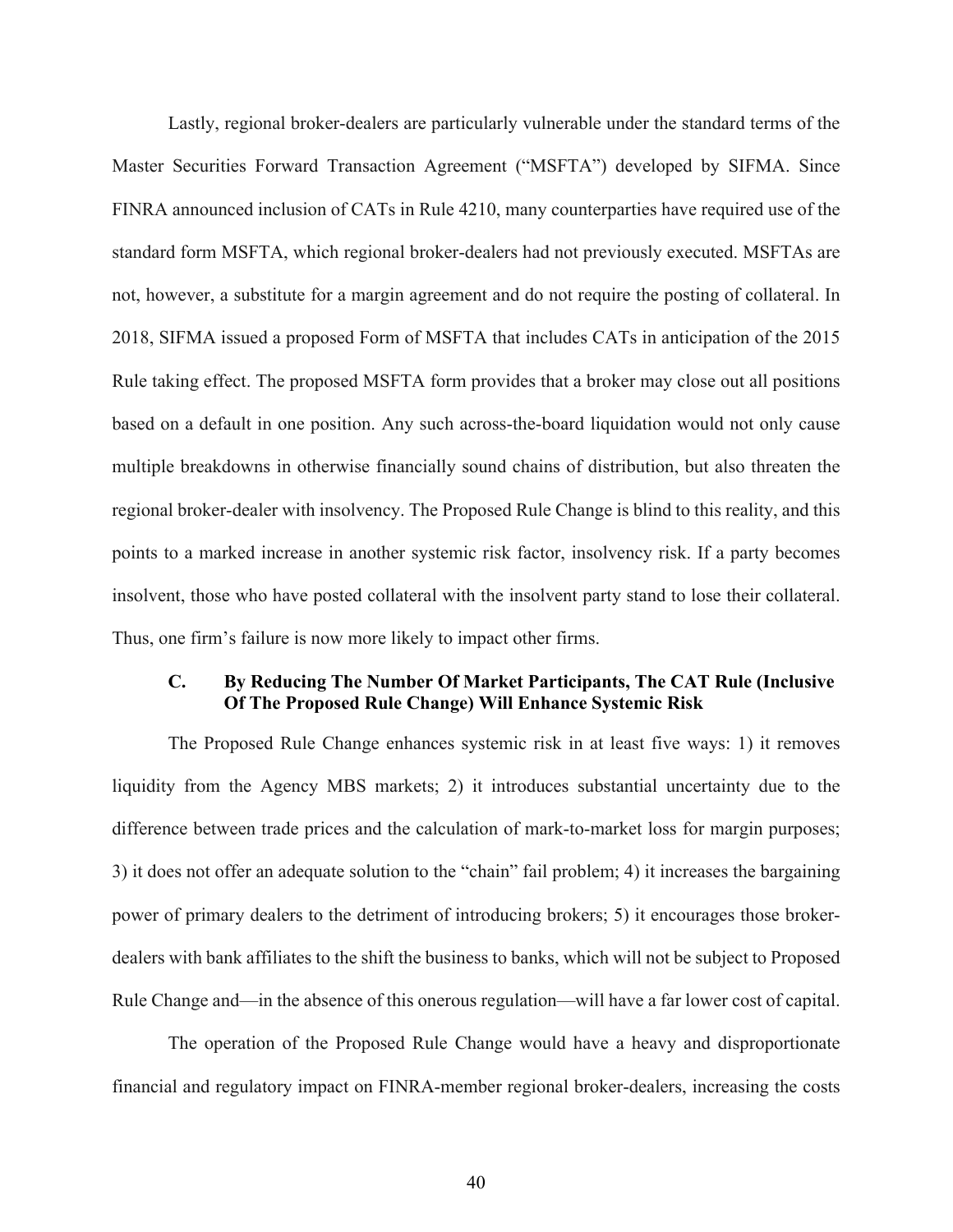of riskless transactions at least ten-fold. This use of capital will drastically reduce the liquidity that they bring to the market. These costs would fall heavily on the regional banks and mortgage originators that rely on these FINRA member firms to hedge their risks. BDA members have found that primary dealers are ill-fitted to provide these types of institutions with the service they need because of the customers' size or to understand those customers' business and credit needs.

## **D. The Proposed Rule Change Will Harm Women And Minority Owned Businesses And Will Have A Disparate Impact On Underserved Communities.**

The President of the Government National Mortgage Association recently wrote to the Commission, explaining that she had been contacted by Ginnie Mae's stakeholders regarding the harms that would result from FINRA's proposed margin requirements. These stakeholders demonstrated that the proposed requirements would "have a detrimental impact on smaller brokerdealers who are most focused on community institutions and would have to absorb margin demands that render this segment of the business uneconomic."[71](#page-47-0) Like Petitioners, President McCargo was troubled by the absence of any evidence or analysis in the administrative record addressing these consequences of the proposed rule change:

> [W]e have not seen materials or analysis that specifically consider the consequences and impact the proposal would have on the housing finance sector and access to the liquidity for underserved communities, which are the focus of our government mortgage securitization program. As you know, equity in access to homeownership wealth is a prominent goal of the Biden Administration.<sup>[72](#page-47-1)</sup>

Agency MBS are disproportionately originated and distributed by smaller firms. Those firms will disproportionately bear the burdens imposed by the margin requirements of FINRA 4210.

<span id="page-47-1"></span><span id="page-47-0"></span><sup>&</sup>lt;sup>71</sup> Letter from Alanna McCargo, President, Government National Mortgage Association to Vanessa Countryman, Secretary, Securities and Exchange Commission, at 1 (Jan. 20, 2022).

<sup>72</sup> *Id.* at 2.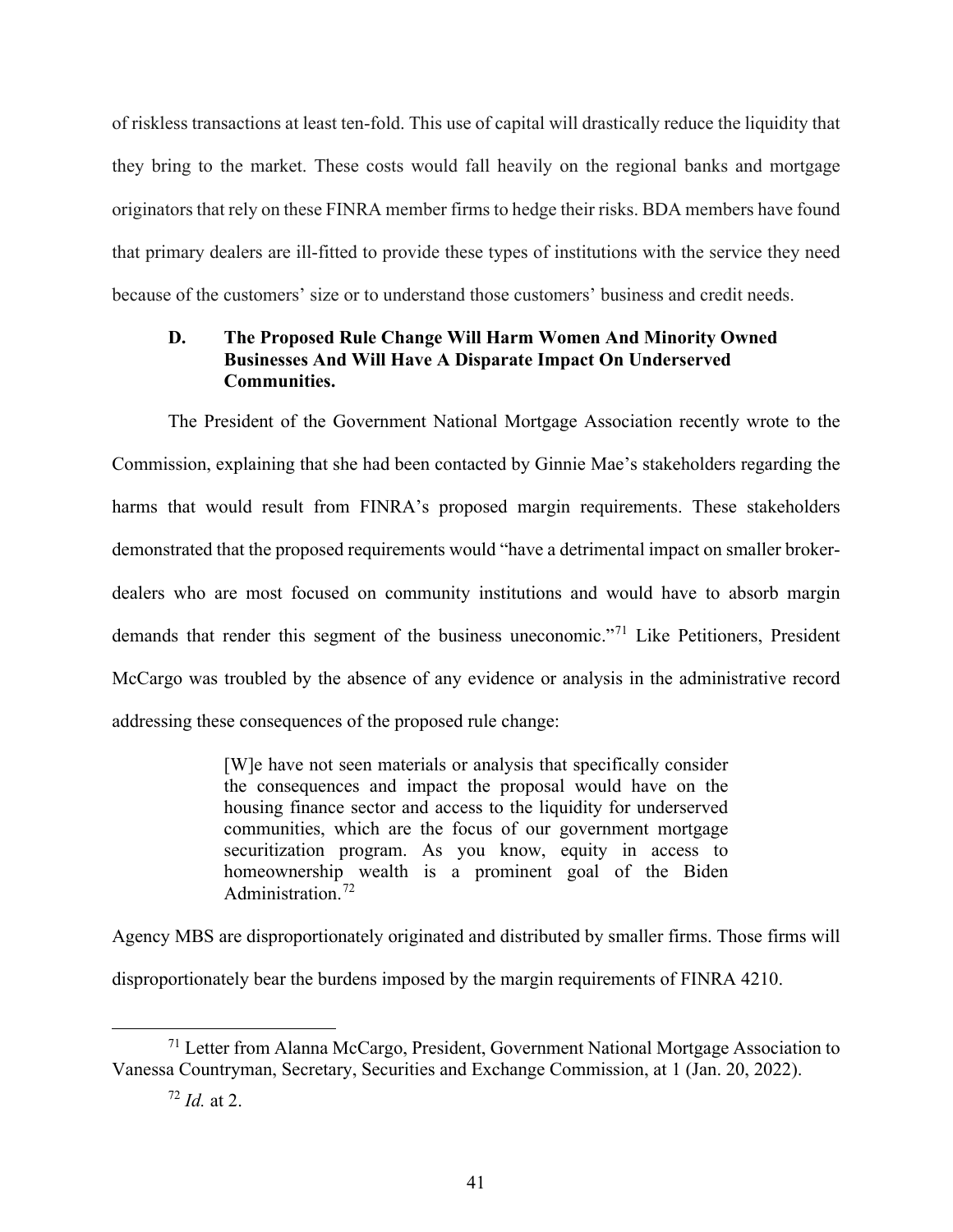The burdens of FINRA's margin regime also fall disproportionately on firms that are owned and operated by women and minorities. As the eleven Federal Home Loan Banks recently informed the Commission, the proposed margining requirements would impose significant operational and compliance costs on broker-dealers that will be particularly difficult for the generally smaller minority- and women-owned firms to meet.<sup>[73](#page-48-0)</sup> FINRA's effort to alleviate these harms was, unfortunately, "insufficient."<sup>[74](#page-48-1)</sup> Once again, FINRA does not seem to have fully grasped the intricacies of the markets it is seeking to regulate:

> Removing the maintenance margin requirement affords limited relief, because in many instances, under the margining requirements adopted in 2015, the maintenance margin requirement would not have applied to many counterparties by virtue of there being an exemption from maintenance margin for "exempt accounts" (as defined in the above-referenced rulemaking, i.e., certain regulated entities and entities with large amounts invested).<sup>[75](#page-48-2)</sup>

Nor did FINRA take adequate account of the disparate impact its proposal will have on women

and minority owned businesses:

In addition, allowing a broker-dealer to incur a capital charge in lieu of collecting margin still has a negative economic impact on a broker-dealer and will also require new legal and operational processes to ensure compliance. As a result, even with the proposed amendments, many minority and women owned broker-dealers may still elect to curtail, or withdraw entirely from, engaging in Covered Agency Transactions, which at the margin may reduce the market liquidity for such instruments and by extension increase the cost of housing finance.<sup>[76](#page-48-3)</sup>

<span id="page-48-3"></span><span id="page-48-2"></span><span id="page-48-1"></span><sup>74</sup> *Id*. at 2. <sup>75</sup> *Id*. <sup>76</sup> *Id*.

<span id="page-48-0"></span><sup>73</sup> Letter from Kirk R. Malmberg, President and CEO, Federal Home Loan Bank of Atlanta to Vanessa Countryman, Secretary, Securities and Exchange Commission, at 1 (January 18, 2022) ("The margining requirements imposed by FINRA Rule 4210 will not only have a direct economic effect on broker-dealers and their counterparties by requiring the exchange of margin with counterparties. They will also require broker-dealers to incur significant legal and operational costs.").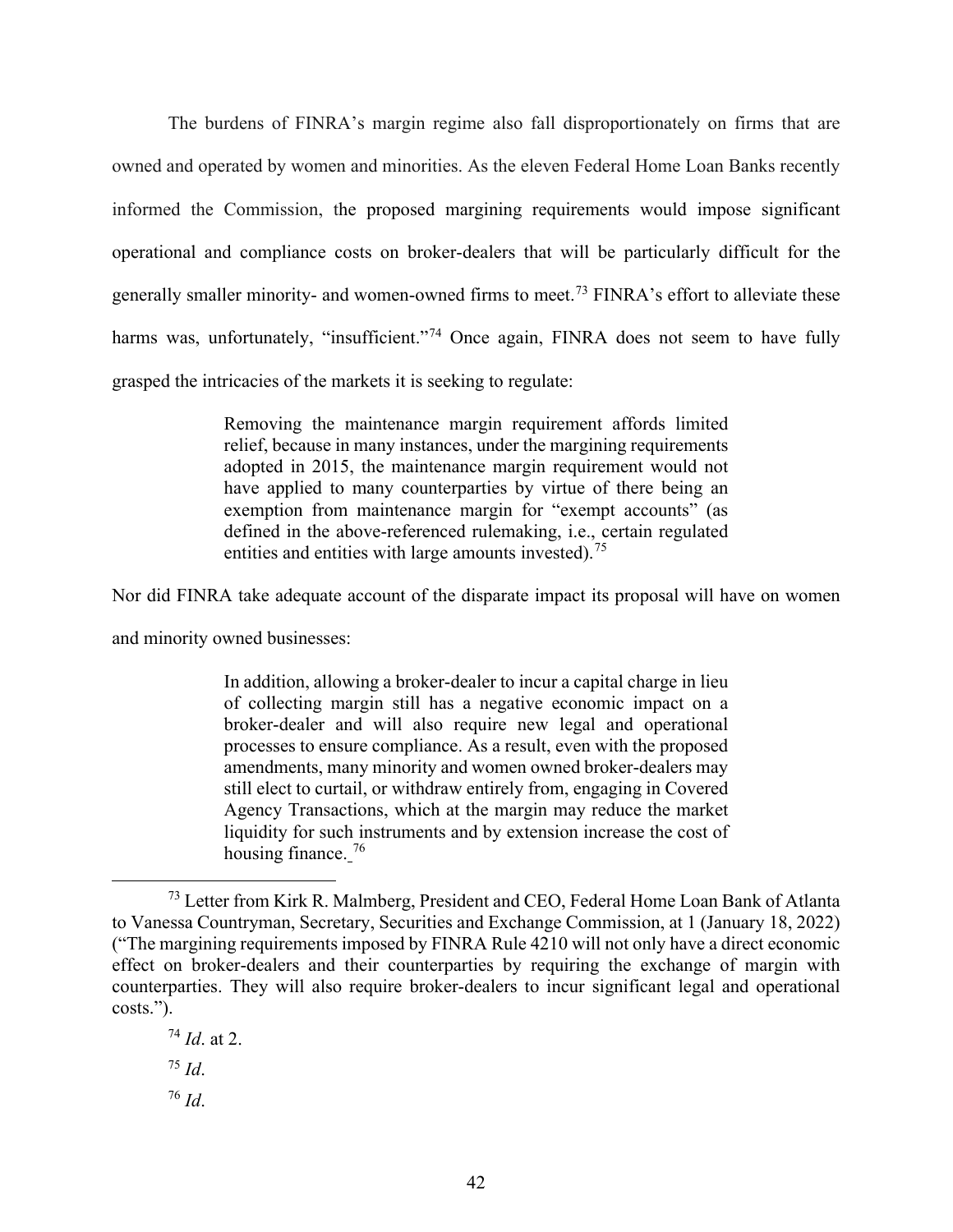Had FINRA consulted with industry participants, it would have discovered the pernicious effects that its margining requirements would have on the industry. And had the Division required FINRA to provide it with the evidentiary basis for its conclusions, it would have been able to discern that FINRA had failed adequately to evaluate those effects.

The duty now falls to the Commission, therefore, to remedy these defects and ensure that a deficient rulemaking does not reverse the strides that women and minorities have made in the securities industry, nor deny underserved communities of access to affordable home mortgages.

## **E. The Division Failed To Engage In Reasoned Decision-making.**

The administrative record in this rulemaking consists of little more than a long series of statements by the Division that it has been assured by FINRA that FINRA spoke with industry participants and that the Division is taking FINRA's word that it has addressed these concerns.<sup>[77](#page-49-0)</sup> The parties to this engagement are never identified. The specific concerns they voiced are never described. What FINRA did to address those concerns, or how FINRA believes it will address them, is never revealed. There is no evidence to support the specific provisions of the Proposed Rule Change, no evidence supporting the overall need for these changes or, for that matter, the need for FINRA to establish a margin regime for these securities *at all*.

Where commenters have identified problems, or identified issues that remain unresolved, FINRA responds only by assuring the Division that it will address them through future engagement

<span id="page-49-0"></span><sup>77</sup> *See, e.g.*, *supra* note 51, at 22 ("FINRA stated that it has engaged with industry participants extensively on these concerns, and has addressed them on multiple occasions"); 22 n. 66 ("FINRA highlighted that it had engaged in extensive outreach and consultation with market participants"); 24 ("FINRA engaged in extensive dialogue, both with industry participants and other regulators …"); 24 ("FINRA stated that it developed the proposed rule change in direct response to the concerns of industry participants"); 56 ("FINRA has engaged in extensive dialogue with introducing and clearing firms").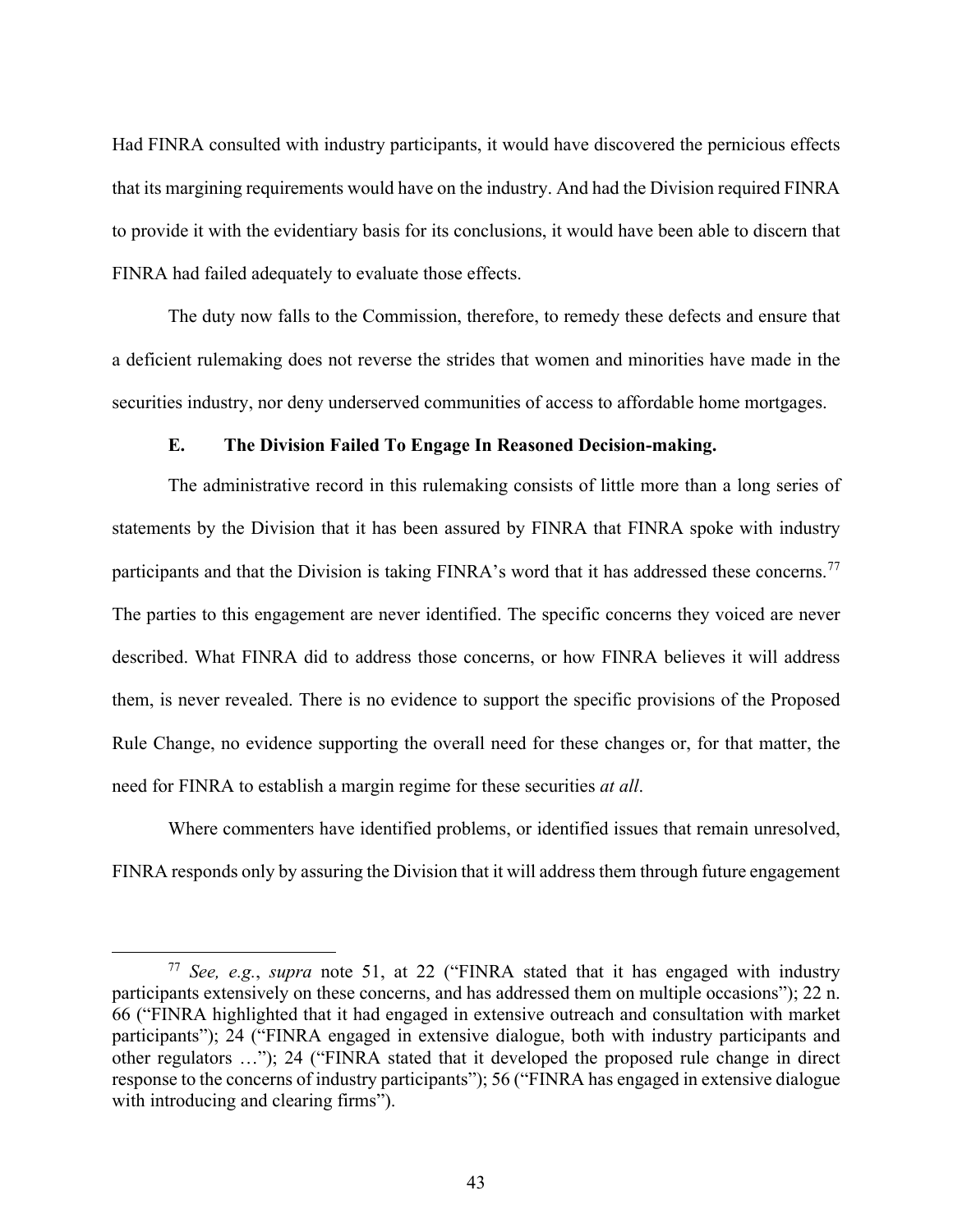and more facilitated dialogue.<sup>[78](#page-50-0)</sup> The closest thing to evidence to be found in the administrative record are expressions of belief by FINRA that its Rule is sound and should be approved.<sup>[79](#page-50-1)</sup> But that does not suffice. Indeed, there is "little" supporting value in the "self-serving views of the regulated entit[y]."[80](#page-50-2) And "unquestioning reliance on [FINRA's] defense of its own actions is not enough to justify approving [a] Plan"; "[i]nstead, the SEC [must] critically review[ ] FINRA's analysis or perform[ ] its own."[81](#page-50-3)

FINRA's assurances that the patent problems and inadequacies that plague the Proposed Rule Change will be addressed by future engagement and facilitated dialogues ring particularly hollow. Industry has heard this before, when FINRA promised that it would engage with industry and remedy the defects in the 2015 Rule. FINRA has not done so.

<span id="page-50-0"></span><sup>78</sup> *See, e.g.*, *supra* note 51, at 55. See also *id.* at 55 ("FINRA expects to engage with member firms and industry participants in developing tailored reporting requirements."); 56 ("FINRA stated that it intends to continue to discuss the proposed rule change and its implementation with clearing and introducing firms, and to facilitate dialogue among them as the Covered Agency Transaction margin requirements are implemented"); 56 ("FINRA has indicated it will continue to facilitate dialogue …").

<span id="page-50-1"></span><sup>79</sup> *See, e.g.*, *supra* note 51, at 25 ("FINRA believes the revisions to the original rulemaking as set forth more fully in the proposed rule change, with the additional clarifications provided to commenters, afford industry participants appropriate relief and clarity, and that the rulemaking should proceed."); 32 ("FINRA stated that it believes that this suggestion would significantly undercut the objective of the rule."). In one case, the unexplained belief is rooted in unspecified engagement. *See, e.g.*, *supra* note 51, at 9 ("Informed by FINRA's engagement with members, FINRA believes this approach is appropriate because it would help alleviate the competitive disadvantage of smaller firms vis-à-vis larger firms.").

<span id="page-50-2"></span><sup>80</sup> *NetCoalition v. SEC*, 615 F.3d 525, 541 (D.C. Cir. 2010) ("The self-serving views of the regulated entities, however, provide little support to establish that significant competitive forces affect their pricing decisions."). *Accord Susquehanna Int'l Grp., LLP v. SEC*, 866 F.3d 442, 446 (D.C. Cir. 2017).

<span id="page-50-3"></span><sup>81</sup> *Id. at* 446. *See also Bradford Nat'l Clearing Corp. v. SEC*, 590 F.2d 1085, 1113–14 (D.C. Cir. 1978) (finding the SEC's reasoning inadequate when it approved registration of a clearing agency by deferring to the clearing agency's "business judgment" on an issue governed by the Act).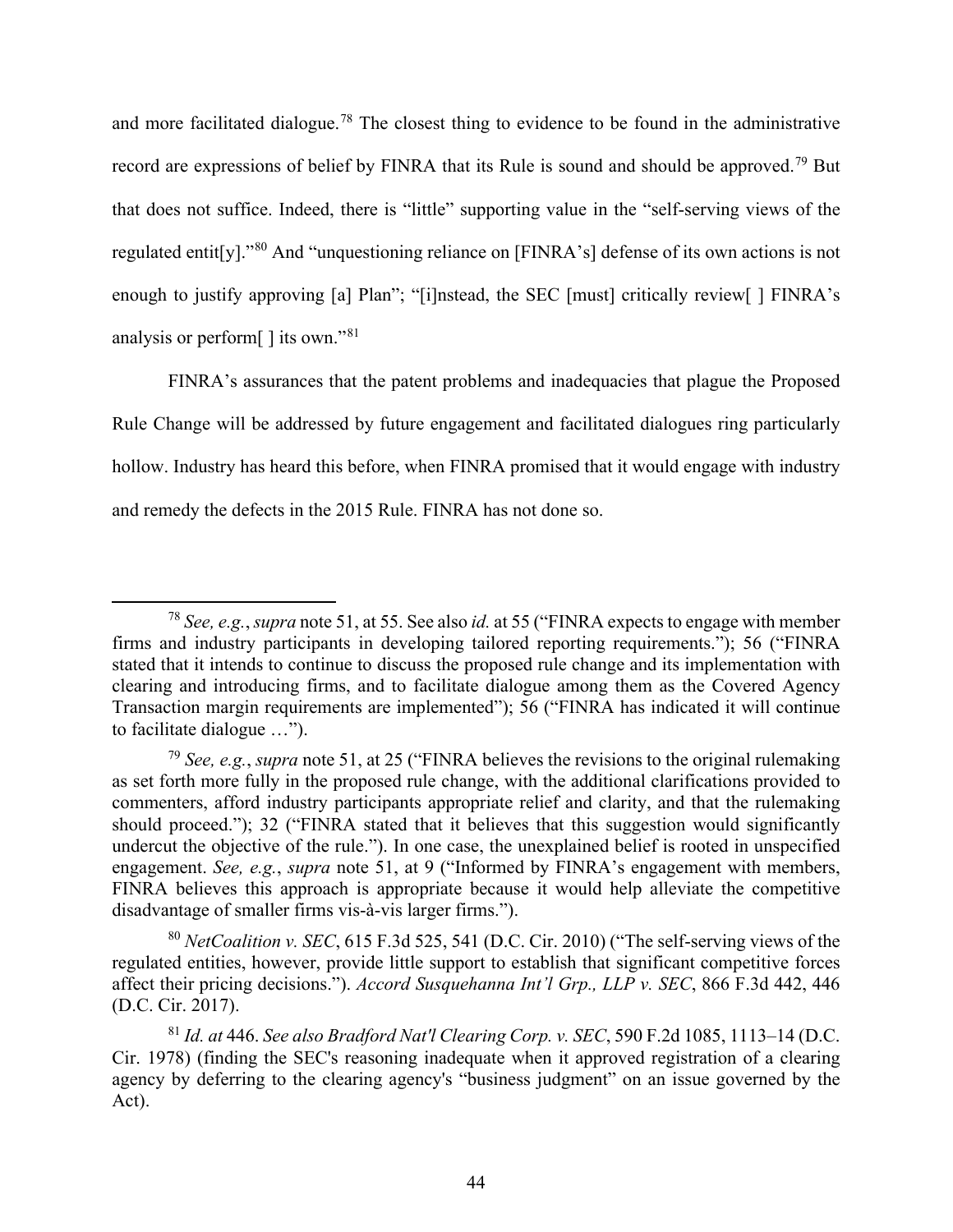In sum, neither FINRA nor the Division have ever offered any of the data upon which FINRA relied, revealed the substance of any of the conversations with industry upon which FINRA claims to have relied, or revealed any of the evidence upon which it relied when drafting and redrafting its margin rules. "It is a small matter to abide by the injunction of the arithmetic teacher: Show your work!" *City of Holyoke Gas & Elec. Dept. v. FERC*, 954 F.2d 740, 743 (D.C. Cir. 1992). Neither FINRA nor the Division have done so here. All FINRA has done is state that it considered problems and found that they were adequately addressed. "But 'stating that a factor was considered'—or found—'is not a substitute for considering' or finding it."<sup>[82](#page-51-0)</sup>

#### **Conclusion**

The core problems created by the Proposed Rule Change were not addressed by Amendment No. 1 and do not resolve the fundamental issues presented by the 2015 Rule. The Proposed Rule Change cannot be approved, and the CAT Rule, excepting those portions that pertain to the risk limit determination requirements, must be repealed.

<span id="page-51-0"></span><sup>82</sup> *See Susquehanna International*, 866 F.3d at 446 (*quoting Gerber v. Norton*, 294 F.3d 173, 185 (D.C. Cir. 2002) (*quoting Getty v. Fed. Savings & Loan Ins. Corp.*, 805 F.2d 1050, 1055 (D.C. Cir. 1986)).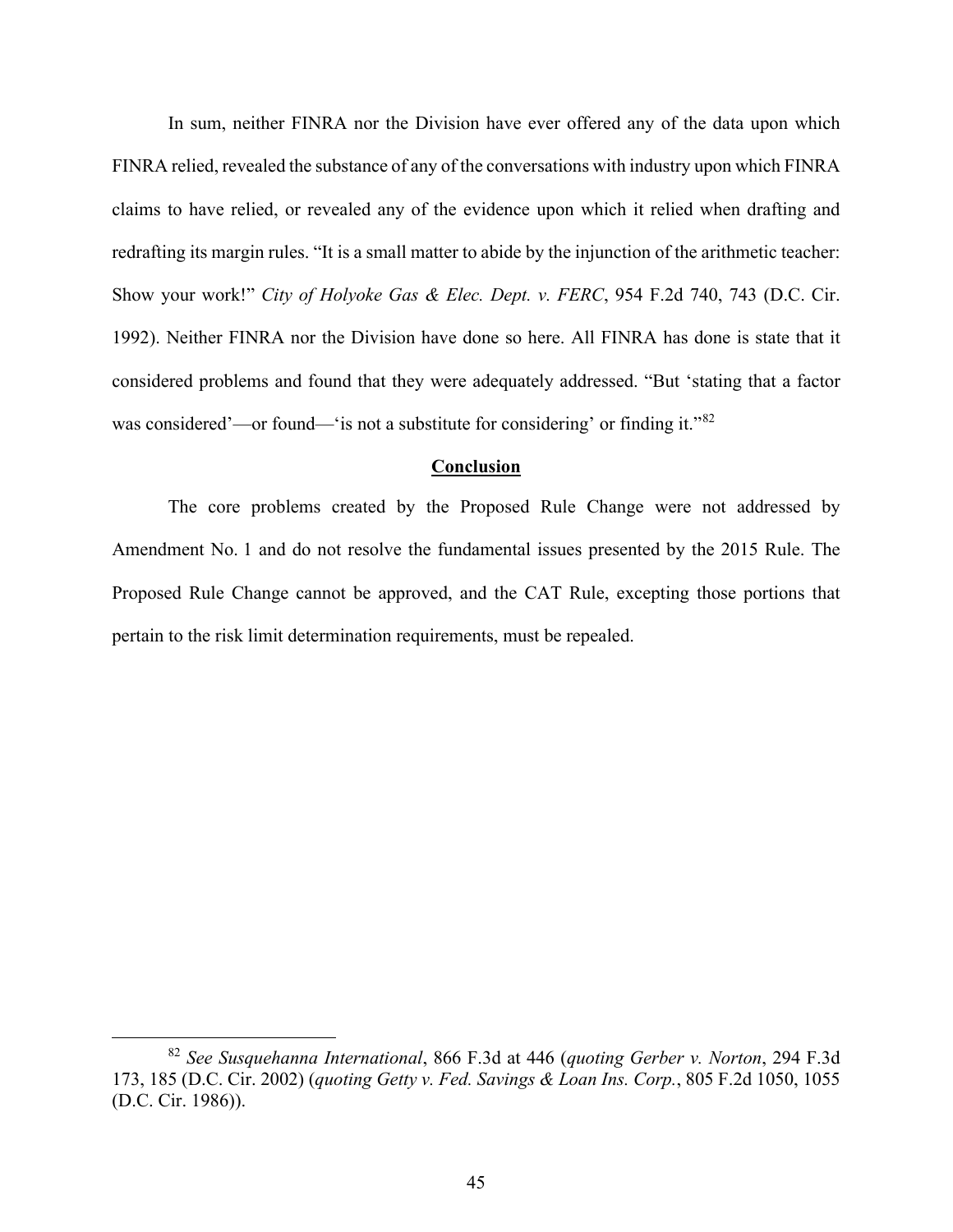DATED: February 3, 2022 Respectfully Submitted,

David H. Thompson

Adrienne M. Ward Thomas J. Fleming OLSHAN FROME WOLOSKY LLP 1325 Avenue of the Americas New York, NY 10019 (212) 451-2300

Peter A. Patterson Harold S. Reeves COOPER & KIRK, PLLC 1523 New Hampshire Ave., N.W. Washington, D.C. 20036 (202) 220-9600

 *Counsel for Petitioners*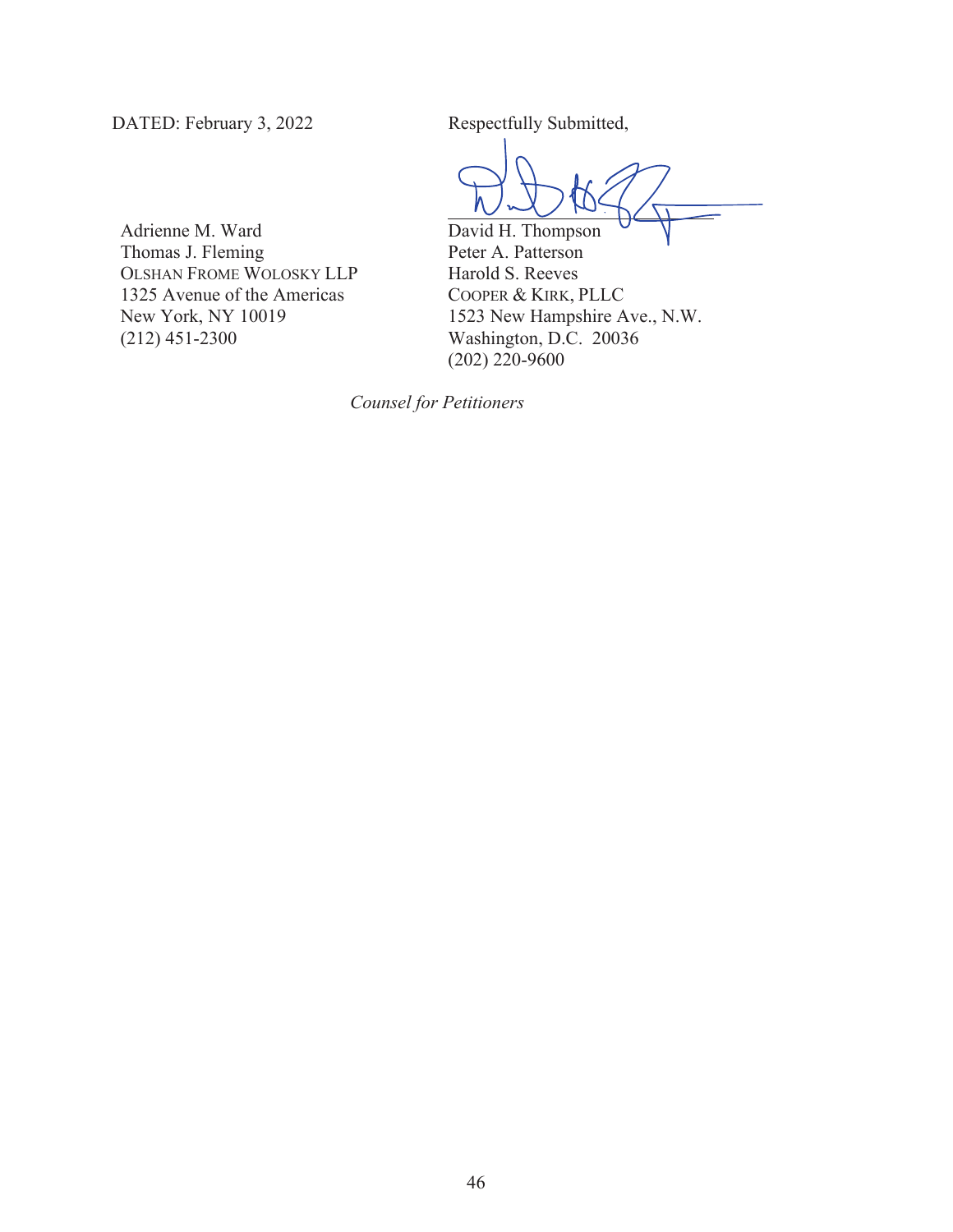## **CERTIFICATE OF COMPLIANCE**

Pursuant to Rule 450(d) of the Commission's Rules of Practice, I certify that this brief complies with the requirements of Rule 450(c) and contains 13,982 words.

> /s/ David H. Thompson David H. Thompson